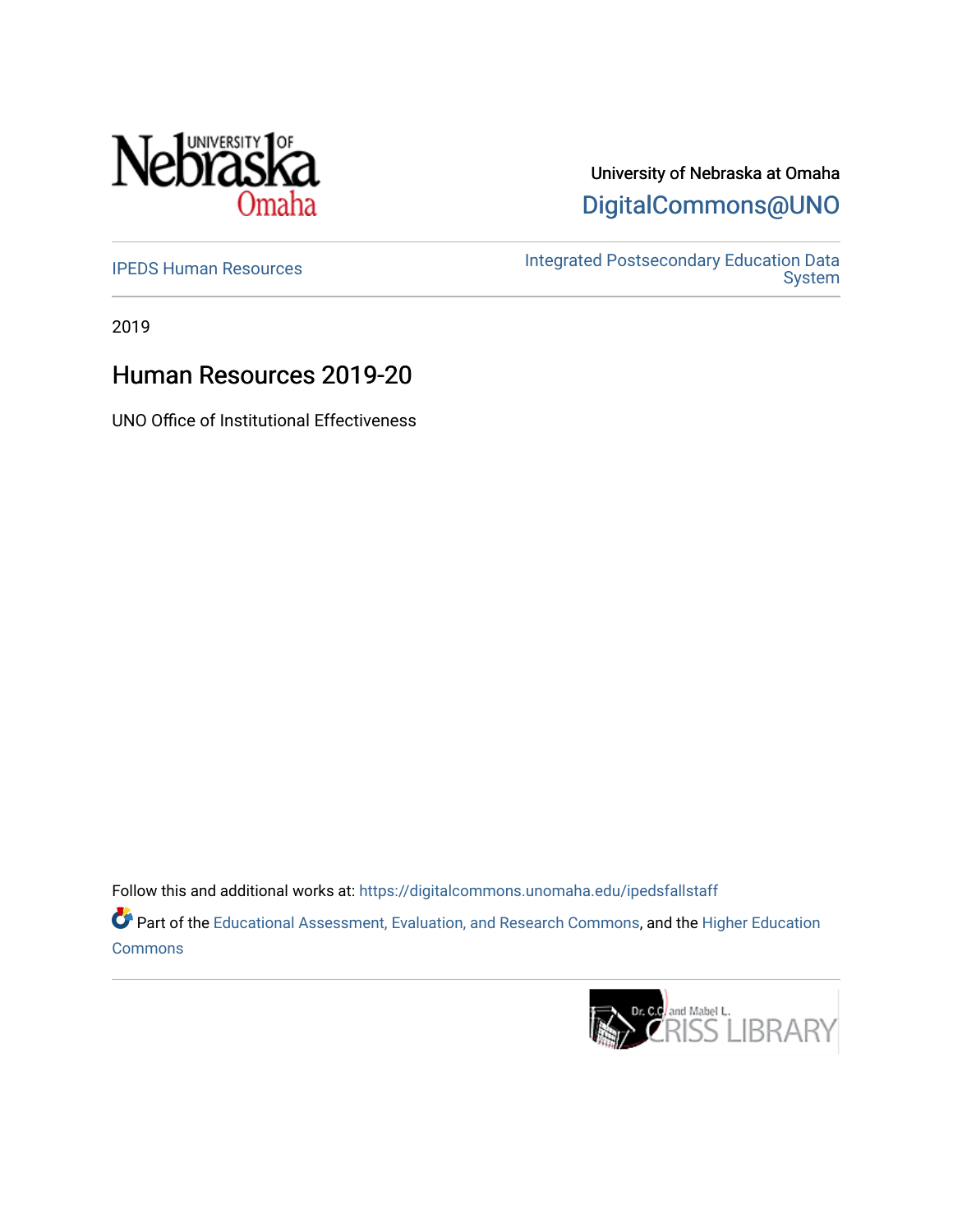Institution: University of Nebraska at Omaha (181394) User ID: P1813943

#### **Overview**

#### **Human Resources Overview**

Welcome to the IPEDS Human Resources (HR) survey component. The HR component collects important information about your institution's staff.

#### **Changes to reporting for 2019-20**

There are no changes for this survey component. **Data Reporting Reminders**

- Report each employee only once. If an employee could be coded in more than one occupation, code the employee in the occupation that requires the highest level of skill OR if there is no measurable difference in skill requirements, code the employee in the occupation in which they spend the most time.
- Report staff members difficult to categorize in the "Human Resources Survey Evaluation" box at the end of the survey.
- Enter data on each displayed screen. If a screen is not applicable, enter at least one zero in a field on the screen and save before continuing.
- When reporting salary data (applicable to degree-granting institutions only) include all full-time, non-medical school, instructional staff - both with and without faculty status.

See the instructions for the **Key Reporting Concepts** section -- basic reporting concepts that will assist you in completing the Human Resources survey component.

#### **Resources:**

- To download the survey materials for this component: [Survey Materials](https://surveys.nces.ed.gov/ipeds/VisIndex.aspx)
- All staff must now be reported using the new IPEDS occupational categories, which align with the 2018 Standard Occupational Classification (SOC) codes. Additional information and resources can be found in the [IPEDS HR/SOC Information Center](https://nces.ed.gov/ipeds/report-your-data/taxonomies-standard-occupational-classification-soc-codes), including general information about the SOC, the IPEDS/SOC crosswalk, a SOC Browse Tool, Frequently Asked Questions, and Web Tutorials.
- To access your prior year data submission for this component: [Reported Data](http://192.168.102.153/ipeds/PriorYearDataRedirect.aspx?survey_id=1)

If you have questions about completing this survey, please contact the **IPEDS Help Desk at 1-877-225-2568**.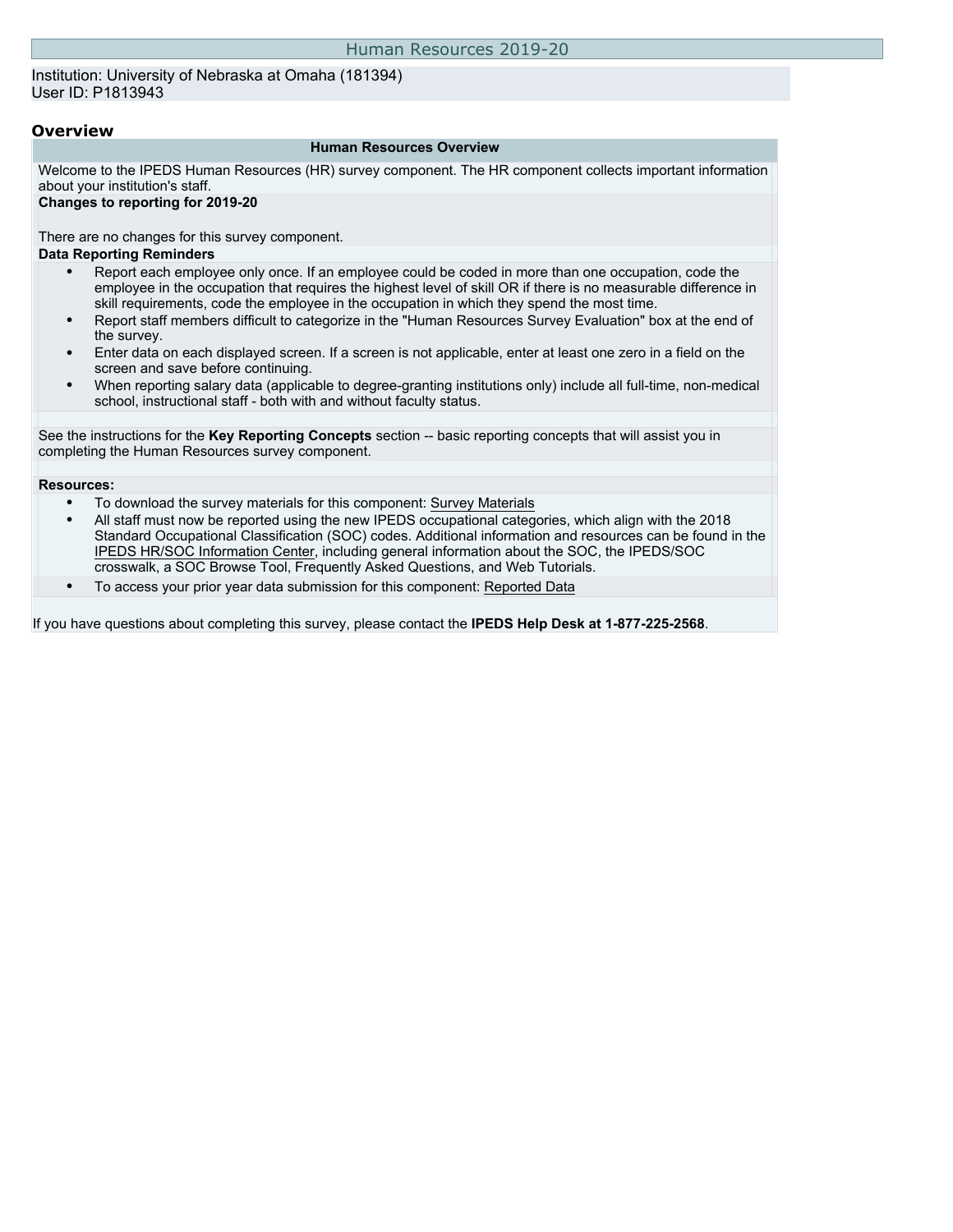#### **Human Resources Screening Questions Does your institution have any part-time staff?**

| If you answer Yes to this question, you will be provided the screens to report part-time staff.<br>O <sub>No</sub>                                                                                                                                                                                                                                                                                                                                                           |                  |                                                                                                                                |  |  |  |  |  |  |  |  |
|------------------------------------------------------------------------------------------------------------------------------------------------------------------------------------------------------------------------------------------------------------------------------------------------------------------------------------------------------------------------------------------------------------------------------------------------------------------------------|------------------|--------------------------------------------------------------------------------------------------------------------------------|--|--|--|--|--|--|--|--|
|                                                                                                                                                                                                                                                                                                                                                                                                                                                                              |                  |                                                                                                                                |  |  |  |  |  |  |  |  |
| $\odot$ Yes                                                                                                                                                                                                                                                                                                                                                                                                                                                                  |                  |                                                                                                                                |  |  |  |  |  |  |  |  |
| Does your institution have graduate assistants?                                                                                                                                                                                                                                                                                                                                                                                                                              |                  |                                                                                                                                |  |  |  |  |  |  |  |  |
|                                                                                                                                                                                                                                                                                                                                                                                                                                                                              |                  | If you answer Yes to this question, you will be provided the screens to report graduate assistants.                            |  |  |  |  |  |  |  |  |
| ON∘                                                                                                                                                                                                                                                                                                                                                                                                                                                                          |                  |                                                                                                                                |  |  |  |  |  |  |  |  |
| $\odot$ Yes                                                                                                                                                                                                                                                                                                                                                                                                                                                                  |                  |                                                                                                                                |  |  |  |  |  |  |  |  |
| Does your institution have 15 or more full-time staff?                                                                                                                                                                                                                                                                                                                                                                                                                       |                  |                                                                                                                                |  |  |  |  |  |  |  |  |
| O <sub>No</sub>                                                                                                                                                                                                                                                                                                                                                                                                                                                              |                  |                                                                                                                                |  |  |  |  |  |  |  |  |
| $\odot$ <sup>Yes</sup>                                                                                                                                                                                                                                                                                                                                                                                                                                                       |                  |                                                                                                                                |  |  |  |  |  |  |  |  |
| Does your institution have a tenure system?                                                                                                                                                                                                                                                                                                                                                                                                                                  |                  |                                                                                                                                |  |  |  |  |  |  |  |  |
|                                                                                                                                                                                                                                                                                                                                                                                                                                                                              |                  | If you answer Yes to this question, you will be provided the screens to report some data by tenure status.                     |  |  |  |  |  |  |  |  |
| $O^{No}$                                                                                                                                                                                                                                                                                                                                                                                                                                                                     |                  |                                                                                                                                |  |  |  |  |  |  |  |  |
| $\mathbf{\Theta}^{\text{Yes}}$                                                                                                                                                                                                                                                                                                                                                                                                                                               |                  |                                                                                                                                |  |  |  |  |  |  |  |  |
| Did your institution hire any full-time permanent staff who were included on the payroll of the institution between November<br>1, 2018 and October 31, 2019 either for the first time (new to the institution) or after a break in service? Do not exclude<br>persons who were no longer on the payroll as of November 1, 2019. (Exclude persons who have returned from sabbatical<br>leave and full-time instructional staff who are working less-than-9-month contracts.) |                  |                                                                                                                                |  |  |  |  |  |  |  |  |
|                                                                                                                                                                                                                                                                                                                                                                                                                                                                              |                  | If you answer Yes to this question, you will be provided the screens to report full-time permanent new hires in Part H.        |  |  |  |  |  |  |  |  |
| $O^{No}$                                                                                                                                                                                                                                                                                                                                                                                                                                                                     |                  |                                                                                                                                |  |  |  |  |  |  |  |  |
| $\odot$ Yes                                                                                                                                                                                                                                                                                                                                                                                                                                                                  |                  |                                                                                                                                |  |  |  |  |  |  |  |  |
|                                                                                                                                                                                                                                                                                                                                                                                                                                                                              |                  | Do ALL of the instructional staff at your institution fall into any of the following categories?                               |  |  |  |  |  |  |  |  |
| However, Part G will still be required for reporting data for full-time non-instructional staff.                                                                                                                                                                                                                                                                                                                                                                             |                  | If you answer Yes to any of the questions below, you will NOT be required to report Part G - Salaries for instructional staff. |  |  |  |  |  |  |  |  |
| $\odot$ <sup>No</sup>                                                                                                                                                                                                                                                                                                                                                                                                                                                        | O <sup>Yes</sup> | Are ALL of the instructional staff military personnel?                                                                         |  |  |  |  |  |  |  |  |
| $\odot$ <sup>No</sup>                                                                                                                                                                                                                                                                                                                                                                                                                                                        | O <sup>Yes</sup> | Do ALL of the instructional staff contribute their<br>services (e.g., members of a religious order)?                           |  |  |  |  |  |  |  |  |
| You may use the space below to provide context for the data you've reported above.                                                                                                                                                                                                                                                                                                                                                                                           |                  |                                                                                                                                |  |  |  |  |  |  |  |  |
|                                                                                                                                                                                                                                                                                                                                                                                                                                                                              |                  |                                                                                                                                |  |  |  |  |  |  |  |  |
|                                                                                                                                                                                                                                                                                                                                                                                                                                                                              |                  |                                                                                                                                |  |  |  |  |  |  |  |  |
|                                                                                                                                                                                                                                                                                                                                                                                                                                                                              |                  |                                                                                                                                |  |  |  |  |  |  |  |  |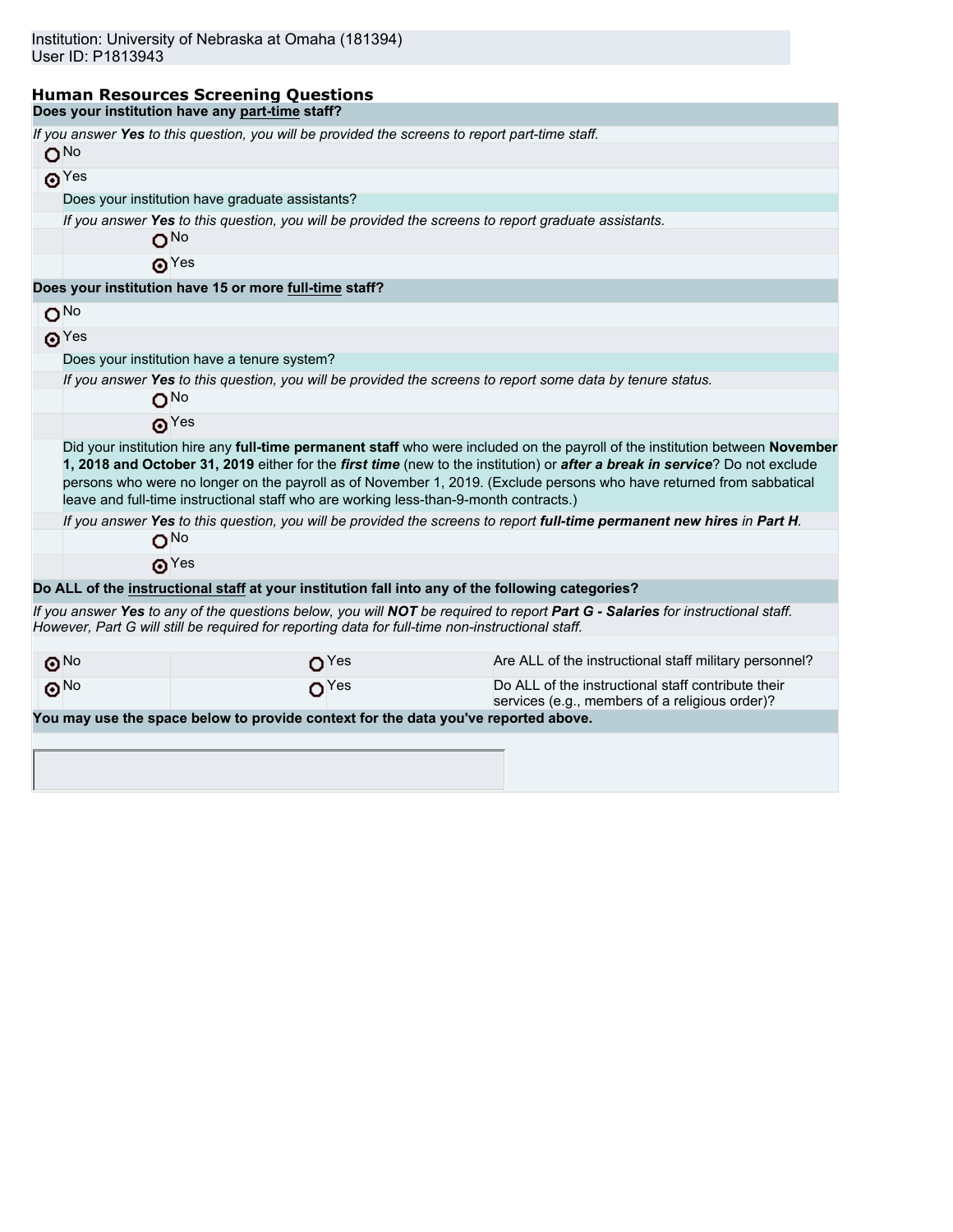#### **Part A1 - Full-time Instructional Staff by Academic Rank and Tenure Status - Tenured Number of Full-time Instructional Staff**

# **With Faculty Status**

**Tenured**

**As of November 1, 2019**

•**Report Hispanic/Latino individuals of any race as Hispanic/Latino**

•**Report race for non-Hispanic/Latino individuals only**

| <b>Men</b>                                |                                                        |                     |   |             |      |                |
|-------------------------------------------|--------------------------------------------------------|---------------------|---|-------------|------|----------------|
| Race/ethnicity                            |                                                        | Academic Rank       |   | No academic |      |                |
|                                           |                                                        | Associate Assistant |   |             | rank | Total          |
|                                           | Professors professors professors Instructors Lecturers |                     |   |             |      |                |
| Nonresident alien                         |                                                        |                     |   |             |      |                |
| Hispanic/Latino                           |                                                        | 5                   |   |             |      | 5              |
| American Indian or Alaska Native          |                                                        |                     |   |             |      | 6              |
| Asian                                     | 14                                                     |                     |   |             |      | 21             |
| <b>Black or African American</b>          |                                                        | ŋ                   |   |             |      | $\overline{2}$ |
| Native Hawaiian or Other Pacific Islander |                                                        |                     |   |             |      |                |
| White                                     |                                                        | 50                  |   |             |      | 50             |
| Two or more races                         |                                                        |                     |   |             |      |                |
| Race and ethnicity unknown                | 61                                                     | 3                   |   |             |      | 64             |
| <b>Total men</b>                          | 79                                                     | 70                  | 0 | 0           |      | 149            |

| <b>Women</b>                              |     |                |                     |                                                        |             |      |                                               |
|-------------------------------------------|-----|----------------|---------------------|--------------------------------------------------------|-------------|------|-----------------------------------------------|
| Race/ethnicity                            |     | Academic Rank  | No academic         |                                                        |             |      |                                               |
|                                           |     |                | Associate Assistant |                                                        |             | rank | Total                                         |
|                                           |     |                |                     | Professors professors professors Instructors Lecturers |             |      |                                               |
| Nonresident alien                         |     |                |                     |                                                        |             |      |                                               |
| Hispanic/Latino                           |     | 5              |                     |                                                        |             |      | 6                                             |
| American Indian or Alaska Native          |     | 3              |                     |                                                        |             |      | 4                                             |
| Asian                                     | 5   | 5              |                     |                                                        |             |      | 10                                            |
| <b>Black or African American</b>          |     | 2              |                     |                                                        |             |      | 2                                             |
| Native Hawaiian or Other Pacific Islander |     |                |                     |                                                        |             |      | 0                                             |
| White                                     | 32  | 60             |                     |                                                        |             |      | 93                                            |
| Two or more races                         |     | $\overline{2}$ |                     |                                                        |             |      | 3                                             |
| Race and ethnicity unknown                |     |                |                     |                                                        |             |      | 0                                             |
| <b>Total women</b>                        | 40  | 78             |                     | 0                                                      | $\Omega$    | 0    | 119                                           |
|                                           |     |                |                     |                                                        |             |      |                                               |
| Total (men+women)                         | 119 | 148            |                     | $\mathbf{0}$                                           | $\mathbf 0$ |      | $\begin{smallmatrix}0&1\end{smallmatrix}$ 268 |
| Total from prior year                     |     |                |                     |                                                        |             |      | 275                                           |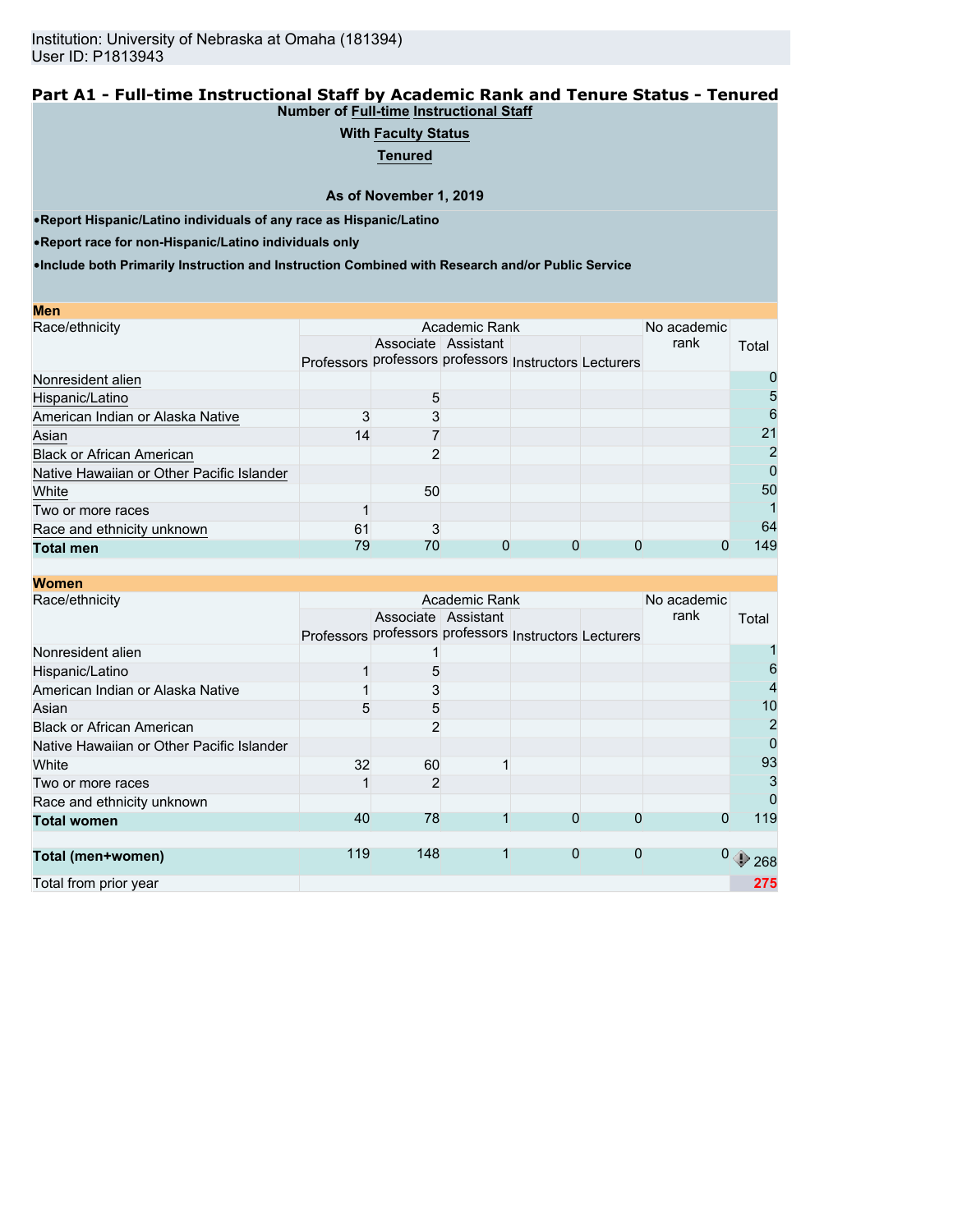## **Part A1 - Full-time Instructional Staff by Academic Rank and Tenure Status - On Tenure Track**

# **Number of Full-time Instructional Staff**

## **With Faculty Status**

# **On Tenure Track**

#### **As of November 1, 2019**

•**Report Hispanic/Latino individuals of any race as Hispanic/Latino**

•**Report race for non-Hispanic/Latino individuals only**

| <b>Men</b>                                |            |                                             |  |             |       |
|-------------------------------------------|------------|---------------------------------------------|--|-------------|-------|
| Race/ethnicity                            |            | Academic Rank                               |  | No academic |       |
|                                           |            | Associate Assistant                         |  | rank        | Total |
|                                           | Professors | professors professors Instructors Lecturers |  |             |       |
| Nonresident alien                         |            | 17                                          |  |             | 18    |
| Hispanic/Latino                           |            |                                             |  |             |       |
| American Indian or Alaska Native          |            |                                             |  |             | 0     |
| Asian                                     |            |                                             |  |             |       |
| <b>Black or African American</b>          |            |                                             |  |             |       |
| Native Hawaiian or Other Pacific Islander |            |                                             |  |             | 0     |
| White                                     |            | 36                                          |  |             | 36    |
| Two or more races                         |            |                                             |  |             | 0     |
| Race and ethnicity unknown                |            |                                             |  |             | 0     |
| <b>Total men</b>                          |            | 63                                          |  |             | 64    |

| <b>Women</b>                              |   |   |                                                        |   |          |             |                |
|-------------------------------------------|---|---|--------------------------------------------------------|---|----------|-------------|----------------|
| Race/ethnicity                            |   |   | Academic Rank                                          |   |          | No academic |                |
|                                           |   |   | Associate Assistant                                    |   |          | rank        | Total          |
|                                           |   |   | Professors professors professors Instructors Lecturers |   |          |             |                |
| Nonresident alien                         |   |   |                                                        |   |          |             | 9              |
| Hispanic/Latino                           |   |   | 5                                                      |   |          |             | 5              |
| American Indian or Alaska Native          |   |   |                                                        |   |          |             | 0              |
| Asian                                     |   |   | $\overline{2}$                                         |   |          |             | $\overline{2}$ |
| <b>Black or African American</b>          |   |   |                                                        |   |          |             | 3              |
| Native Hawaiian or Other Pacific Islander |   |   |                                                        |   |          |             |                |
| White                                     |   |   | 40                                                     |   |          |             | 40             |
| Two or more races                         |   |   |                                                        |   |          |             |                |
| Race and ethnicity unknown                |   |   |                                                        |   |          |             |                |
| <b>Total women</b>                        | 0 | 0 | 62                                                     | 0 | $\Omega$ | 0           | 62             |
|                                           |   |   |                                                        |   |          |             |                |
| Total (men+women)                         | 0 | 1 | 125                                                    | 0 | 0        | 0           | 126            |
| Total from prior year                     |   |   |                                                        |   |          |             | 129            |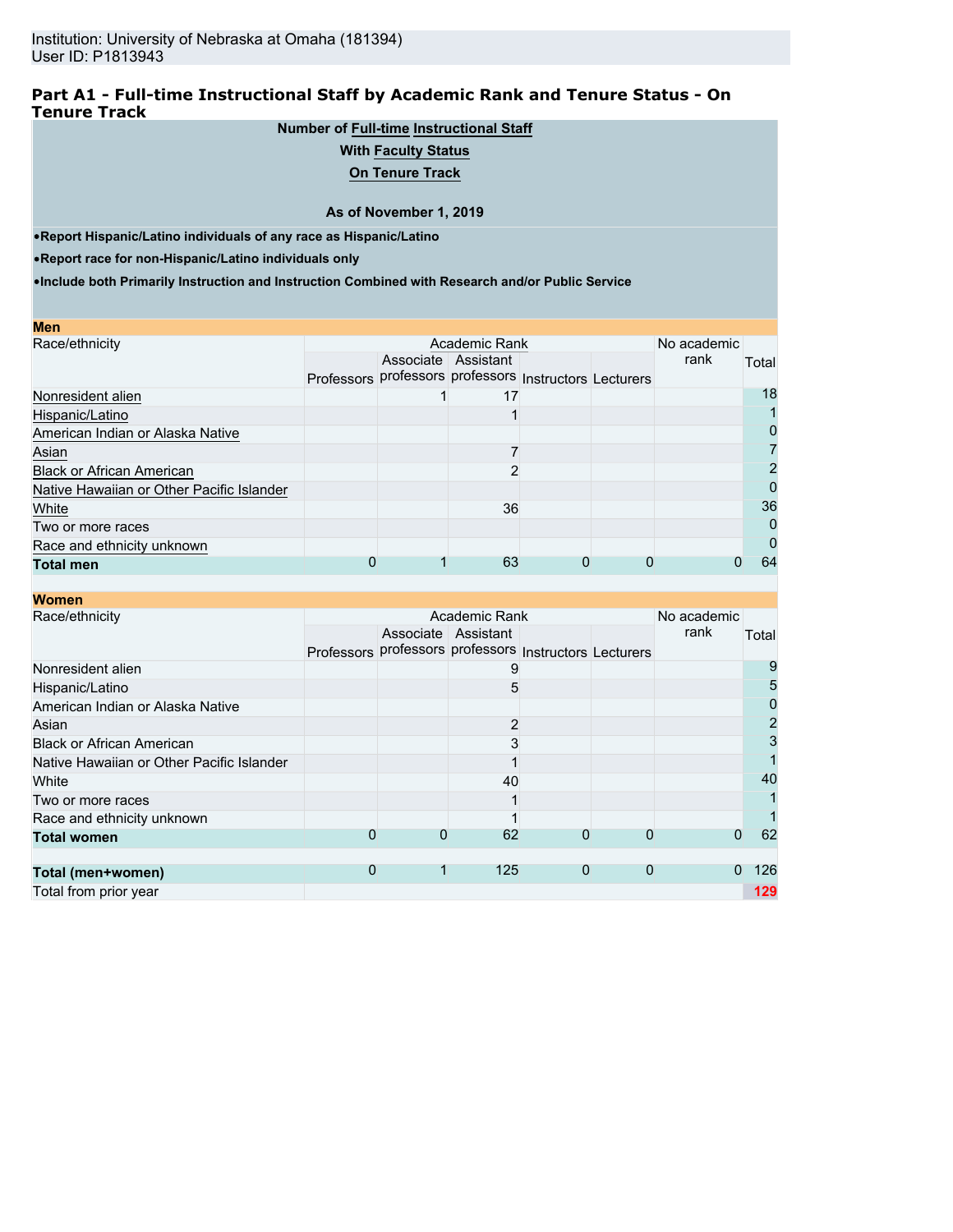## **Part A1 - Full-time Instructional Staff by Academic Rank and Tenure Status - Multi-Year Contract**

**Number of Full-time Instructional Staff**

**With Faculty Status**

**Not on Tenure Track - Multi-Year Contract**

#### **As of November 1, 2019**

•**Report Hispanic/Latino individuals of any race as Hispanic/Latino**

•**Report race for non-Hispanic/Latino individuals only**

**Women**

| <b>Men</b>                                |  |                                                        |   |             |              |
|-------------------------------------------|--|--------------------------------------------------------|---|-------------|--------------|
| Gender and race/ethnicity                 |  | Academic Rank                                          |   | No academic |              |
|                                           |  | Associate Assistant                                    |   | rank        | Total        |
|                                           |  | Professors professors professors Instructors Lecturers |   |             |              |
| Nonresident alien                         |  |                                                        | O | 0           |              |
| Hispanic/Latino                           |  |                                                        |   |             |              |
| American Indian or Alaska Native          |  |                                                        |   |             |              |
| Asian                                     |  |                                                        |   |             | O            |
| <b>Black or African American</b>          |  |                                                        |   |             |              |
| Native Hawaiian or Other Pacific Islander |  |                                                        |   |             | $\mathbf{I}$ |
| White                                     |  |                                                        |   |             | O            |
| Two or more races                         |  |                                                        |   |             |              |
| Race and ethnicity unknown                |  |                                                        |   |             |              |
| <b>Total men</b>                          |  | 0                                                      | 0 |             |              |

| молны                                     |   |   |                     |                                                        |   |             |                |
|-------------------------------------------|---|---|---------------------|--------------------------------------------------------|---|-------------|----------------|
| Gender and race/ethnicity                 |   |   | Academic Rank       |                                                        |   | No academic |                |
|                                           |   |   | Associate Assistant |                                                        |   | rank        | Total          |
|                                           |   |   |                     | Professors professors professors Instructors Lecturers |   |             |                |
| Nonresident alien                         |   |   |                     |                                                        |   |             | 0              |
| Hispanic/Latino                           |   |   |                     |                                                        |   |             | $\overline{0}$ |
| American Indian or Alaska Native          |   |   |                     |                                                        |   |             | $\overline{0}$ |
| Asian                                     |   |   |                     |                                                        |   |             | $\overline{0}$ |
| <b>Black or African American</b>          |   |   |                     |                                                        |   |             | $\overline{0}$ |
| Native Hawaiian or Other Pacific Islander |   |   |                     |                                                        |   |             | $\overline{0}$ |
| White                                     |   |   |                     |                                                        |   |             | $\mathbf 0$    |
| Two or more races                         |   |   |                     |                                                        |   |             | $\overline{0}$ |
| Race and ethnicity unknown                |   |   |                     |                                                        |   |             | $\mathbf 0$    |
| <b>Total women</b>                        | 0 | 0 | 0                   | $\Omega$                                               |   |             | $\Omega$       |
|                                           |   |   |                     |                                                        |   |             |                |
| Total (men+women)                         | 0 | 0 | $\mathbf 0$         | $\mathbf 0$                                            | 0 |             | 0              |
| Total from prior year                     |   |   |                     |                                                        |   |             |                |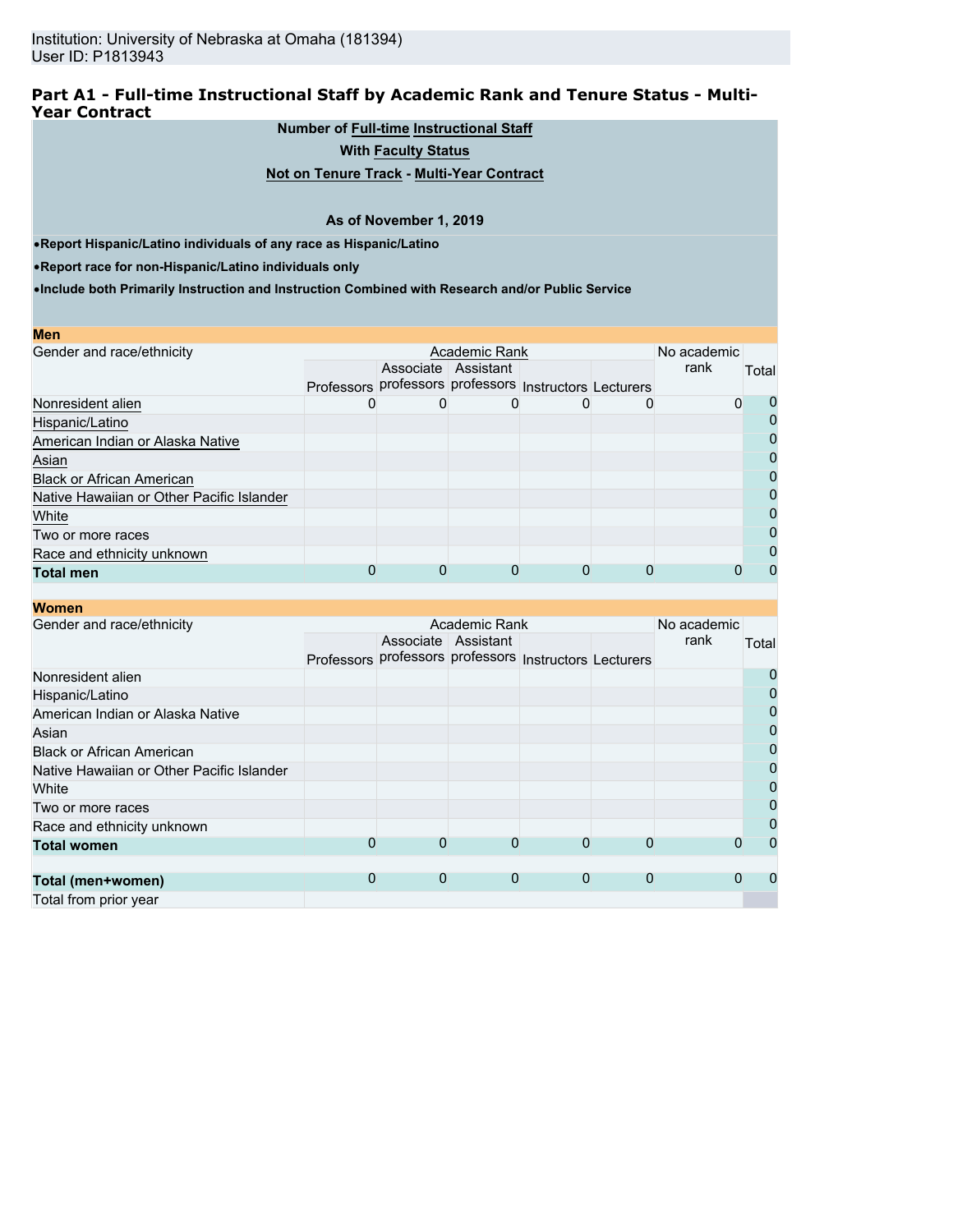### **Part A1 - Full-time Instructional Staff by Academic Rank and Tenure Status - Annual Contract**

## **Number of Full-time Instructional Staff**

**With Faculty Status**

## **Not on Tenure Track - Annual Contract**

#### **As of November 1, 2019**

•**Report Hispanic/Latino individuals of any race as Hispanic/Latino**

•**Report race for non-Hispanic/Latino individuals only**

| Men                                       |                   |                     |                                             |    |             |       |
|-------------------------------------------|-------------------|---------------------|---------------------------------------------|----|-------------|-------|
| Race/ethnicity                            |                   | Academic Rank       |                                             |    | No academic |       |
|                                           |                   | Associate Assistant |                                             |    | rank        | Total |
|                                           | <b>Professors</b> |                     | professors professors Instructors Lecturers |    |             |       |
| Nonresident alien                         |                   |                     |                                             |    |             |       |
| Hispanic/Latino                           |                   |                     |                                             |    |             |       |
| American Indian or Alaska Native          |                   |                     |                                             |    |             |       |
| Asian                                     |                   |                     |                                             |    |             |       |
| <b>Black or African American</b>          |                   |                     |                                             |    |             |       |
| Native Hawaiian or Other Pacific Islander |                   |                     |                                             |    |             |       |
| White                                     |                   |                     | 40                                          | 9  | 2           | 52    |
| Two or more races                         |                   |                     |                                             |    |             |       |
| Race and ethnicity unknown                |                   |                     |                                             |    |             |       |
| <b>Total men</b>                          |                   |                     | 45                                          | 15 |             | 63    |

| <b>Women</b>                              |                                                        |                     |                |                |    |               |                |
|-------------------------------------------|--------------------------------------------------------|---------------------|----------------|----------------|----|---------------|----------------|
| Race/ethnicity                            |                                                        |                     | Academic Rank  |                |    | No academic   |                |
|                                           |                                                        | Associate Assistant |                |                |    | rank          | Total          |
|                                           | Professors professors professors Instructors Lecturers |                     |                |                |    |               |                |
| Nonresident alien                         |                                                        |                     |                |                |    |               | O              |
| Hispanic/Latino                           |                                                        |                     |                | 2              |    |               | $\overline{2}$ |
| American Indian or Alaska Native          |                                                        |                     |                |                |    |               |                |
| Asian                                     |                                                        |                     |                |                |    |               |                |
| <b>Black or African American</b>          |                                                        |                     |                | $\overline{2}$ |    |               | 3              |
| Native Hawaiian or Other Pacific Islander |                                                        |                     |                |                |    |               | 0              |
| White                                     |                                                        |                     | 2              | 45             | 20 |               | 67             |
| Two or more races                         |                                                        |                     |                |                |    |               |                |
| Race and ethnicity unknown                |                                                        |                     |                |                |    |               | 0              |
| <b>Total women</b>                        | 0                                                      | 0                   | $\overline{2}$ | 52             | 21 | 0             | 75             |
|                                           |                                                        |                     |                |                |    |               |                |
| Total (men+women)                         | 0                                                      |                     | $\overline{2}$ | 97             | 36 | $\mathcal{P}$ | 138            |
| Total from prior year                     |                                                        |                     |                |                |    |               | 118            |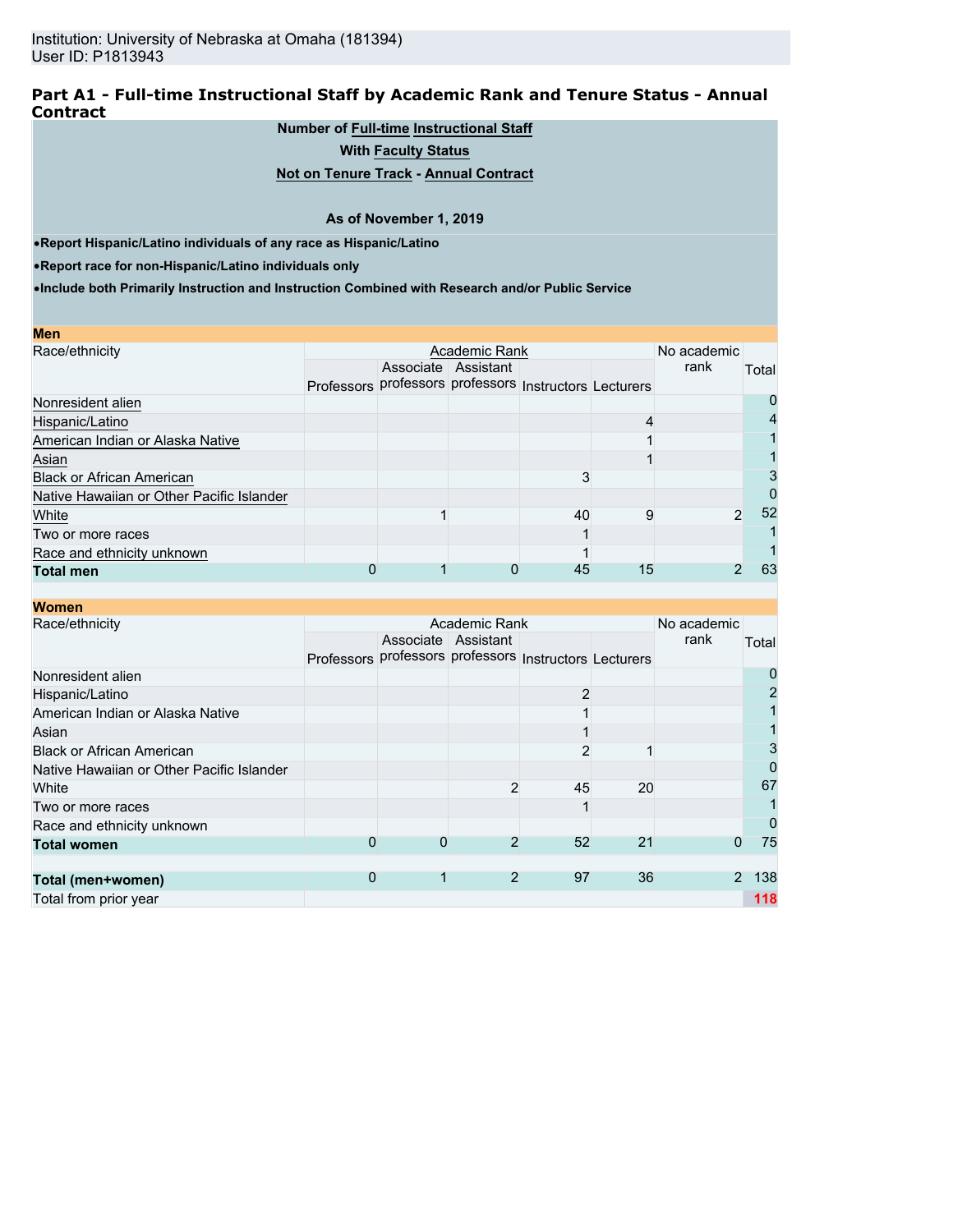## **Part A1 - Full-time Instructional Staff by Academic Rank and Tenure Status - Less-Than-Annual Contract**

**Number of Full-time Instructional Staff**

**With Faculty Status**

**Not on Tenure Track - Less-than-annual Contract**

#### **As of November 1, 2019**

•**Report Hispanic/Latino individuals of any race as Hispanic/Latino**

•**Report race for non-Hispanic/Latino individuals only**

| <b>Men</b>                                |                                                        |   |                     |   |             |              |
|-------------------------------------------|--------------------------------------------------------|---|---------------------|---|-------------|--------------|
| Race/ethnicity                            |                                                        |   | Academic Rank       |   | No academic |              |
|                                           |                                                        |   | Associate Assistant |   | rank        | Total        |
|                                           | Professors professors professors Instructors Lecturers |   |                     |   |             |              |
| Nonresident alien                         |                                                        |   |                     |   | 0           |              |
| Hispanic/Latino                           |                                                        |   |                     |   |             |              |
| American Indian or Alaska Native          |                                                        |   |                     |   |             |              |
| Asian                                     |                                                        |   |                     |   |             | O            |
| <b>Black or African American</b>          |                                                        |   |                     |   |             |              |
| Native Hawaiian or Other Pacific Islander |                                                        |   |                     |   |             | $\mathbf{I}$ |
| White                                     |                                                        |   |                     |   |             | O            |
| Two or more races                         |                                                        |   |                     |   |             |              |
| Race and ethnicity unknown                |                                                        |   |                     |   |             |              |
| <b>Total men</b>                          |                                                        | 0 |                     | O |             |              |

| <b>Women</b>                              |   |   |                                                        |   |             |             |       |
|-------------------------------------------|---|---|--------------------------------------------------------|---|-------------|-------------|-------|
| Race/ethnicity                            |   |   | Academic Rank                                          |   |             | No academic |       |
|                                           |   |   | Associate Assistant                                    |   |             | rank        | Total |
|                                           |   |   | Professors professors professors Instructors Lecturers |   |             |             |       |
| Nonresident alien                         |   |   |                                                        |   |             |             | 0     |
| Hispanic/Latino                           |   |   |                                                        |   |             |             | 0     |
| American Indian or Alaska Native          |   |   |                                                        |   |             |             | 0     |
| Asian                                     |   |   |                                                        |   |             |             | 0     |
| <b>Black or African American</b>          |   |   |                                                        |   |             |             | 0     |
| Native Hawaiian or Other Pacific Islander |   |   |                                                        |   |             |             | 0     |
| White                                     |   |   |                                                        |   |             |             | 0     |
| Two or more races                         |   |   |                                                        |   |             |             | 0     |
| Race and ethnicity unknown                |   |   |                                                        |   |             |             | 0     |
| <b>Total women</b>                        | 0 | 0 | 0                                                      | 0 | $\Omega$    | 0           | 0     |
|                                           |   |   |                                                        |   |             |             |       |
| Total (men+women)                         | 0 | 0 | $\mathbf 0$                                            | 0 | $\mathbf 0$ | 0           | O     |
| Total from prior year                     |   |   |                                                        |   |             |             |       |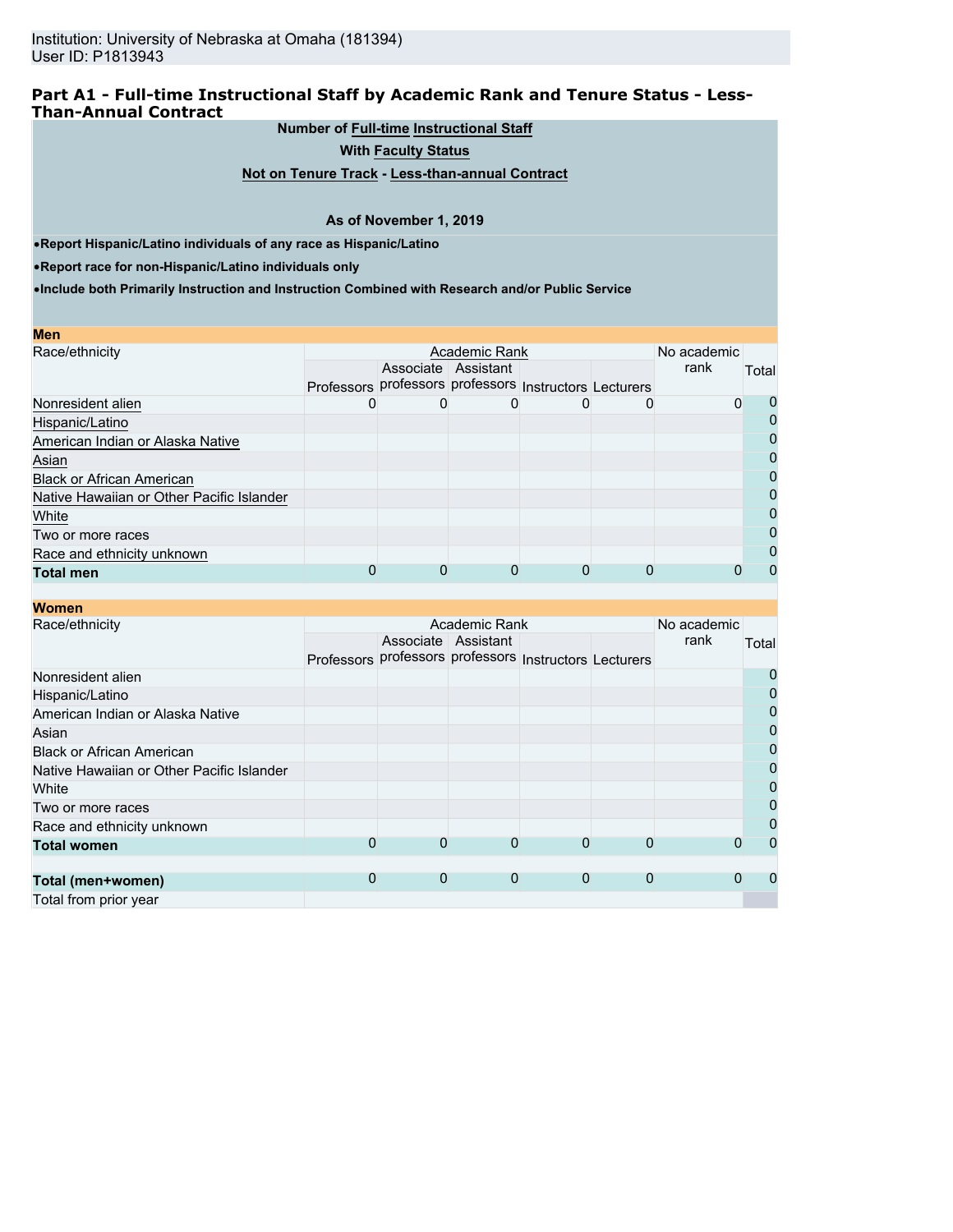## **Part A1 - Full-time Instructional Staff by Academic Rank and Tenure Status - Indefinite duration contract**

**Number of Full-time Instructional Staff**

**With Faculty Status**

**Not on Tenure Track - Indefinite duration contract**

#### **As of November 1, 2019**

•**Report Hispanic/Latino individuals of any race as Hispanic/Latino**

•**Report race for non-Hispanic/Latino individuals only**

|   |                     |               | rank | Total                                                                      |
|---|---------------------|---------------|------|----------------------------------------------------------------------------|
|   |                     |               |      |                                                                            |
|   |                     |               |      | U                                                                          |
|   |                     |               |      | $\Omega$                                                                   |
|   |                     |               |      | $\Omega$                                                                   |
|   |                     |               |      | 0                                                                          |
|   |                     |               |      | 0                                                                          |
|   |                     |               |      | 0                                                                          |
|   |                     |               |      | 0                                                                          |
|   |                     |               |      | $\Omega$                                                                   |
|   |                     |               |      | 0                                                                          |
| 0 |                     |               |      | $\Omega$                                                                   |
|   | Associate Assistant | Academic Rank | 0    | No academic<br>Professors professors professors Instructors Lecturers<br>0 |

| <b>Women</b>                              |   |               |                     |                                                        |             |      |                |
|-------------------------------------------|---|---------------|---------------------|--------------------------------------------------------|-------------|------|----------------|
| Gender and race/ethnicity                 |   | Academic Rank |                     |                                                        |             |      |                |
|                                           |   |               | Associate Assistant |                                                        |             | rank | Total          |
|                                           |   |               |                     | Professors professors professors Instructors Lecturers |             |      |                |
| Nonresident alien                         |   |               |                     |                                                        |             |      | $\overline{0}$ |
| Hispanic/Latino                           |   |               |                     |                                                        |             |      | 0              |
| American Indian or Alaska Native          |   |               |                     |                                                        |             |      | 0              |
| Asian                                     |   |               |                     |                                                        |             |      | $\mathbf{0}$   |
| <b>Black or African American</b>          |   |               |                     |                                                        |             |      | $\mathbf 0$    |
| Native Hawaiian or Other Pacific Islander |   |               |                     |                                                        |             |      | 0              |
| White                                     |   |               |                     |                                                        |             |      | 0              |
| Two or more races                         |   |               |                     |                                                        |             |      | 0              |
| Race and ethnicity unknown                |   |               |                     |                                                        |             |      | $\mathbf 0$    |
| <b>Total women</b>                        | 0 | $\Omega$      | $\Omega$            | $\Omega$                                               | $\Omega$    |      | 0              |
|                                           |   |               |                     |                                                        |             |      |                |
| Total (men+women)                         | 0 | $\mathbf{0}$  | $\overline{0}$      | $\overline{0}$                                         | $\mathbf 0$ |      | 0              |
| Total from prior year                     |   |               |                     |                                                        |             |      |                |
|                                           |   |               |                     |                                                        |             |      |                |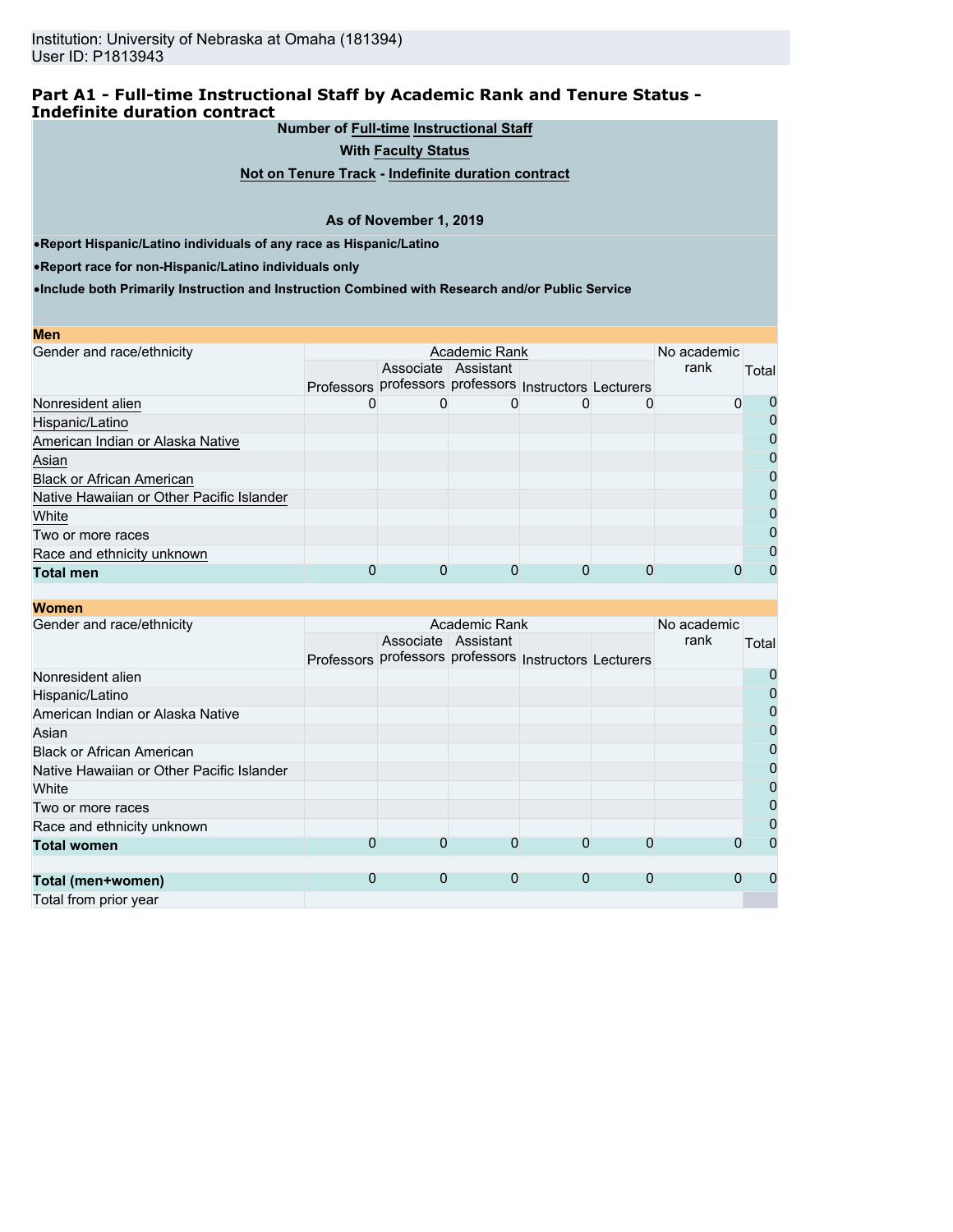# **Part A1 - Full-time Instructional Staff - Without Faculty Status**

## **Number of Full-time Instructional Staff Without Faculty Status**

# **As of November 1, 2019**

•**Report Hispanic/Latino individuals of any race as Hispanic/Latino**

•**Report race for non-Hispanic/Latino individuals only**

•**Include both Primarily Instruction and Instruction Combined with Research and/or Public Service**

#### **Men**

| Race/ethnicity                            | <b>Without Faculty Status</b> |
|-------------------------------------------|-------------------------------|
| Nonresident alien                         | 0                             |
| Hispanic/Latino                           | 0                             |
| American Indian or Alaska Native          |                               |
| Asian                                     |                               |
| <b>Black or African American</b>          |                               |
| Native Hawaiian or Other Pacific Islander |                               |
| White                                     |                               |
| Two or more races                         |                               |
| Race and ethnicity unknown                |                               |
| <b>Total men</b>                          | 0                             |

| <b>Women</b>                              |                               |
|-------------------------------------------|-------------------------------|
| Race/ethnicity                            | <b>Without Faculty Status</b> |
| Nonresident alien                         |                               |
| Hispanic/Latino                           |                               |
| American Indian or Alaska Native          |                               |
| Asian                                     | 0                             |
| <b>Black or African American</b>          |                               |
| Native Hawaiian or Other Pacific Islander |                               |
| White                                     |                               |
| Two or more races                         |                               |
| Race and ethnicity unknown                |                               |
| <b>Total women</b>                        | 0                             |
|                                           |                               |
| Total (men+women)                         | 0                             |
|                                           |                               |

Total from prior year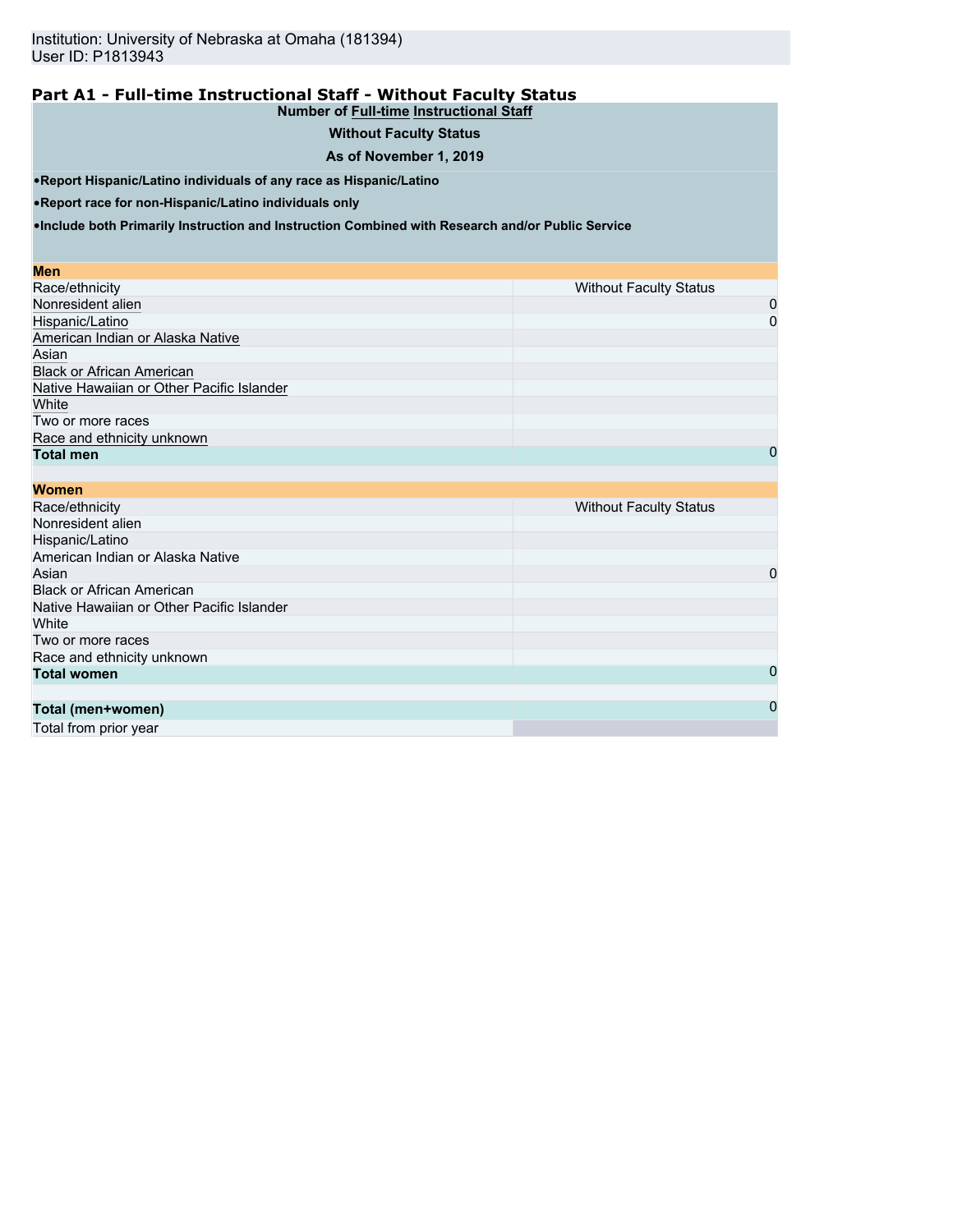# **Part A2 - Full-time Instructional Staff by Function**

#### **Number of Full-time Instructional Staff**

#### **As of November 1, 2019**

# •**Report Primarily Instruction and Instruction Combined with Research and/or Public Service separately, as indicated below**

|                                                |         | <b>With Faculty Status</b> |                   |          |                     |                             | <b>Without</b> | Total    |
|------------------------------------------------|---------|----------------------------|-------------------|----------|---------------------|-----------------------------|----------------|----------|
|                                                | Tenured | On                         |                   |          | Not on Tenure Track |                             | Faculty        |          |
|                                                |         | Tenure                     | Multi-year Annual |          | Less-than-annual    | Indefinite                  | <b>Status</b>  |          |
|                                                |         | Track                      |                   | contract | contract            | duration                    |                |          |
|                                                |         |                            |                   |          |                     | (continuing or at<br>-will) |                |          |
| Instructional staff                            | 268     | 126                        | 0                 | 138      | 0                   | 0                           | $\Omega$       | 532      |
| Total carried forward from<br>previous screens | 268     | 126                        | 0                 | 138      | 0                   | 0                           | $\mathbf{0}$   | 532      |
| <b>Primarily Instruction</b>                   | 0       | $\Omega$                   | 0                 | 0        | 0                   | 0                           | $\overline{0}$ | 0        |
| Exclusively credit                             |         |                            |                   |          |                     |                             |                | 0        |
| <b>B</b> Exclusively not-for-credit            |         |                            |                   |          |                     |                             |                | $\Omega$ |
| Combined credit/not-for-<br>credit             |         |                            |                   |          |                     |                             |                | $\Omega$ |
| Instruction/research/public<br>service staff   | 268     | 126                        |                   | 138      |                     |                             |                | 532      |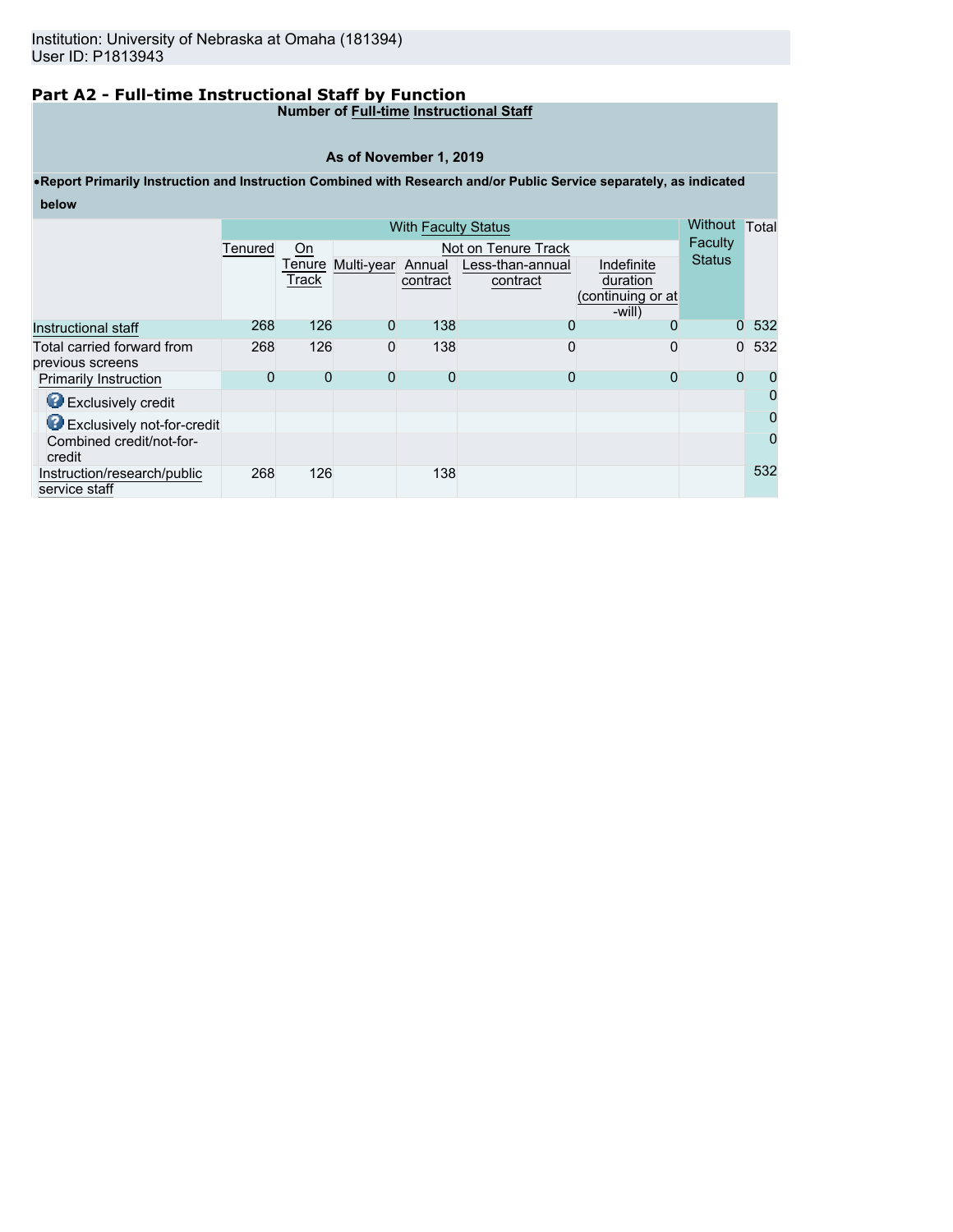# **Part A3 - Full-time Instructional Staff - Totals**

**Total number of Full-time Instructional Staff**

| As of November 1, 2019                    |           |             |                   |  |  |  |  |
|-------------------------------------------|-----------|-------------|-------------------|--|--|--|--|
| Race/ethnicity                            | Total men | Total women | Total (men+women) |  |  |  |  |
| Nonresident alien                         | 18        | 10          | 28                |  |  |  |  |
| Hispanic/Latino                           | 10        | 13          | 23                |  |  |  |  |
| American Indian or Alaska Native          |           | 5           | 12                |  |  |  |  |
| Asian                                     | 29        | 13          | 42                |  |  |  |  |
| <b>Black or African American</b>          |           | 8           | 15                |  |  |  |  |
| Native Hawaiian or Other Pacific Islander | 0         |             |                   |  |  |  |  |
| White                                     | 138       | 200         | 338               |  |  |  |  |
| Two or more races                         | 2         | 5           |                   |  |  |  |  |
| Race and ethnicity unknown                | 65        |             | 66                |  |  |  |  |
| <b>Total</b>                              | 276       | 256         | 532               |  |  |  |  |
| Total from prior year                     |           |             | 522               |  |  |  |  |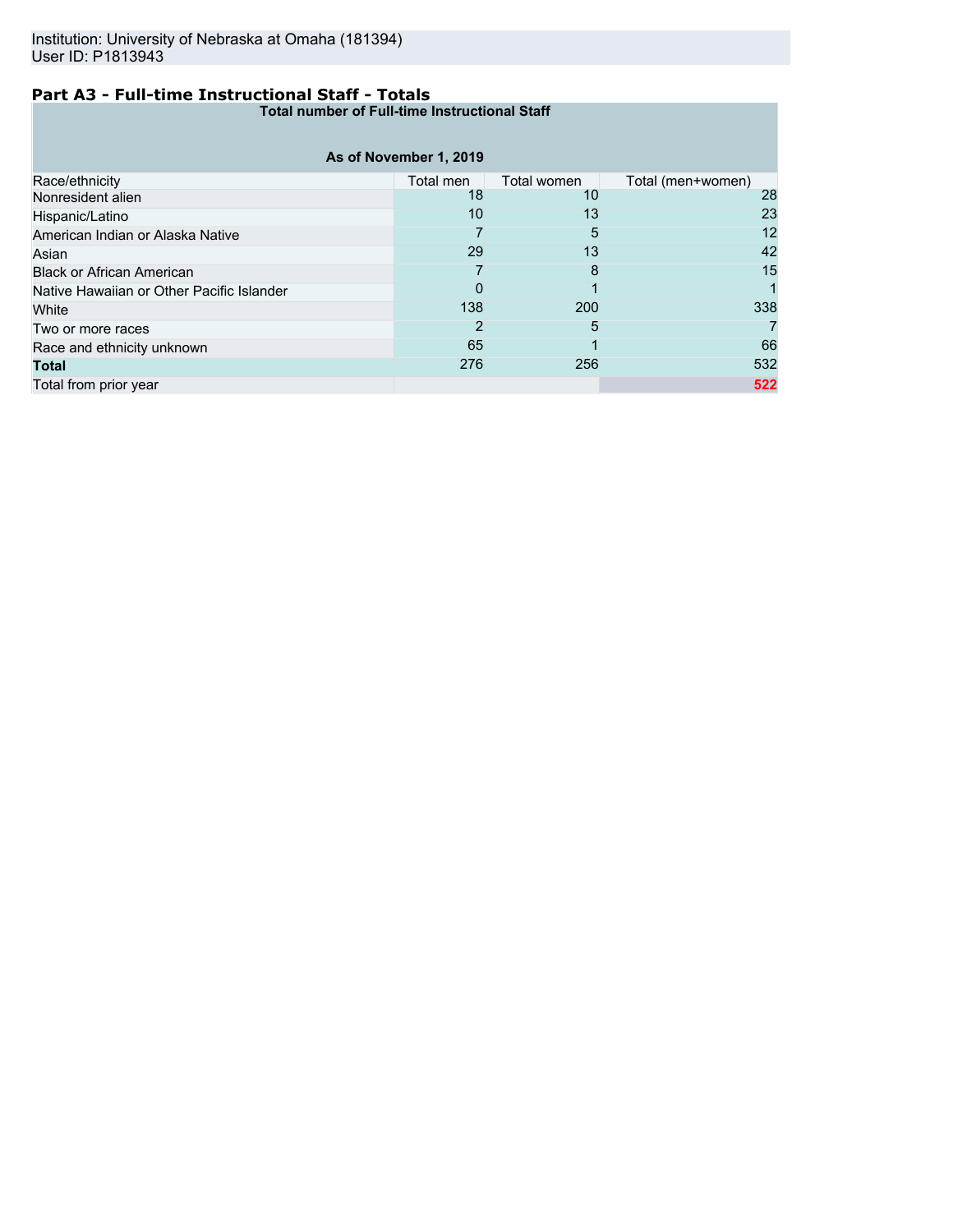#### **Part B1 - Full-time Non-instructional Staff by Occupational Category Number of Full-time Non-instructional Staff**

# **by Occupational Category**

## **As of November 1, 2019**

•**Report Hispanic/Latino individuals of any race as Hispanic/Latino**

•**Report race for non-Hispanic/Latino individuals only**

| M<br>ο | I |
|--------|---|
|        |   |

| Race/ethnicity                            | Instructional Staff<br>(carried forward<br>from Part A) | Research staff | <b>Public Service staff</b> |
|-------------------------------------------|---------------------------------------------------------|----------------|-----------------------------|
| Nonresident alien                         | 18                                                      |                |                             |
| Hispanic/Latino                           | 10                                                      |                |                             |
| American Indian or Alaska Native          |                                                         |                |                             |
| Asian                                     | 29                                                      |                |                             |
| <b>Black or African American</b>          |                                                         |                |                             |
| Native Hawaiian or Other Pacific Islander |                                                         |                |                             |
| White                                     | 138                                                     | 6              |                             |
| Two or more races                         |                                                         |                |                             |
| Race and ethnicity unknown                | 65                                                      |                |                             |
| <b>Total men</b>                          | 276                                                     | 12             |                             |

| <b>Women</b>                              |                                                                |                |                             |
|-------------------------------------------|----------------------------------------------------------------|----------------|-----------------------------|
| Race/ethnicity                            | <b>Instructional Staff</b><br>(carried forward<br>from Part A) | Research staff | <b>Public Service staff</b> |
| Nonresident alien                         | 10                                                             |                |                             |
| Hispanic/Latino                           | 13                                                             |                |                             |
| American Indian or Alaska Native          | 5                                                              |                |                             |
| Asian                                     | 13                                                             |                |                             |
| <b>Black or African American</b>          | 8                                                              |                |                             |
| Native Hawaiian or Other Pacific Islander |                                                                |                |                             |
| White                                     | 200                                                            |                | 4                           |
| Two or more races                         | 5                                                              |                |                             |
| Race and ethnicity unknown                |                                                                |                |                             |
| <b>Total women</b>                        | 256                                                            |                | 5                           |
|                                           |                                                                |                |                             |
| Total (men+women)                         | 532                                                            | 13             | 6                           |
| Total from prior year                     | 522                                                            | 10             | 5                           |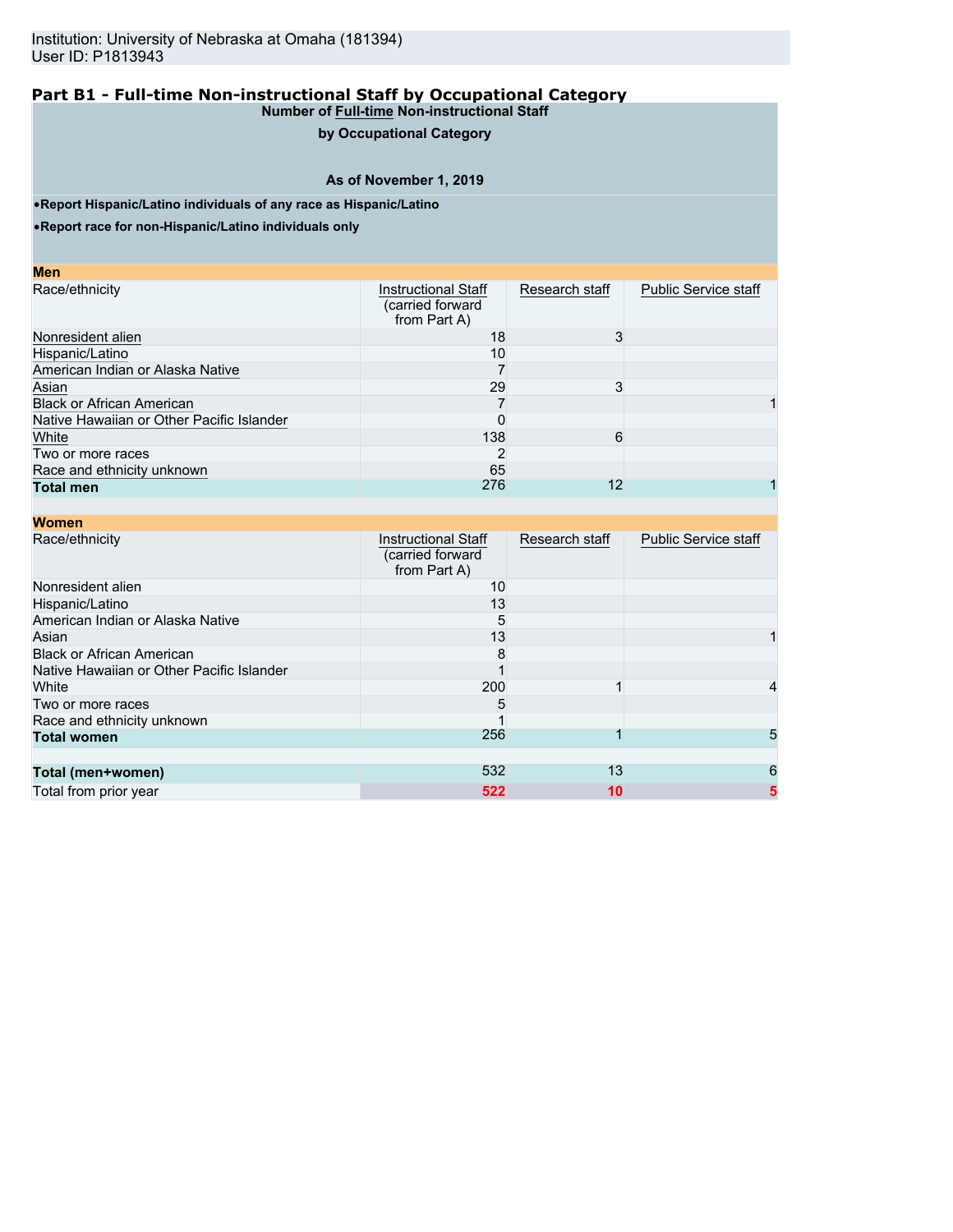#### **Part B1 - Full-time Non-instructional Staff by Occupational Category Number of Full-time Non-instructional Staff**

# **by Occupational Category**

## **As of November 1, 2019**

•**Report Hispanic/Latino individuals of any race as Hispanic/Latino**

•**Report race for non-Hispanic/Latino individuals only**

#### **Men**

| Race/ethnicity                                      | Archivists, Curators,<br>and Museum<br>Technicians<br>25-4010 | Librarians and<br><b>Media Collections</b><br><b>Specialists</b><br>25-4020 | Library<br>Technicians<br>25-4030 | Student and Academic Affairs and<br><b>Other Education Services Occupations</b><br>$25-2000 + 25-3000 + 25-9000$ |
|-----------------------------------------------------|---------------------------------------------------------------|-----------------------------------------------------------------------------|-----------------------------------|------------------------------------------------------------------------------------------------------------------|
| Nonresident alien                                   |                                                               |                                                                             |                                   |                                                                                                                  |
| Hispanic/Latino                                     |                                                               |                                                                             |                                   |                                                                                                                  |
| American Indian or                                  |                                                               |                                                                             |                                   |                                                                                                                  |
| Alaska Native                                       |                                                               |                                                                             |                                   |                                                                                                                  |
| Asian                                               |                                                               |                                                                             |                                   |                                                                                                                  |
| <b>Black or African</b><br>American                 |                                                               |                                                                             |                                   |                                                                                                                  |
| Native Hawaiian or<br><b>Other Pacific Islander</b> |                                                               |                                                                             |                                   |                                                                                                                  |
| White                                               |                                                               | 4                                                                           |                                   |                                                                                                                  |
| Two or more races                                   |                                                               |                                                                             |                                   |                                                                                                                  |
| Race and ethnicity<br>unknown                       |                                                               |                                                                             |                                   |                                                                                                                  |
| <b>Total men</b>                                    |                                                               |                                                                             | 4                                 |                                                                                                                  |

| <b>Women</b>                                        |                                                               |                                                                             |                                   |                                                                                                                        |
|-----------------------------------------------------|---------------------------------------------------------------|-----------------------------------------------------------------------------|-----------------------------------|------------------------------------------------------------------------------------------------------------------------|
| Race/ethnicity                                      | Archivists, Curators,<br>and Museum<br>Technicians<br>25-4010 | Librarians and<br><b>Media Collections</b><br><b>Specialists</b><br>25-4020 | Library<br>Technicians<br>25-4030 | Student and Academic Affairs and<br><b>Other Education Services Occupations</b><br>$25 - 2000 + 25 - 3000 + 25 - 9000$ |
| Nonresident alien                                   |                                                               |                                                                             |                                   |                                                                                                                        |
| Hispanic/Latino                                     |                                                               |                                                                             |                                   | 3                                                                                                                      |
| American Indian or<br>Alaska Native                 |                                                               |                                                                             |                                   |                                                                                                                        |
| Asian                                               |                                                               |                                                                             |                                   | 3                                                                                                                      |
| <b>Black or African</b><br>American                 |                                                               |                                                                             |                                   | $\overline{2}$                                                                                                         |
| Native Hawaiian or<br><b>Other Pacific Islander</b> |                                                               |                                                                             |                                   |                                                                                                                        |
| White                                               |                                                               | 3                                                                           | 5                                 | 14                                                                                                                     |
| Two or more races                                   |                                                               |                                                                             |                                   |                                                                                                                        |
| Race and ethnicity<br>unknown                       |                                                               |                                                                             |                                   |                                                                                                                        |
| <b>Total women</b>                                  | 0                                                             | 4                                                                           | 5                                 | 22                                                                                                                     |
| Total (men+women)                                   | $\overline{2}$                                                | 8                                                                           | 9                                 | 29                                                                                                                     |
| Total from prior year                               | 1                                                             | 7                                                                           | 9                                 | 29                                                                                                                     |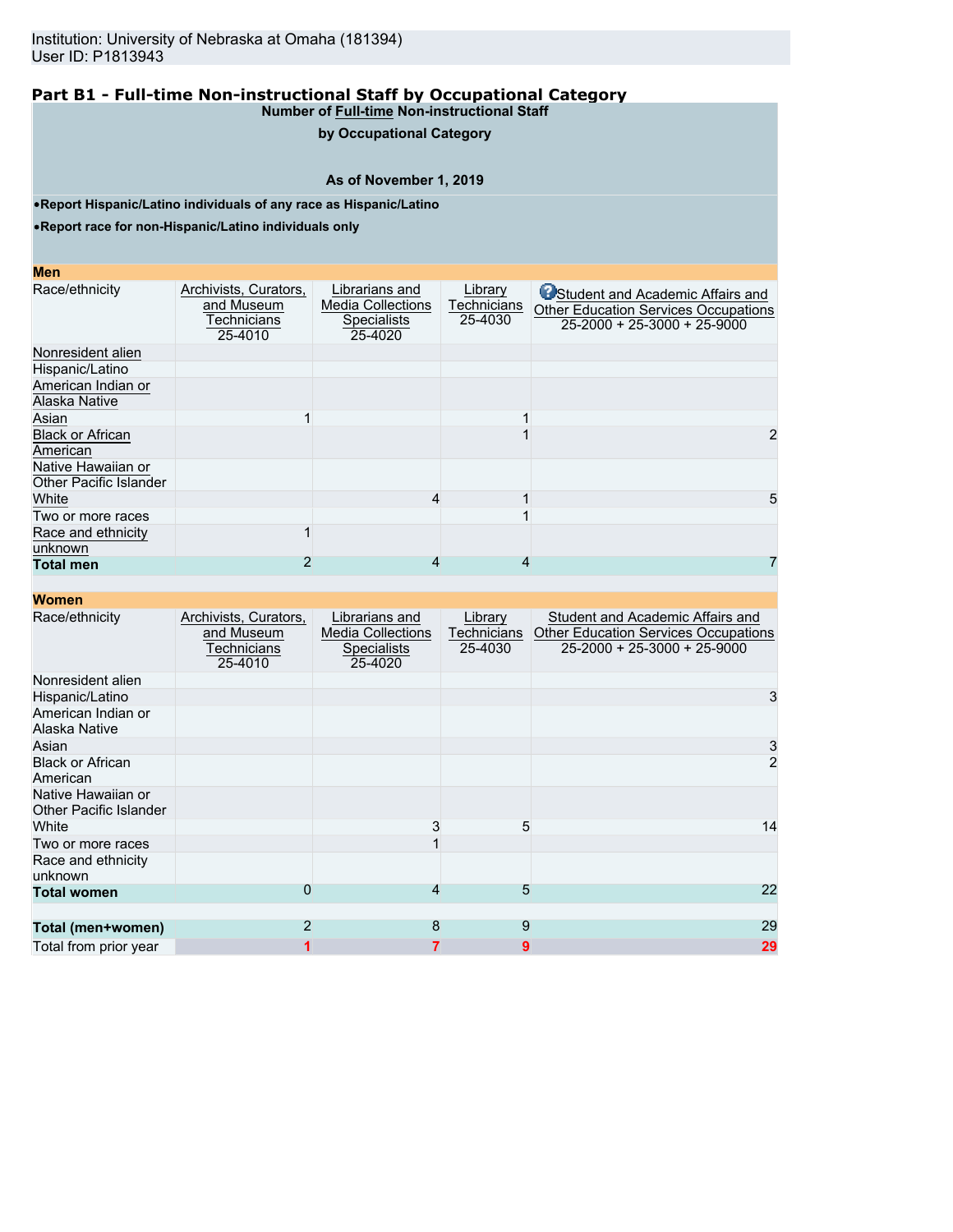#### **Part B1 - Full-time Non-instructional Staff by Occupational Category Number of Full-time Non-instructional Staff**

# **by Occupational Category**

## **As of November 1, 2019**

•**Report Hispanic/Latino individuals of any race as Hispanic/Latino**

•**Report race for non-Hispanic/Latino individuals only**

#### **Men**

| Race/ethnicity                                  | Management<br>Occupations<br>11-0000 | Business and<br>Financial<br>Operations<br>Occupations<br>13-0000 | Computer, Engineering,<br>and Science Occupations<br>$15-0000 + 17-0000 + 19$<br>0000 | Community, Social Service,<br>Legal, Arts, Design,<br>Entertainment, Sports, and<br><b>Media Occupations</b><br>$21-0000 + 23-0000 + 27-0000$ | Healthcare<br>Practitioners<br>and Technical<br>Occupations<br>29-0000 |
|-------------------------------------------------|--------------------------------------|-------------------------------------------------------------------|---------------------------------------------------------------------------------------|-----------------------------------------------------------------------------------------------------------------------------------------------|------------------------------------------------------------------------|
| Nonresident<br>alien                            |                                      |                                                                   |                                                                                       |                                                                                                                                               |                                                                        |
| Hispanic/Latino                                 | 4                                    |                                                                   |                                                                                       | 3                                                                                                                                             |                                                                        |
| American Indian<br>or Alaska Native             |                                      |                                                                   |                                                                                       |                                                                                                                                               |                                                                        |
| Asian                                           | 2                                    |                                                                   | 3                                                                                     |                                                                                                                                               |                                                                        |
| <b>Black or African</b><br>American             |                                      |                                                                   |                                                                                       |                                                                                                                                               |                                                                        |
| Native Hawaiian<br>or Other Pacific<br>Islander |                                      |                                                                   |                                                                                       |                                                                                                                                               |                                                                        |
| White                                           | 78                                   | 19                                                                | 29                                                                                    | 45                                                                                                                                            | 4                                                                      |
| Two or more<br>races                            |                                      |                                                                   |                                                                                       |                                                                                                                                               |                                                                        |
| Race and<br>ethnicity<br>unknown                |                                      |                                                                   |                                                                                       |                                                                                                                                               |                                                                        |
| <b>Total men</b>                                | 89                                   | 24                                                                | 35                                                                                    | 58                                                                                                                                            | 5                                                                      |

| Race/ethnicity                                         | Occupations<br>11-0000 | Management Business and<br>Financial<br><b>Operations</b><br>Occupations<br>13-0000 | Computer, Engineering,<br>and Science Occupations<br>$15-0000 + 17-0000 + 19$<br>0000 | Community, Social Service,<br>Legal, Arts, Design,<br>Entertainment, Sports, and<br><b>Media Occupations</b><br>21-0000 + 23-0000 + 27-0000 | Healthcare<br><b>Practitioners</b><br>and Technical<br>Occupations<br>29-0000 |
|--------------------------------------------------------|------------------------|-------------------------------------------------------------------------------------|---------------------------------------------------------------------------------------|---------------------------------------------------------------------------------------------------------------------------------------------|-------------------------------------------------------------------------------|
| Nonresident<br>alien                                   |                        |                                                                                     |                                                                                       |                                                                                                                                             |                                                                               |
| Hispanic/Latino<br>American Indian<br>or Alaska Native | 9                      | 4                                                                                   |                                                                                       | 8                                                                                                                                           |                                                                               |
| Asian                                                  | 3                      |                                                                                     |                                                                                       | $\overline{c}$                                                                                                                              |                                                                               |
| <b>Black or African</b><br>American                    | 5                      |                                                                                     | $\overline{2}$                                                                        | 9                                                                                                                                           |                                                                               |
| Native Hawaiian<br>or Other Pacific<br>Islander        |                        |                                                                                     |                                                                                       |                                                                                                                                             |                                                                               |
| White                                                  | 85                     | 54                                                                                  | 11                                                                                    | 60                                                                                                                                          | 2                                                                             |
| Two or more<br>races                                   | $\overline{2}$         |                                                                                     |                                                                                       | 3                                                                                                                                           |                                                                               |
| Race and<br>ethnicity<br>unknown                       | $\overline{2}$         |                                                                                     |                                                                                       | $\overline{2}$                                                                                                                              |                                                                               |
| <b>Total women</b>                                     | 106                    | 66                                                                                  | 15                                                                                    | 87                                                                                                                                          | 2                                                                             |
| <b>Total</b><br>(men+women)                            | 195                    | 90                                                                                  | 50                                                                                    | 145                                                                                                                                         | 7                                                                             |
| Total from prior<br>year                               | 194                    | 87                                                                                  | 54                                                                                    | 132                                                                                                                                         | 7                                                                             |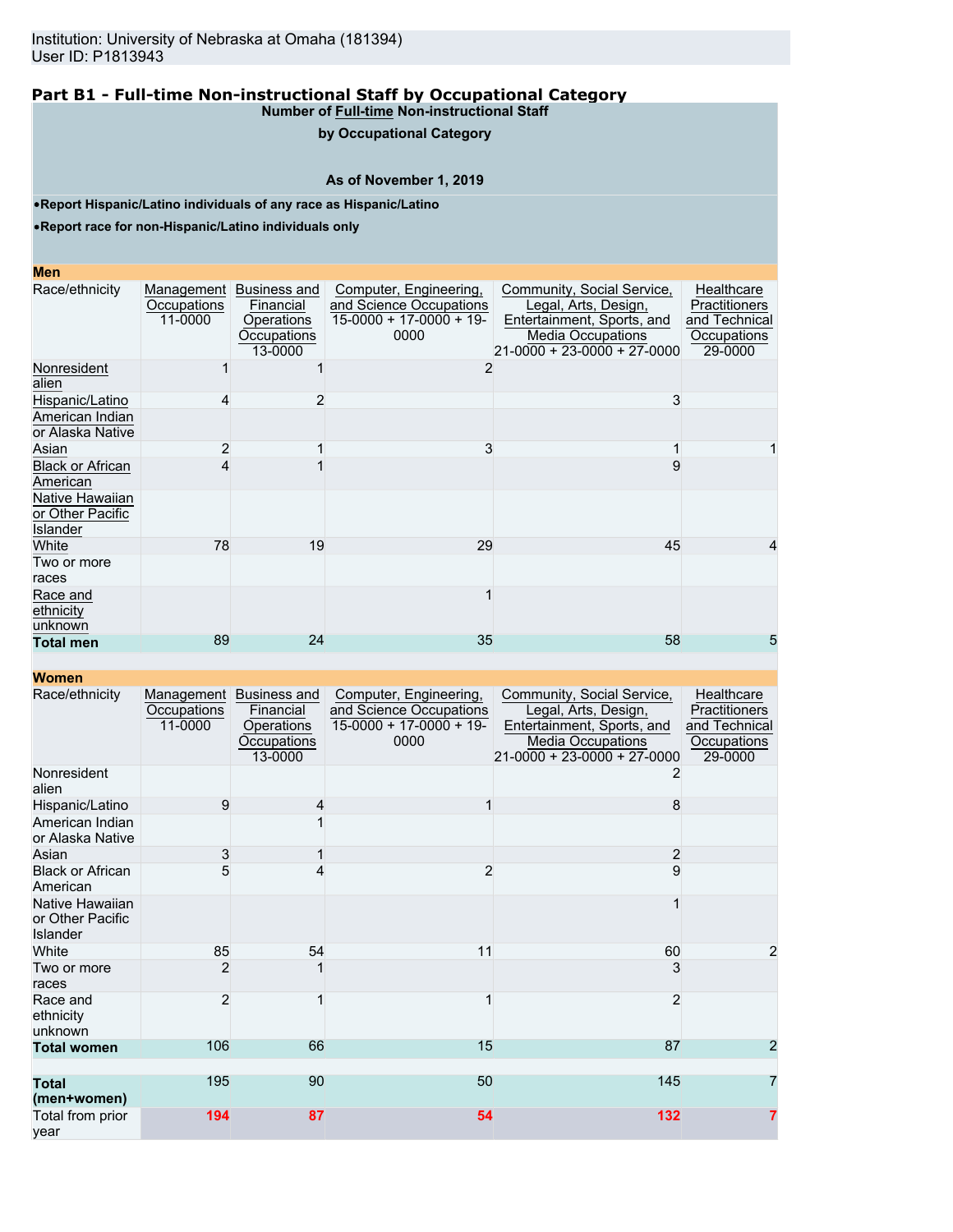# **Part B1 - Full-time Non-instructional Staff by Occupational Category**

**Number of Full-time Non-instructional Staff by Occupational Category**

#### **As of November 1, 2019**

•**Report Hispanic/Latino individuals of any race as Hispanic/Latino**

•**Report race for non-Hispanic/Latino individuals only**

#### **Men**

|                                                           | Race/ethnicity Service Occupations<br>$31-0000 + 33-0000 + 35-0000 + 37-0000$<br>$+39-0000$ | Sales and<br>Related<br>Occupations Support<br>41-0000 | Office and<br>Occupations<br>43-0000 | Natural Resources,<br>Administrative Construction, and<br>Maintenance<br>Occupations<br>45-0000 + 47-0000 + 49- Occupations<br>0000 | Production,<br>Transportation,<br>and Material<br>Moving<br>$51-0000 + 53$ -<br>0000 | Grand<br>Total<br>(All full-<br>time<br>staff) |
|-----------------------------------------------------------|---------------------------------------------------------------------------------------------|--------------------------------------------------------|--------------------------------------|-------------------------------------------------------------------------------------------------------------------------------------|--------------------------------------------------------------------------------------|------------------------------------------------|
| Nonresident<br>alien                                      |                                                                                             |                                                        |                                      |                                                                                                                                     |                                                                                      | 26                                             |
| Hispanic/Latino                                           | 8                                                                                           |                                                        | $\overline{2}$                       |                                                                                                                                     |                                                                                      | 29                                             |
| American<br>Indian or<br>Alaska Native                    |                                                                                             |                                                        |                                      |                                                                                                                                     |                                                                                      | 8                                              |
| Asian                                                     | $\overline{2}$                                                                              |                                                        |                                      |                                                                                                                                     |                                                                                      | 44                                             |
| <b>Black or</b><br>African<br>American                    | 14                                                                                          |                                                        | 4                                    |                                                                                                                                     |                                                                                      | 46                                             |
| Native<br>Hawaiian or<br><b>Other Pacific</b><br>Islander |                                                                                             |                                                        |                                      |                                                                                                                                     |                                                                                      |                                                |
| White                                                     | 76                                                                                          |                                                        | 25                                   | 16                                                                                                                                  | 18                                                                                   | 465                                            |
| Two or more<br>races                                      |                                                                                             |                                                        |                                      |                                                                                                                                     |                                                                                      | 3                                              |
| Race and<br>ethnicity<br>unknown                          |                                                                                             |                                                        |                                      |                                                                                                                                     |                                                                                      | 67                                             |
| <b>Total men</b>                                          | 103                                                                                         | $\overline{2}$                                         | 31                                   | 17                                                                                                                                  | 19                                                                                   | 689                                            |

| <b>Women</b>                                                     |                                                                                     |                                                        |                                      |                                                                                                                                       |                                                                                    |                                                |
|------------------------------------------------------------------|-------------------------------------------------------------------------------------|--------------------------------------------------------|--------------------------------------|---------------------------------------------------------------------------------------------------------------------------------------|------------------------------------------------------------------------------------|------------------------------------------------|
| Race/ethnicity                                                   | <b>Service Occupations</b><br>$31-0000 + 33-0000 + 35-0000 + 37-0000$<br>$+39-0000$ | Sales and<br>Related<br>Occupations Support<br>41-0000 | Office and<br>Occupations<br>43-0000 | Natural Resources,<br>Administrative Construction, and<br>Maintenance<br>Occupations<br>$45-0000 + 47-0000 + 49$ -Occupations<br>0000 | Production,<br>Transportation,<br>and Material<br>Moving<br>$51-0000 + 53$<br>0000 | Grand<br>Total<br>(All full-<br>time<br>staff) |
| Nonresident<br>alien                                             | 2                                                                                   |                                                        |                                      |                                                                                                                                       |                                                                                    | 15                                             |
| Hispanic/Latino                                                  | 2                                                                                   |                                                        |                                      |                                                                                                                                       |                                                                                    | 47                                             |
| American<br>Indian or<br>Alaska Native                           |                                                                                     |                                                        |                                      |                                                                                                                                       |                                                                                    | 8                                              |
| Asian                                                            | $\overline{2}$                                                                      |                                                        | 4                                    |                                                                                                                                       |                                                                                    | 29                                             |
| <b>Black or</b><br>African<br>American                           | 9                                                                                   |                                                        | 11                                   |                                                                                                                                       |                                                                                    | 50                                             |
| Native<br>Hawaiian or<br><b>Other Pacific</b><br><b>Islander</b> |                                                                                     |                                                        |                                      |                                                                                                                                       |                                                                                    | 3                                              |
| White                                                            | 21                                                                                  | 6                                                      | 128                                  |                                                                                                                                       |                                                                                    | 595                                            |
| Two or more<br>races                                             |                                                                                     |                                                        | 6                                    |                                                                                                                                       |                                                                                    | 19                                             |
|                                                                  |                                                                                     |                                                        | $\overline{c}$                       |                                                                                                                                       |                                                                                    | 10                                             |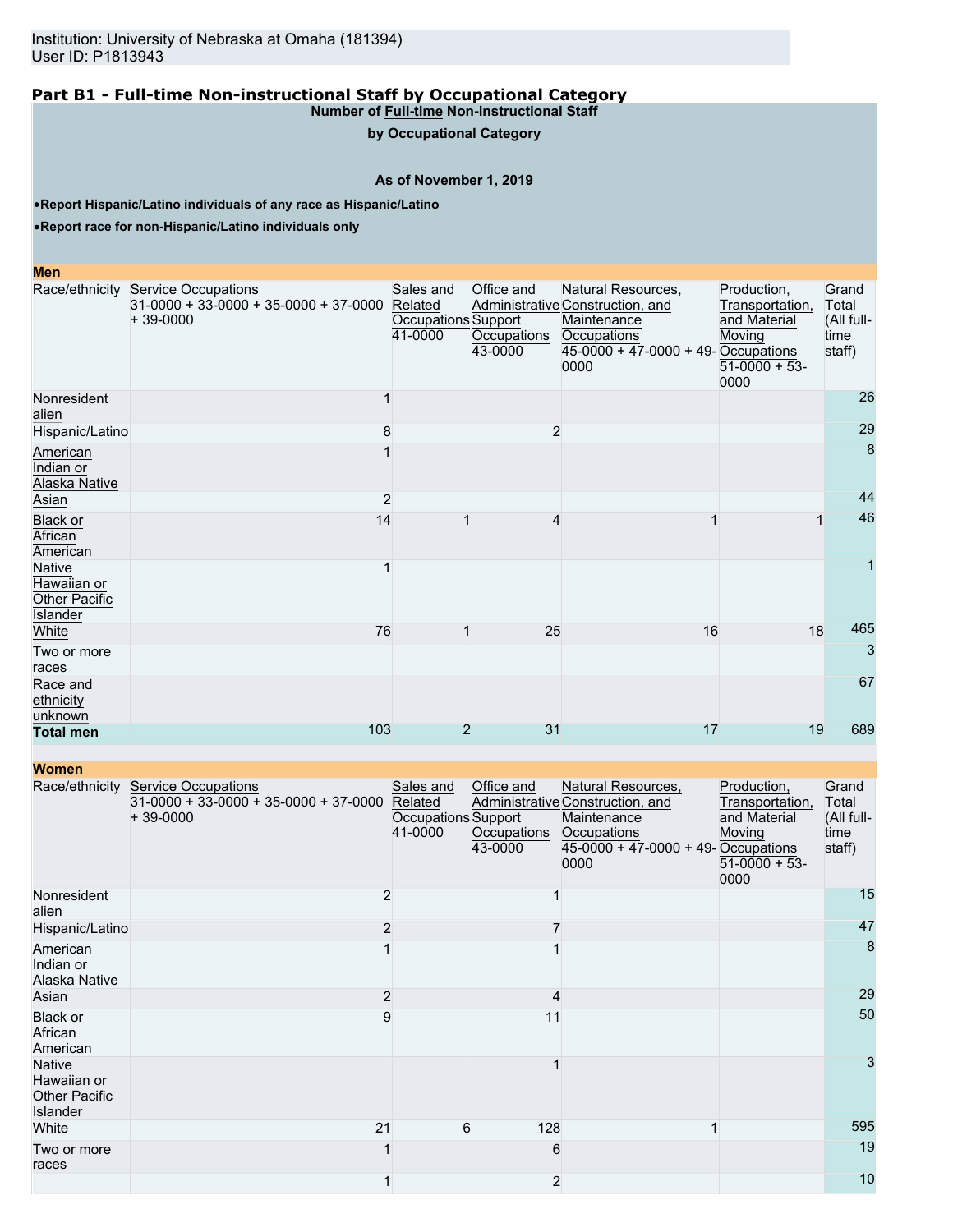| Race and<br>ethnicity<br>unknown |     |    |     |    |    |       |
|----------------------------------|-----|----|-----|----|----|-------|
| <b>Total women</b>               | 39  | 6  | 161 |    | 0  | 776   |
|                                  |     |    |     |    |    |       |
| <b>Total</b>                     | 142 | 8  | 192 | 18 | 19 | 1,465 |
| (men+women)                      |     |    |     |    |    |       |
| Total from prior                 | 139 | 10 | 196 | 17 | 16 | 1,435 |
| year                             |     |    |     |    |    |       |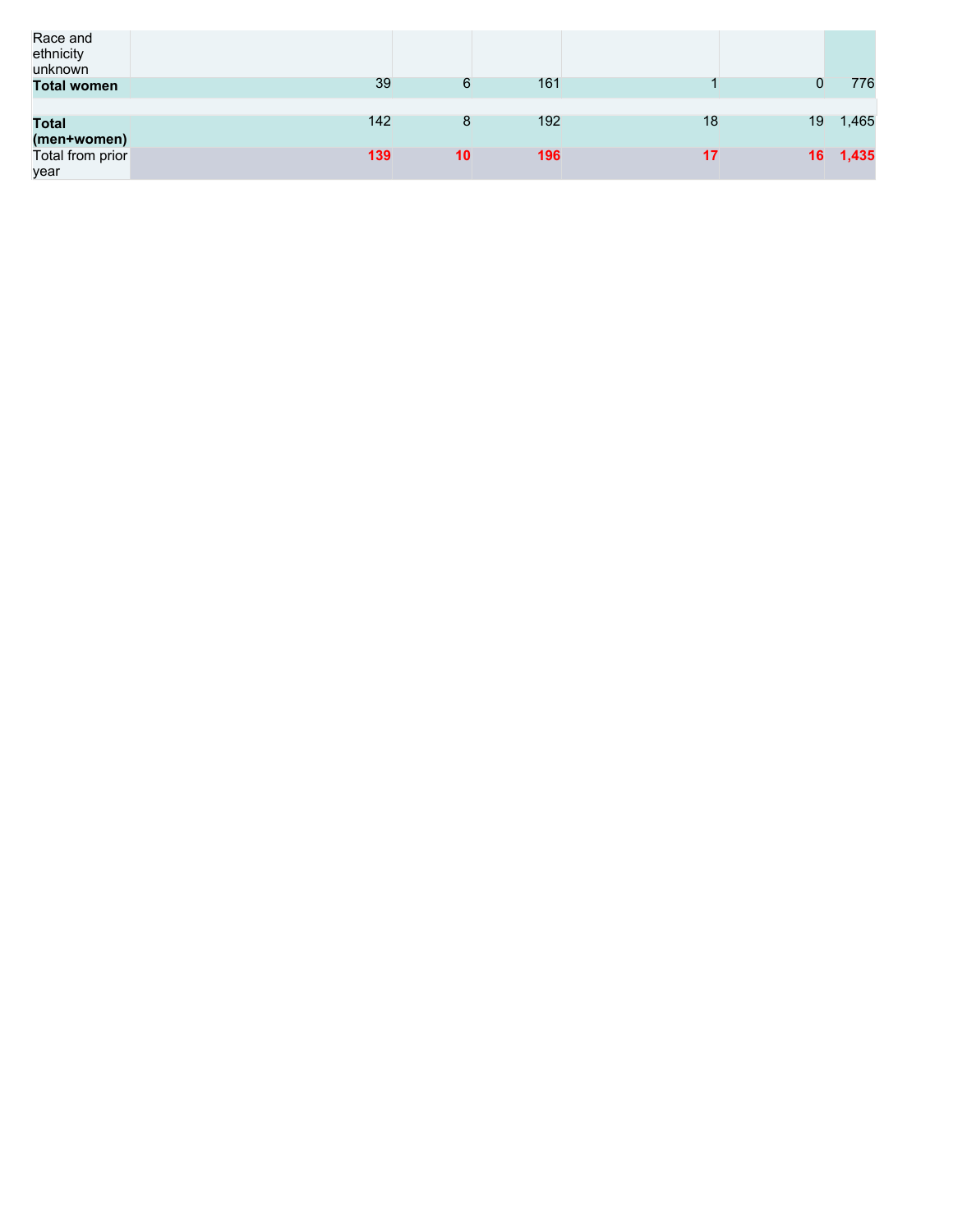# **Part B2 - Full-time Non-instructional Staff by Occupational Category and Tenure Status**

# **Number of Full-time Non-instructional Staff**

## **As of November 1, 2019**

| Occupational category                |                |                |                | <b>With Faculty Status</b> |                                                       |                        | Without Total |                |
|--------------------------------------|----------------|----------------|----------------|----------------------------|-------------------------------------------------------|------------------------|---------------|----------------|
|                                      | Tenured        | On             |                |                            | Not on Tenure Track                                   |                        | Faculty       |                |
|                                      |                |                |                |                            |                                                       |                        | <b>Status</b> |                |
|                                      |                | Track          |                | contract                   | Tenure Multi-year Annual Less-than-annual<br>contract | Indefinite<br>duration |               |                |
|                                      |                |                |                |                            |                                                       | (continuing or         |               |                |
|                                      |                |                |                |                            |                                                       | at-will)               |               |                |
| Research staff                       |                |                |                | 13                         |                                                       |                        |               | 13             |
| <b>Public Service staff</b>          |                |                |                | 6                          |                                                       |                        |               | 6              |
| Archivists, Curators, and Museum     |                |                |                |                            |                                                       |                        | 2             | $\overline{2}$ |
| Technicians                          |                |                |                |                            |                                                       |                        |               |                |
| 25-4010                              |                |                |                |                            |                                                       |                        |               |                |
| Librarians and Media Collections     |                |                |                |                            |                                                       |                        | 8             | 8              |
| Specialists                          |                |                |                |                            |                                                       |                        |               |                |
| 25-4020                              |                |                |                |                            |                                                       |                        |               |                |
| Library Technicians                  |                |                |                |                            |                                                       |                        | 9             | 9              |
| 25-4030                              |                |                |                |                            |                                                       |                        |               |                |
| <b>OStudent and Academic Affairs</b> |                |                |                |                            |                                                       |                        | 29            | 29             |
| and Other Education Services         |                |                |                |                            |                                                       |                        |               |                |
| Occupations                          |                |                |                |                            |                                                       |                        |               |                |
| 25-2000 + 25-3000 + 25-9000          |                |                |                |                            |                                                       |                        |               |                |
| <b>Management Occupations</b>        |                |                |                |                            |                                                       |                        | 195           | 195            |
| 11-0000                              |                |                |                |                            |                                                       |                        |               |                |
| <b>Business and Financial</b>        |                |                |                |                            |                                                       |                        | 90            | 90             |
| <b>Operations Occupations</b>        |                |                |                |                            |                                                       |                        |               |                |
| 13-0000                              |                |                |                |                            |                                                       |                        |               |                |
| Computer, Engineering, and           |                |                |                |                            |                                                       |                        | 50            | 50             |
| Science Occupations                  |                |                |                |                            |                                                       |                        |               |                |
| $15-0000 + 17-0000 + 19-0000$        |                |                |                |                            |                                                       |                        |               |                |
| Community, Social Service,           |                |                |                |                            |                                                       |                        | 145           | 145            |
| Legal, Arts, Design,                 |                |                |                |                            |                                                       |                        |               |                |
| Entertainment, Sports, and Media     |                |                |                |                            |                                                       |                        |               |                |
| Occupations                          |                |                |                |                            |                                                       |                        |               |                |
| $21-0000 + 23-0000 + 27-0000$        |                |                |                |                            |                                                       |                        |               |                |
| <b>Healthcare Practitioners and</b>  |                |                |                |                            |                                                       |                        | 7             | 7              |
| <b>Technical Occupations</b>         |                |                |                |                            |                                                       |                        |               |                |
| 29-0000                              |                |                |                |                            |                                                       |                        |               |                |
| <b>Total</b>                         | $\overline{0}$ | $\overline{0}$ | $\overline{0}$ | 19                         | 0                                                     | $\Omega$               | 535           | 554            |
| Total from prior year                |                |                |                | 15                         | $\bf{0}$                                              |                        |               | 520 535        |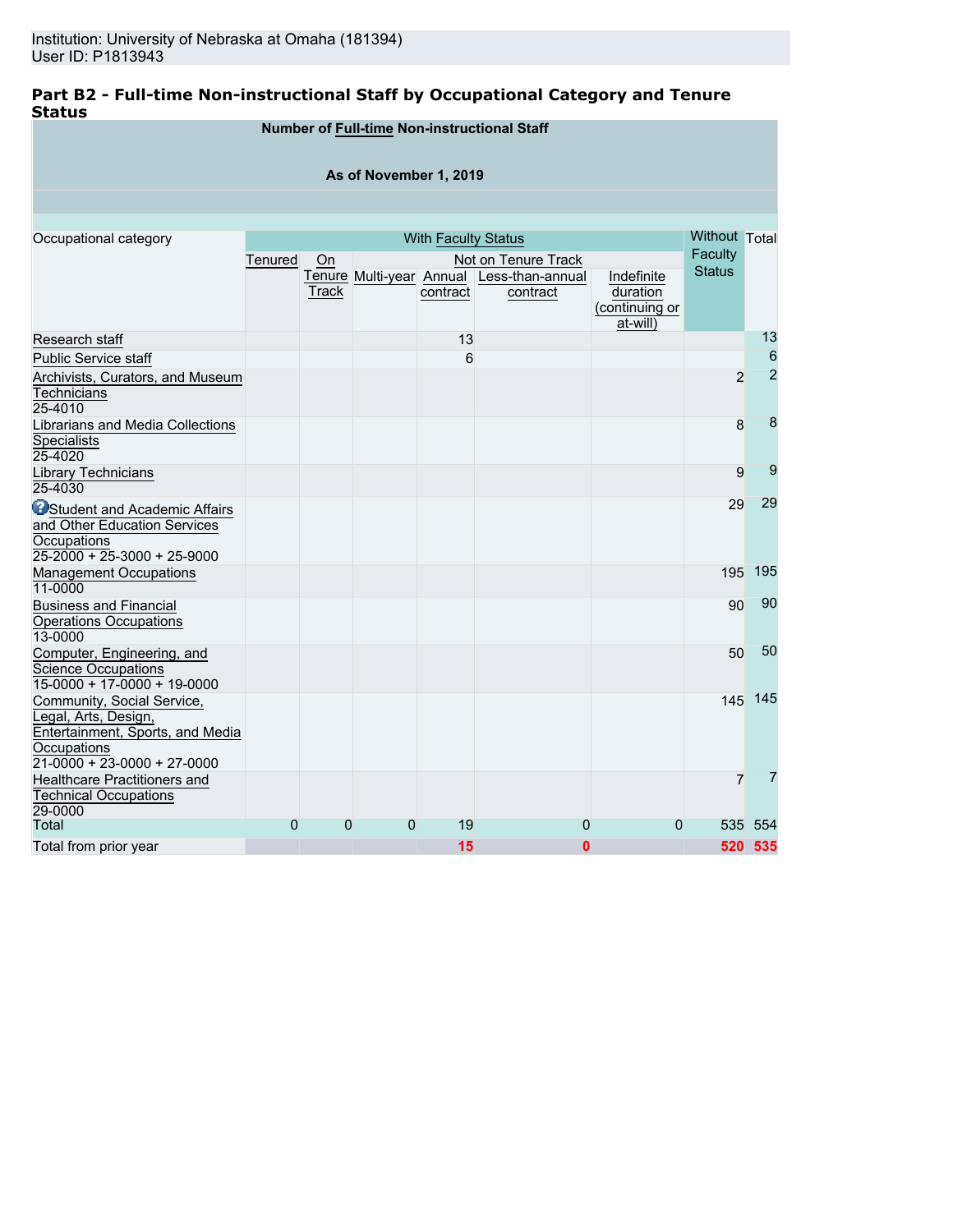# **Part C - Full-time Summary**

# **Summary of Full-time Staff**

## **As of November 1, 2019**

## •**Data will not be generated on this screen until the relevant screens in the previous section have been completed.**

| Occupational category                                                                                                             |                |              |   | <b>With Faculty Status</b> |                                                      |                         | Without Total  |                |
|-----------------------------------------------------------------------------------------------------------------------------------|----------------|--------------|---|----------------------------|------------------------------------------------------|-------------------------|----------------|----------------|
|                                                                                                                                   | Tenured On     |              |   |                            | Not on Tenure Track                                  |                         | <b>Faculty</b> |                |
|                                                                                                                                   |                |              |   |                            | Tenure Multi-year Annual Less-than-annual Indefinite |                         | <b>Status</b>  |                |
|                                                                                                                                   |                | <b>Track</b> |   | contract                   | contract                                             | duration<br>(continuing |                |                |
|                                                                                                                                   |                |              |   |                            |                                                      | or at-will)             |                |                |
| <b>Primarily Instruction</b>                                                                                                      | $\overline{0}$ | $\mathbf 0$  | 0 | $\mathbf{0}$               | $\mathbf{0}$                                         | 0                       | $\overline{0}$ | $\mathbf 0$    |
| <b>Exclusively credit</b>                                                                                                         |                |              |   |                            |                                                      |                         |                | $\mathbf 0$    |
| Exclusively not-for-credit                                                                                                        |                |              |   |                            |                                                      |                         |                | $\mathbf 0$    |
| Combined credit/not-for-credit                                                                                                    |                |              |   |                            |                                                      |                         |                | $\overline{0}$ |
| Instruction/research/public service staff                                                                                         | 268            | 126          |   | 138                        |                                                      |                         |                | 532            |
| Research staff                                                                                                                    |                |              |   | 13                         |                                                      |                         |                | 13             |
| <b>Public Service staff</b>                                                                                                       |                |              |   | 6                          |                                                      |                         |                | 6              |
| Archivists, Curators, and Museum<br>Technicians<br>25-4010                                                                        |                |              |   |                            |                                                      |                         | $\overline{2}$ | $\overline{2}$ |
| Librarians and Media Collections<br>Specialists<br>25-4020                                                                        |                |              |   |                            |                                                      |                         | 8              | 8              |
| <b>Library Technicians</b><br>25-4030                                                                                             |                |              |   |                            |                                                      |                         | 9              | 9              |
| Student and Academic Affairs and Other<br><b>Education Services Occupations</b>                                                   |                |              |   |                            |                                                      |                         | 29             | 29             |
| 25-2000 + 25-3000 + 25-9000                                                                                                       |                |              |   |                            |                                                      |                         |                |                |
| <b>Management Occupations</b><br>11-0000                                                                                          |                |              |   |                            |                                                      |                         | 195            | 195            |
| <b>Business and Financial Operations</b><br>Occupations<br>13-0000                                                                |                |              |   |                            |                                                      |                         | 90             | 90             |
| Computer, Engineering, and Science<br>Occupations<br>15-0000 + 17-0000 + 19-0000                                                  |                |              |   |                            |                                                      |                         | 50             | 50             |
| Community, Social Service, Legal, Arts,<br>Design, Entertainment, Sports, and Media<br>Occupations<br>21-0000 + 23-0000 + 27-0000 |                |              |   |                            |                                                      |                         | 145            | 145            |
| <b>Healthcare Practitioners and Technical</b><br>Occupations<br>29-0000                                                           |                |              |   |                            |                                                      |                         | $\overline{7}$ | 7              |
| <b>Service Occupations</b><br>$31-0000 + 33-0000 + 35-0000 + 37-0000$<br>$+39-0000$                                               |                |              |   |                            |                                                      |                         |                | 142            |
| Sales and Related Occupations<br>41-0000                                                                                          |                |              |   |                            |                                                      |                         |                | 8              |
| Office and Administrative Support<br>Occupations<br>43-0000                                                                       |                |              |   |                            |                                                      |                         |                | 192            |
| Natural Resources, Construction, and<br>Maintenance Occupations<br>$45-0000 + 47-0000 + 49-0000$                                  |                |              |   |                            |                                                      |                         |                | 18             |
| Production, Transportation, and Material<br><b>Moving Occupations</b><br>$51-0000 + 53-0000$                                      |                |              |   |                            |                                                      |                         |                | 19             |
| Total                                                                                                                             |                |              |   |                            |                                                      |                         |                | 1,465          |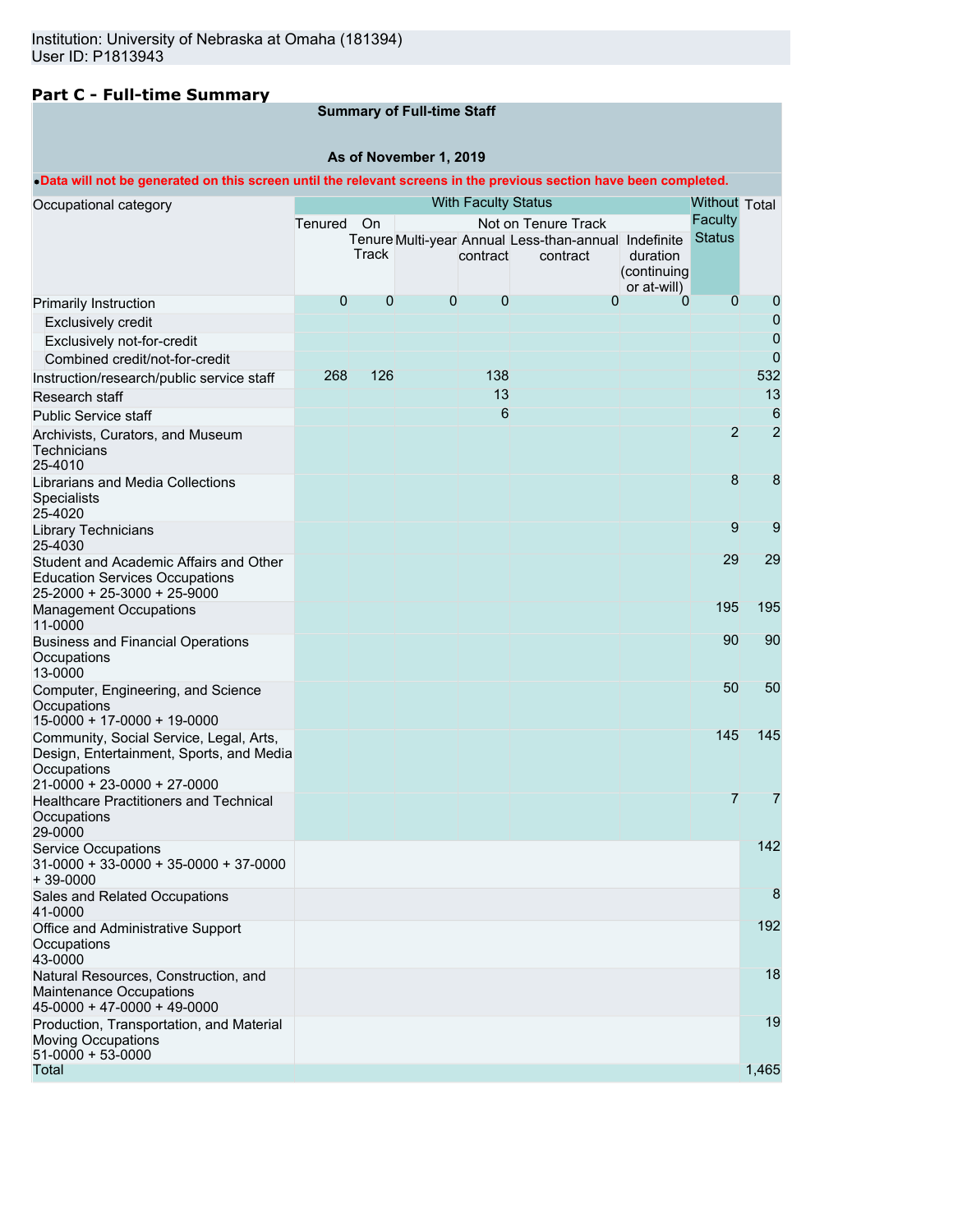## **Part G1 - Salaries Worksheet**

# **Number of Full-time Instructional Staff**

**For Calculation of Total Number of Months**

#### **Annual Salary, 2019-20**

•**Report the number of instructional staff based on the number of months to be worked**

•**Months reported should correspond with the number of months that staff worked (which may differ from the number of**

**months over which they are paid)**

•**Include ONLY full-time instructional staff**

•**Include instructional staff** *with* **faculty status and** *without* **faculty status**

#### •**Include instructional staff regardless of tenure status**

| Gender and academic                                         |                |   | Months worked |                 |                                                   | Total          | ⊌<br>Total staff for salary |
|-------------------------------------------------------------|----------------|---|---------------|-----------------|---------------------------------------------------|----------------|-----------------------------|
| rank                                                        |                |   |               |                 | 12 months 11 months 10 months 9 months < 9 months | Staff          | reporting                   |
| <b>Men</b>                                                  |                |   |               |                 |                                                   |                |                             |
| Professors                                                  | $\overline{2}$ |   |               | 77              |                                                   | 79             | 79                          |
| Associate professors                                        |                |   |               | 71              |                                                   | 72             | 72                          |
| Assistant professors                                        |                |   |               | 61              |                                                   | 63             | 63                          |
| Instructors                                                 |                |   |               | 45              |                                                   | 45             | 45                          |
| Lecturers                                                   |                |   |               | 14              |                                                   | 15             | 15                          |
| No academic rank                                            |                |   |               |                 |                                                   | $\overline{2}$ | $\overline{2}$              |
| <b>Total men</b>                                            | 6              |   |               | 270<br>0        | 0                                                 | 276            | 276                         |
| Total men full-time instructional staff from Part A         |                |   |               |                 |                                                   | 276            |                             |
| <b>Women</b>                                                |                |   |               |                 |                                                   |                |                             |
| <b>Professors</b>                                           |                |   |               | 40              |                                                   | 40             | 40                          |
| Associate professors                                        | 3              |   |               | 75              |                                                   | 78             | 78                          |
| Assistant professors                                        |                |   |               | 61              |                                                   | 65             | 65                          |
| Instructors                                                 |                |   |               | 51              |                                                   | 52             | 52                          |
| Lecturers                                                   |                |   |               | 20              |                                                   | 21             | 21                          |
| No academic rank                                            |                |   |               |                 |                                                   | $\Omega$       | 0                           |
| <b>Total women</b>                                          | 9              |   |               | 247<br>$\Omega$ | 0                                                 | 256            | 256                         |
| Total women full-time instructional staff from Part A       |                |   |               |                 |                                                   | 256            |                             |
| Total (men+women)                                           | 15             | 0 |               | 517<br>0        | 0                                                 | 532            | 532                         |
| Total (men+women) full-time instructional staff from Part A |                |   |               |                 |                                                   | 532            |                             |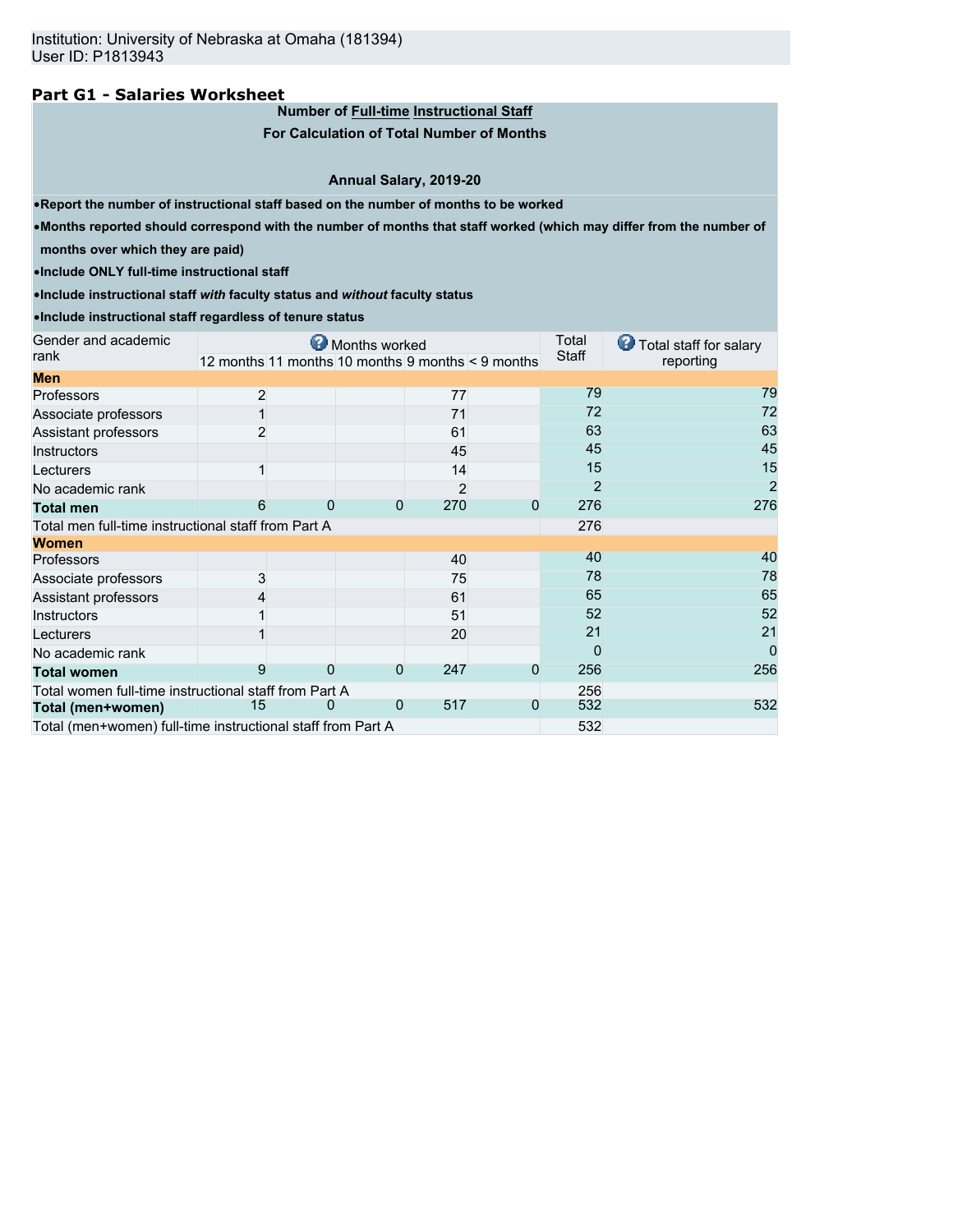# **Part G2 - Salary Outlays for Instructional Staff**

**Salary Outlays**

## **for Full-time Instructional Staff**

**Annual Salary Outlays, 2019-20**

•**Report the TOTAL ANNUAL salary outlays for the full-time instructional staff reported in the 12 months, 11 months, 10**

**months, and 9 months columns on the previous screen, Part G1 – Salaries Worksheet**

•**Using the TOTAL ANNUAL salary outlays data provided, the system will calculate the Equated 9 months by academic rank and gender.**

| Gender and academic  | Total staff for salary               |           |                | Salary Outlays |            |                              |
|----------------------|--------------------------------------|-----------|----------------|----------------|------------|------------------------------|
| rank                 | reporting<br>(from Part G, screen 1) | 12 months | 11 months      | 10 months      | 9 months   | <b>B</b> Equated<br>9 months |
| <b>Men</b>           |                                      |           |                |                |            |                              |
| Professors           | 79                                   | 249,123   |                |                | 7,588,911  | 7,775,753                    |
| Associate professors | 72                                   | 96,187    |                |                | 5,898,500  | 5,970,640                    |
| Assistant professors | 63                                   | 104,847   |                |                | 5,070,052  | 5,148,687                    |
| <b>Instructors</b>   | 45                                   |           |                |                | 2,276,298  | 2,276,298                    |
| Lecturers            | 15                                   | 89,629    |                |                | 717,315    | 784,537                      |
| No academic rank     | 2                                    |           |                |                | 107,866    | 107,866                      |
| <b>Total men</b>     | 276                                  | 539,786   | 0              | 0              | 21,658,942 | 22,063,782                   |
| <b>Women</b>         |                                      |           |                |                |            |                              |
| Professors           | 40                                   |           |                |                | 3,669,189  | 3,669,189                    |
| Associate professors | 78                                   | 223,498   |                |                | 5,890,543  | 6,058,167                    |
| Assistant professors | 65                                   | 260,145   |                |                | 4,372,697  | 4,567,806                    |
| <b>Instructors</b>   | 52                                   | 60,341    |                |                | 2,499,174  | 2,544,430                    |
| Lecturers            | 21                                   | 68,796    |                |                | 1,067,781  | 1,119,378                    |
| No academic rank     | $\mathbf 0$                          |           |                |                |            |                              |
| <b>Total women</b>   | 256                                  | 612,780   | 0              | $\overline{0}$ | 17,499,384 | 17,958,969                   |
| Total (men + women)  | 532                                  | 1,152,566 | $\overline{0}$ | $\overline{0}$ | 39,158,326 | 40,022,751                   |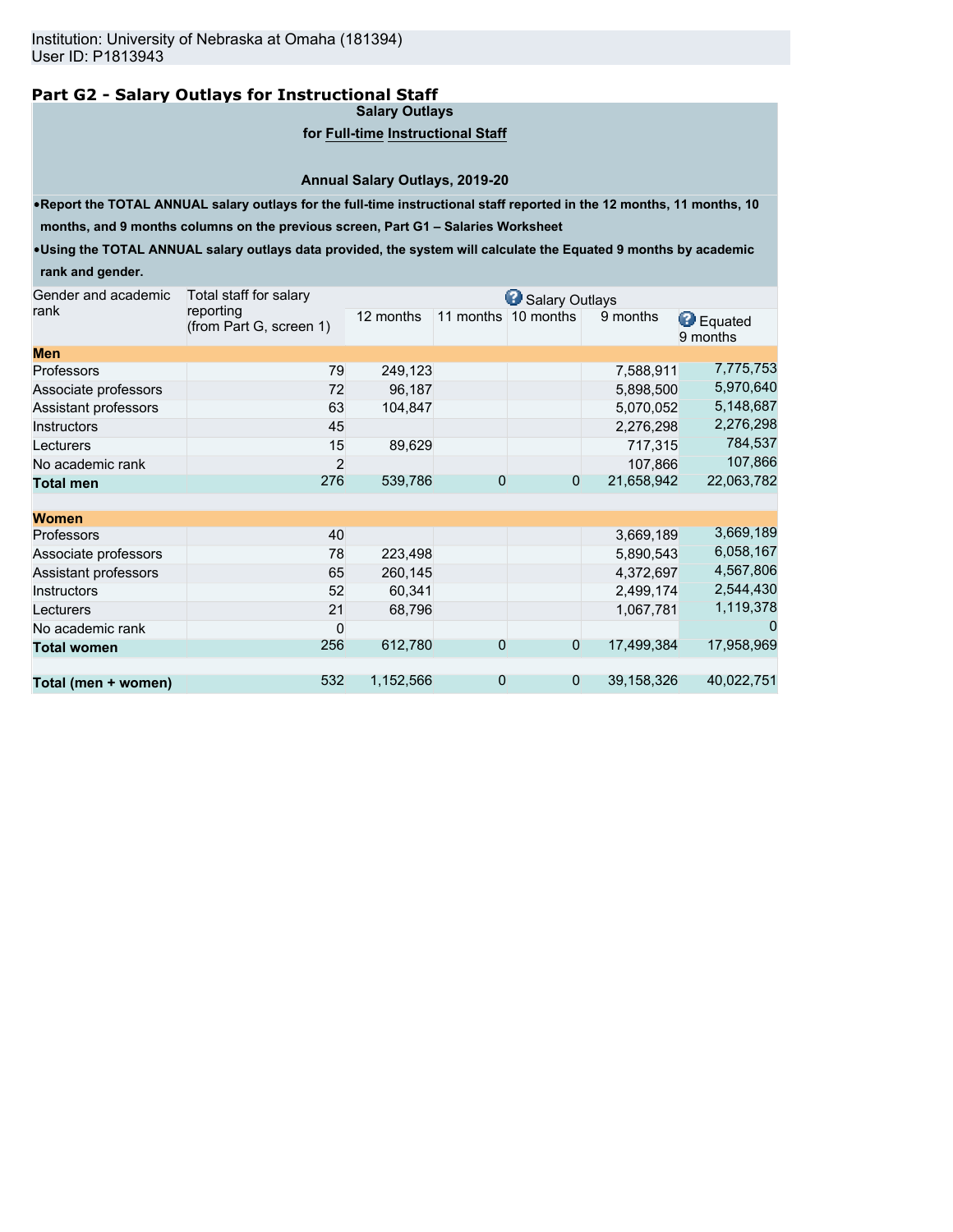#### **Part G3 - Average Salaries for Instructional Staff by Academic Rank Average Salary by academic rank**

# **for Full-time Instructional Staff**

|                      | Annual Average Salaries, 2019-20 |                                        |                                |        |                     |
|----------------------|----------------------------------|----------------------------------------|--------------------------------|--------|---------------------|
| Gender and academic  | Total staff for salary reporting |                                        | <b>Annual Average Salaries</b> |        |                     |
| rank                 | (from Part G, screen 1)          | 12 months 11 months 10 months 9 months |                                |        | Equated 9<br>months |
| <b>Men</b>           |                                  |                                        |                                |        |                     |
| <b>Professors</b>    | 79                               | 124,562                                |                                | 98,557 | 98,427              |
| Associate professors | 72                               | 96,187                                 |                                | 83,077 | 82,926              |
| Assistant professors | 63                               | 52,424                                 |                                | 83,116 | 81,725              |
| Instructors          | 45                               |                                        |                                | 50,584 | 50,584              |
| Lecturers            | 15                               | 89,629                                 |                                | 51,237 | 52,302              |
| No academic rank     | 2                                |                                        |                                | 53,933 | 53,933              |
| <b>Total men</b>     | 276                              | 89,964                                 |                                | 80,218 | 79,941              |
| <b>Women</b>         |                                  |                                        |                                |        |                     |
| <b>Professors</b>    | 40                               |                                        |                                | 91,730 | 91,730              |
| Associate professors | 78                               | 74,499                                 |                                | 78,541 | 77,669              |
| Assistant professors | 65                               | 65,036                                 |                                | 71,684 | 70,274              |
| <b>Instructors</b>   | 52                               | 60,341                                 |                                | 49,003 | 48,931              |
| Lecturers            | 21                               | 68,796                                 |                                | 53,389 | 53,304              |
| No academic rank     | 0                                |                                        |                                |        |                     |
| <b>Total women</b>   | 256                              | 68,087                                 |                                | 70,848 | 70,152              |
|                      |                                  |                                        |                                |        |                     |
| Total (men+women)    | 532                              | 76,838                                 |                                | 75,741 | 75,231              |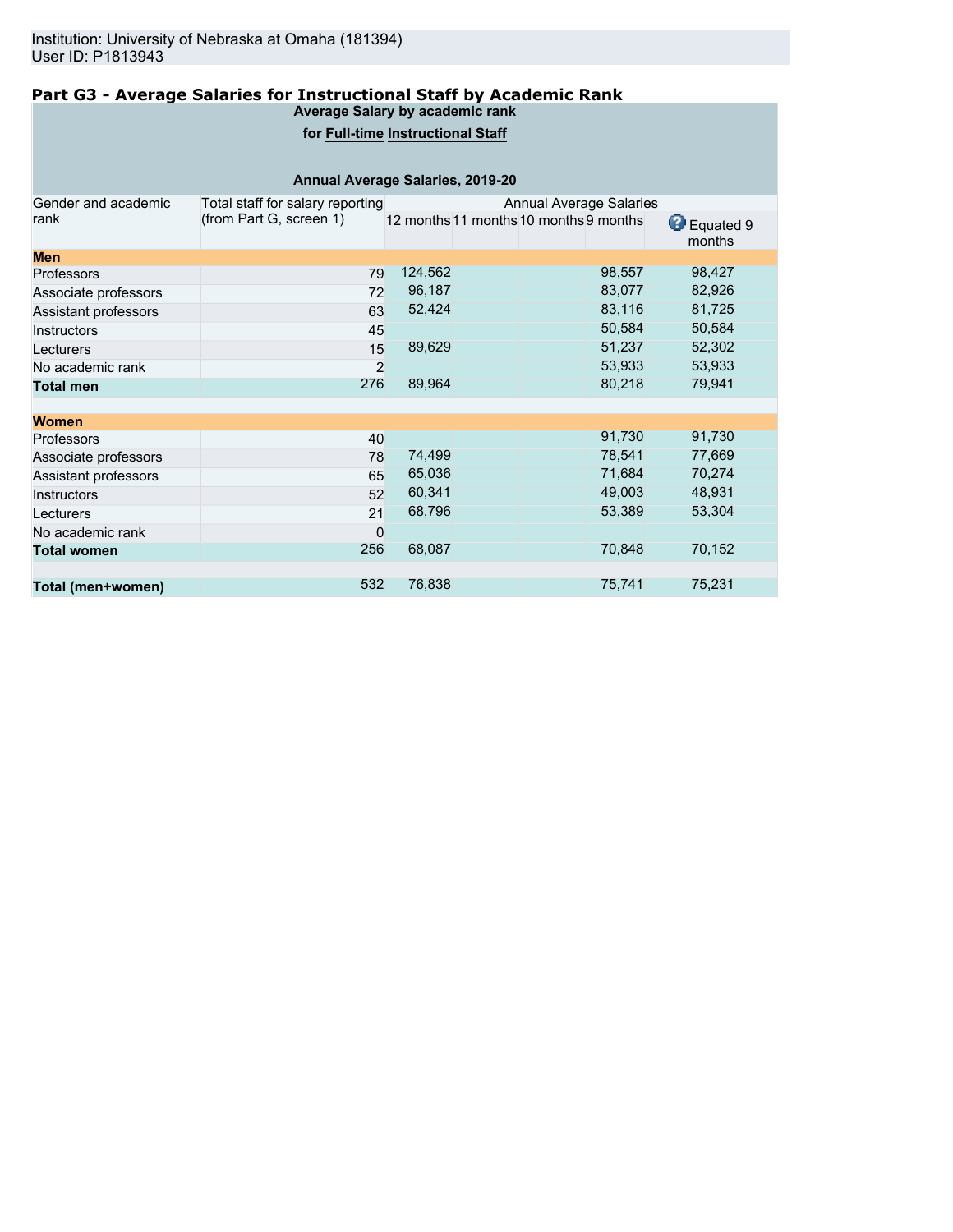# **Part G4 - Salary Outlays for Non-instructional Staff**

**Salary Outlays**

# **for Full-time Non-instructional Staff**

# **Annual Salary Outlays, 2019-20**

| Occupational category                                                                                                            | <b>O</b> Number of<br>full-time staff<br>(carried forward from the Part B - FT,<br>non-instructional staff screens) | <b>T</b> otal annual<br>salary outlays |
|----------------------------------------------------------------------------------------------------------------------------------|---------------------------------------------------------------------------------------------------------------------|----------------------------------------|
| Research staff                                                                                                                   | 13                                                                                                                  | 825,860                                |
| <b>Public Service staff</b>                                                                                                      | 6                                                                                                                   | 433,971                                |
| Library and Student and Academic Affairs and Other Education<br>Services Occupations<br>25-4000 + 25-2000 + 25-3000 + 25-9000    | 48                                                                                                                  | 2,322,419                              |
| <b>Management Occupations</b><br>11-0000                                                                                         | 195                                                                                                                 | 18,007,215                             |
| <b>Business and Financial Operations Occupations</b><br>13-0000                                                                  | 90                                                                                                                  | 4,964,863                              |
| Computer, Engineering, and Science Occupations<br>$15-0000 + 17-0000 + 19-0000$                                                  | 50                                                                                                                  | 3,396,144                              |
| Community, Social Service, Legal, Arts, Design,<br>Entertainment, Sports, and Media Occupations<br>$21-0000 + 23-0000 + 27-0000$ | 145                                                                                                                 | 7,158,660                              |
| Healthcare Practitioners and Technical Occupations<br>29-0000                                                                    | 7                                                                                                                   | 428,652                                |
| <b>Service Occupations</b><br>$31-0000 + 33-0000 + 35-0000 + 37-0000 + 39-0000$                                                  | 142                                                                                                                 | 4,613,225                              |
| Sales and Related Occupations<br>41-0000                                                                                         | 8                                                                                                                   | 245,039                                |
| Office and Administrative Support Occupations<br>43-0000                                                                         | 192                                                                                                                 | 7,894,950                              |
| Natural Resources, Construction, and Maintenance<br>Occupations<br>$45-0000 + 47-0000 + 49-0000$                                 | 18                                                                                                                  | 952,290                                |
| Production, Transportation, and Material Moving Occupations<br>$51-0000 + 53-0000$                                               | 19                                                                                                                  | 1,068,755                              |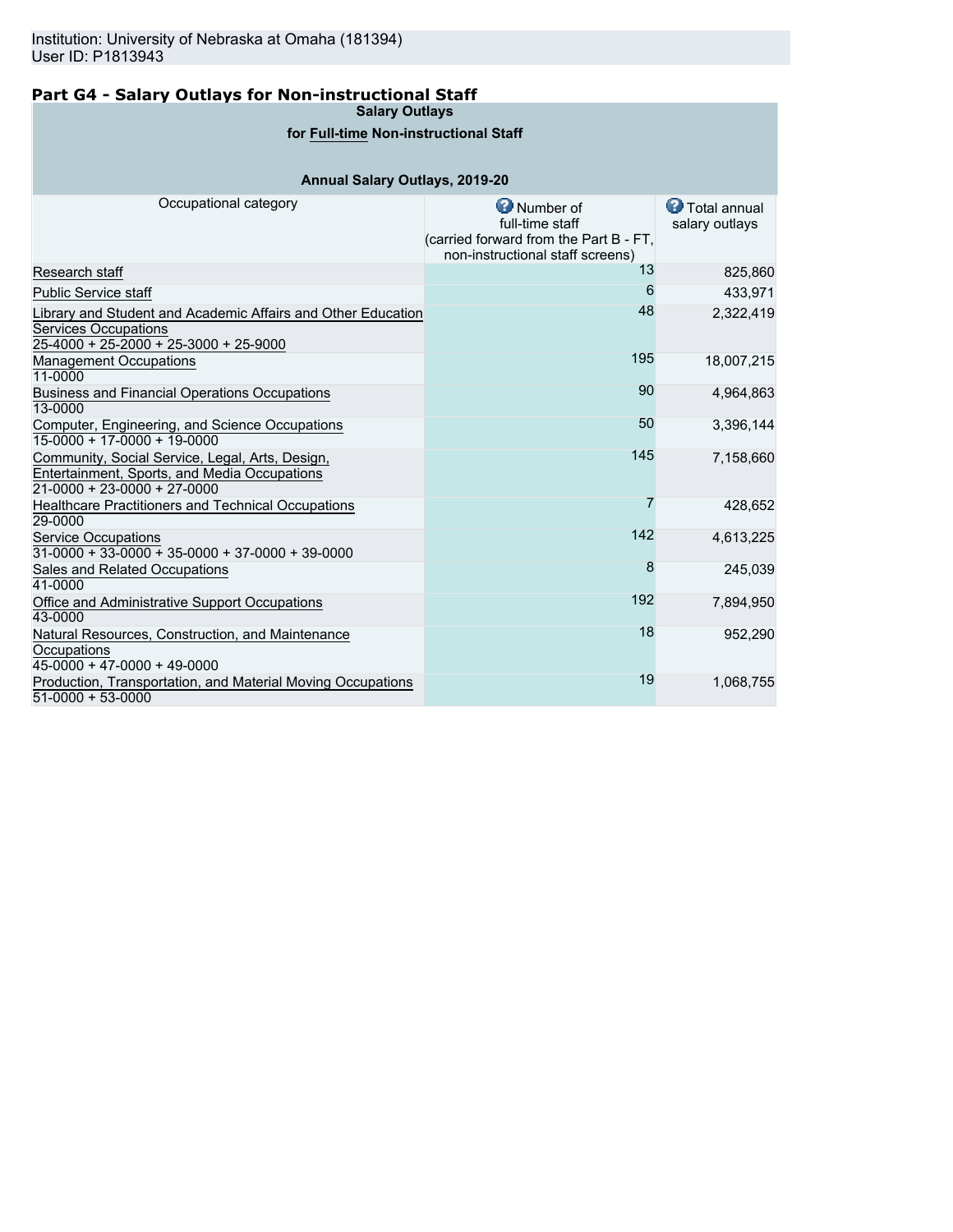**Number of Part-time Staff by Occupational Category**

## **As of November 1, 2019**

•**Report Hispanic/Latino individuals of any race as Hispanic/Latino**

•**Report race for non-Hispanic/Latino individuals only**

| <b>Men</b>                                |                     |                |                             |
|-------------------------------------------|---------------------|----------------|-----------------------------|
| Race/ethnicity                            | Instructional staff | Research staff | <b>Public Service staff</b> |
| Nonresident alien                         |                     |                |                             |
| Hispanic/Latino                           |                     |                |                             |
| American Indian or Alaska Native          |                     |                |                             |
| Asian                                     | 10                  |                |                             |
| <b>Black or African American</b>          | 6                   |                |                             |
| Native Hawaiian or Other Pacific Islander |                     |                |                             |
| White                                     | 224                 |                |                             |
| Two or more races                         |                     |                |                             |
| Race and ethnicity unknown                | 6                   |                |                             |
| <b>Total men</b>                          | 264                 |                |                             |

| <b>Women</b>                              |                     |                   |                             |
|-------------------------------------------|---------------------|-------------------|-----------------------------|
| Race/ethnicity                            | Instructional staff | Research staff    | <b>Public Service staff</b> |
| Nonresident alien                         |                     |                   |                             |
| Hispanic/Latino                           |                     |                   |                             |
| American Indian or Alaska Native          |                     |                   |                             |
| Asian                                     | 6                   |                   |                             |
| <b>Black or African American</b>          | 13                  |                   |                             |
| Native Hawaiian or Other Pacific Islander |                     |                   |                             |
| White                                     | 234                 |                   |                             |
| Two or more races                         |                     |                   |                             |
| Race and ethnicity unknown                |                     |                   |                             |
| <b>Total women</b>                        | 271                 | 0                 |                             |
|                                           |                     |                   |                             |
| Total (men+women)                         | 535                 | $\mathbf{\Psi}$ 0 | 2                           |
| Total from prior year                     | 544                 |                   | $\mathbf 2$                 |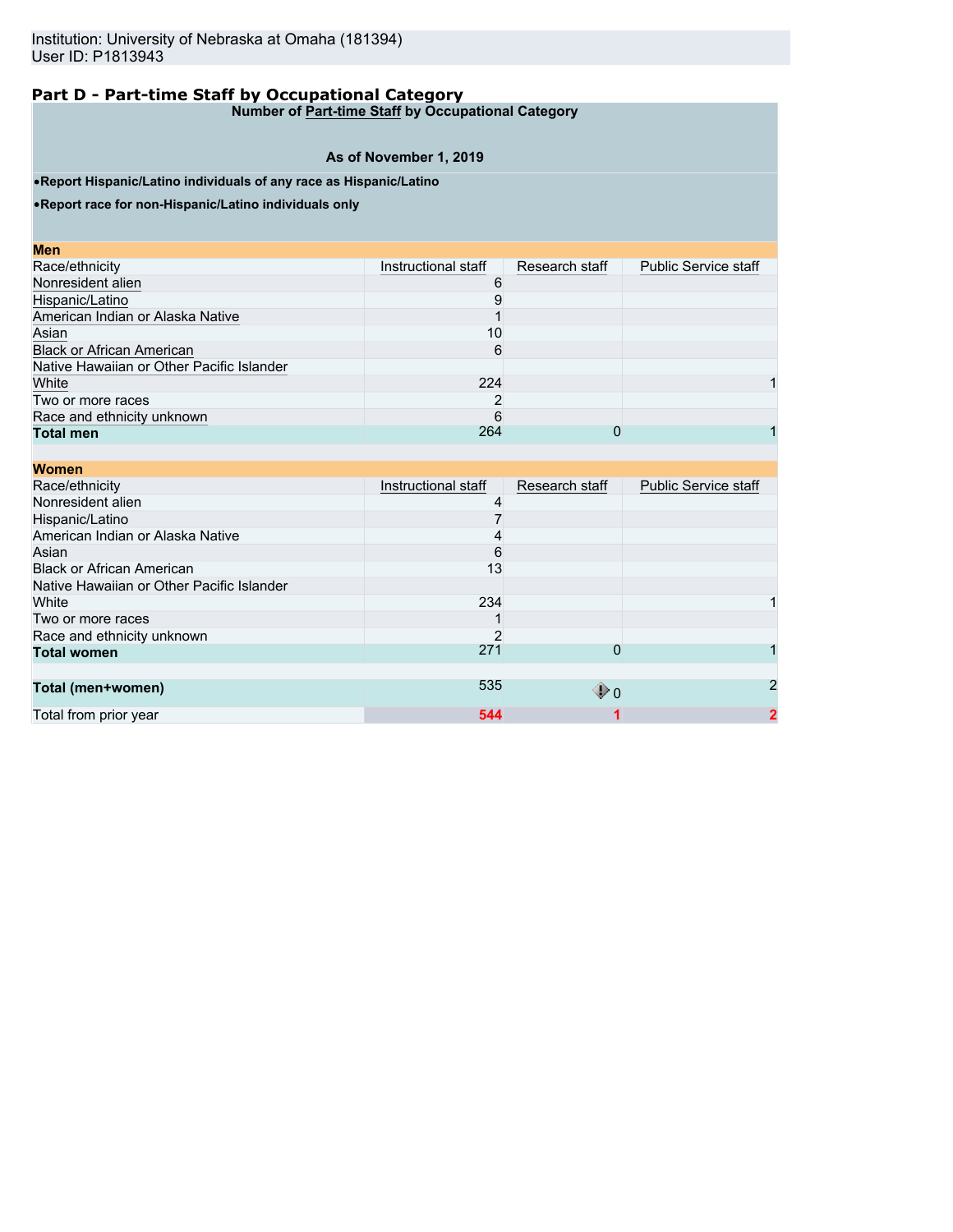**Number of Part-time Staff by Occupational Category**

#### **As of November 1, 2019**

•**Report Hispanic/Latino individuals of any race as Hispanic/Latino**

•**Report race for non-Hispanic/Latino individuals only**

| <b>CONTRACTOR</b><br>۰.<br>and the state of the state of the state of the state of the state of the state of the state of the state of th<br>$\mathcal{L}^{\text{max}}_{\text{max}}$ and $\mathcal{L}^{\text{max}}_{\text{max}}$ and $\mathcal{L}^{\text{max}}_{\text{max}}$<br>$\mathcal{L}^{\text{max}}_{\text{max}}$ and $\mathcal{L}^{\text{max}}_{\text{max}}$ and $\mathcal{L}^{\text{max}}_{\text{max}}$ and $\mathcal{L}^{\text{max}}_{\text{max}}$ |
|-------------------------------------------------------------------------------------------------------------------------------------------------------------------------------------------------------------------------------------------------------------------------------------------------------------------------------------------------------------------------------------------------------------------------------------------------------------|
|-------------------------------------------------------------------------------------------------------------------------------------------------------------------------------------------------------------------------------------------------------------------------------------------------------------------------------------------------------------------------------------------------------------------------------------------------------------|

| Race/ethnicity                                                | Archivists.<br>Curators, and<br>Museum<br>Technicians<br>25-4010 | Librarians and<br>Media<br>Collections<br><b>Specialists</b><br>25-4020 | Library<br><b>Technicians</b><br>25-4030 | <b>Student and Academic Affairs</b><br>and Other Education Services<br>Occupations<br>$25-2000 + 25-3000 + 25-9000$ | Library and Student<br>and Academic Affairs<br>and Other Education<br>Services Occupations |
|---------------------------------------------------------------|------------------------------------------------------------------|-------------------------------------------------------------------------|------------------------------------------|---------------------------------------------------------------------------------------------------------------------|--------------------------------------------------------------------------------------------|
| Nonresident alien                                             |                                                                  |                                                                         |                                          |                                                                                                                     |                                                                                            |
| Hispanic/Latino                                               |                                                                  |                                                                         |                                          |                                                                                                                     |                                                                                            |
| American Indian or<br>Alaska Native                           |                                                                  |                                                                         |                                          |                                                                                                                     | 0                                                                                          |
| Asian                                                         |                                                                  |                                                                         |                                          |                                                                                                                     |                                                                                            |
| <b>Black or African</b><br>American                           |                                                                  |                                                                         |                                          |                                                                                                                     |                                                                                            |
| Native Hawaiian or<br><b>Other Pacific</b><br><b>Islander</b> |                                                                  |                                                                         |                                          |                                                                                                                     | 0                                                                                          |
| White                                                         |                                                                  |                                                                         |                                          |                                                                                                                     |                                                                                            |
| Two or more races                                             |                                                                  |                                                                         |                                          |                                                                                                                     |                                                                                            |
| Race and ethnicity<br>unknown                                 |                                                                  |                                                                         |                                          |                                                                                                                     | $\Omega$                                                                                   |
| <b>Total men</b>                                              | O                                                                | O                                                                       | 0                                        |                                                                                                                     | 2                                                                                          |

| Women |  |
|-------|--|
|-------|--|

| $\bf v\bf v\bf v\bf m\bf v\bf n$                              |                                                                  |                                                                         |                                   |                                                                                                                     |                                                                                                   |
|---------------------------------------------------------------|------------------------------------------------------------------|-------------------------------------------------------------------------|-----------------------------------|---------------------------------------------------------------------------------------------------------------------|---------------------------------------------------------------------------------------------------|
| Race/ethnicity                                                | Archivists,<br>Curators, and<br>Museum<br>Technicians<br>25-4010 | Librarians and<br>Media<br>Collections<br><b>Specialists</b><br>25-4020 | Library<br>Technicians<br>25-4030 | <b>Student and Academic Affairs</b><br>and Other Education Services<br>Occupations<br>$25-2000 + 25-3000 + 25-9000$ | Library and Student<br>and Academic Affairs<br>and Other Education<br><b>Services Occupations</b> |
| Nonresident alien                                             |                                                                  |                                                                         |                                   |                                                                                                                     |                                                                                                   |
| Hispanic/Latino                                               |                                                                  |                                                                         |                                   |                                                                                                                     |                                                                                                   |
| American Indian or<br>Alaska Native                           |                                                                  |                                                                         |                                   |                                                                                                                     |                                                                                                   |
| Asian                                                         |                                                                  |                                                                         |                                   |                                                                                                                     |                                                                                                   |
| <b>Black or African</b><br>American                           |                                                                  |                                                                         |                                   |                                                                                                                     |                                                                                                   |
| Native Hawaiian or<br><b>Other Pacific</b><br><b>Islander</b> |                                                                  |                                                                         |                                   |                                                                                                                     | 0                                                                                                 |
| White                                                         |                                                                  |                                                                         |                                   | 7                                                                                                                   |                                                                                                   |
| Two or more races                                             |                                                                  |                                                                         |                                   |                                                                                                                     | $\mathbf{I}$                                                                                      |
| Race and ethnicity<br>unknown                                 |                                                                  |                                                                         |                                   |                                                                                                                     | 0                                                                                                 |
| <b>Total women</b>                                            | 0                                                                | 0                                                                       | $\overline{0}$                    | 8                                                                                                                   | 8                                                                                                 |
|                                                               |                                                                  |                                                                         |                                   |                                                                                                                     |                                                                                                   |
| <b>Total</b><br>(men+women)                                   | $\overline{0}$                                                   | $\Omega$                                                                | $\overline{0}$                    | 10                                                                                                                  | 10                                                                                                |
| Total from prior<br>vear                                      |                                                                  |                                                                         |                                   | 10                                                                                                                  | 10                                                                                                |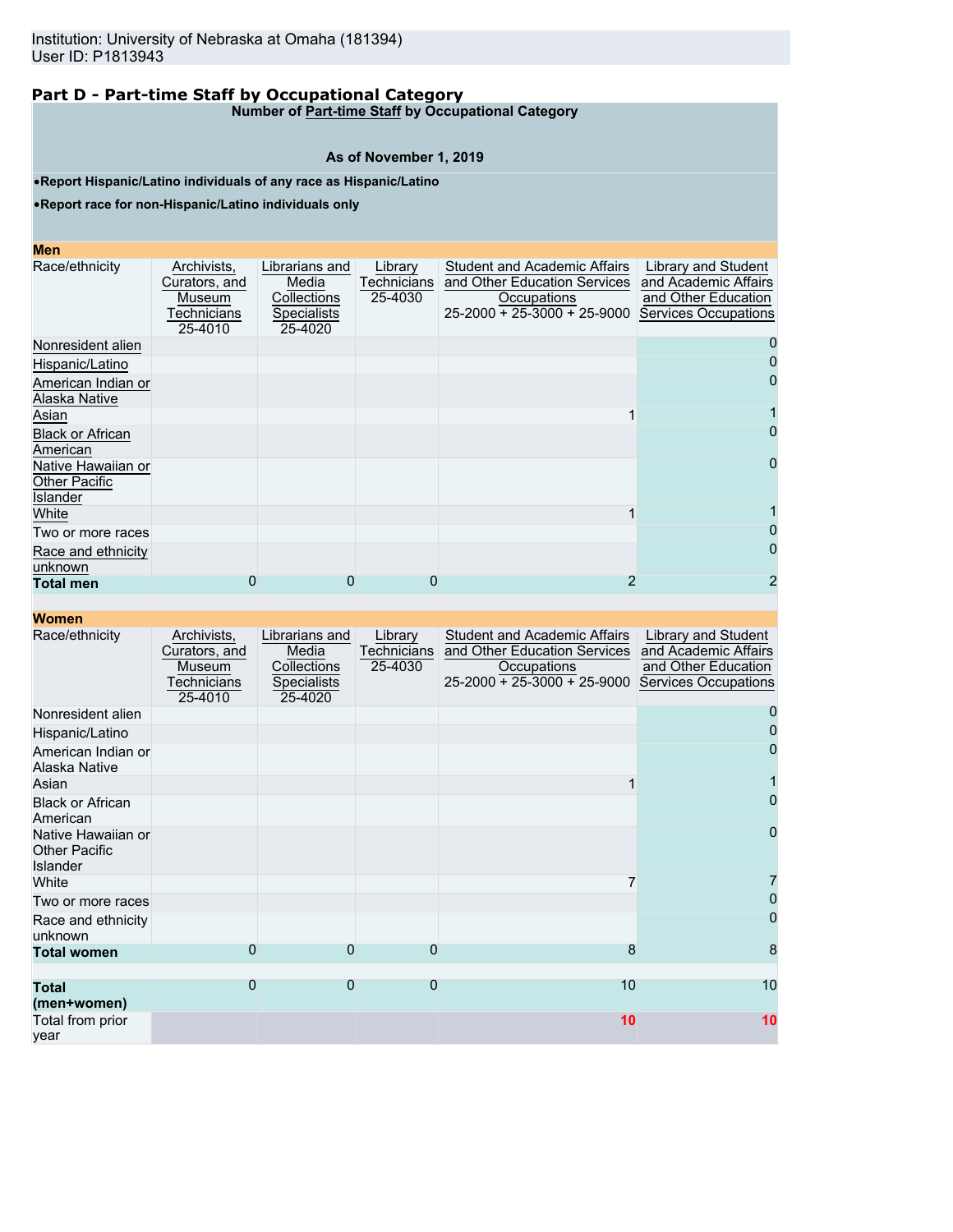**Number of Part-time Staff**

## **As of November 1, 2019**

•**Report Hispanic/Latino individuals of any race as Hispanic/Latino**

•**Report race for non-Hispanic/Latino individuals only**

## **Men**

| MCII                                                   |                                      |                                                                          |                                                                                       |                                                                                                                                      |                                                                        |
|--------------------------------------------------------|--------------------------------------|--------------------------------------------------------------------------|---------------------------------------------------------------------------------------|--------------------------------------------------------------------------------------------------------------------------------------|------------------------------------------------------------------------|
| Race/ethnicity                                         | Management<br>Occupations<br>11-0000 | <b>Business and</b><br>Financial<br>Operations<br>Occupations<br>13-0000 | Computer, Engineering,<br>and Science Occupations<br>$15-0000 + 17-0000 + 19$<br>0000 | Community, Social Service,<br>Legal, Arts, Design,<br>Entertainment, Sports, and<br>Media Occupations<br>21-0000 + 23-0000 + 27-0000 | Healthcare<br>Practitioners<br>and Technical<br>Occupations<br>29-0000 |
| Nonresident<br>alien                                   |                                      |                                                                          |                                                                                       |                                                                                                                                      |                                                                        |
| Hispanic/Latino                                        |                                      |                                                                          |                                                                                       |                                                                                                                                      |                                                                        |
| American Indian<br>or Alaska Native                    |                                      |                                                                          |                                                                                       |                                                                                                                                      |                                                                        |
| Asian                                                  |                                      |                                                                          |                                                                                       |                                                                                                                                      |                                                                        |
| <b>Black or African</b><br>American                    |                                      |                                                                          |                                                                                       |                                                                                                                                      |                                                                        |
| Native Hawaiian<br>or Other Pacific<br><b>Islander</b> |                                      |                                                                          |                                                                                       |                                                                                                                                      |                                                                        |
| White                                                  |                                      |                                                                          |                                                                                       | $\overline{2}$                                                                                                                       |                                                                        |
| Two or more<br>races                                   |                                      |                                                                          |                                                                                       |                                                                                                                                      |                                                                        |
| Race and<br>ethnicity<br>unknown                       |                                      |                                                                          |                                                                                       |                                                                                                                                      |                                                                        |
| <b>Total men</b>                                       | 0                                    | 0                                                                        | 2                                                                                     | $\overline{2}$                                                                                                                       | 0                                                                      |
|                                                        |                                      |                                                                          |                                                                                       |                                                                                                                                      |                                                                        |

| Race/ethnicity                                  | Management<br>Occupations<br>11-0000 | Business and<br>Financial<br>Operations<br><b>Occupations</b><br>13-0000 | Computer, Engineering,<br>and Science Occupations<br>$15-0000 + 17-0000 + 19$<br>0000 | Community, Social Service,<br>Legal, Arts, Design,<br>Entertainment, Sports, and<br><b>Media Occupations</b><br>$21 - 0000 + 23 - 0000 + 27 - 0000$ | Healthcare<br>Practitioners<br>and Technical<br>Occupations<br>29-0000 |
|-------------------------------------------------|--------------------------------------|--------------------------------------------------------------------------|---------------------------------------------------------------------------------------|-----------------------------------------------------------------------------------------------------------------------------------------------------|------------------------------------------------------------------------|
| Nonresident<br>alien                            |                                      |                                                                          |                                                                                       |                                                                                                                                                     |                                                                        |
| Hispanic/Latino                                 |                                      |                                                                          |                                                                                       |                                                                                                                                                     |                                                                        |
| American Indian<br>or Alaska Native             |                                      |                                                                          |                                                                                       |                                                                                                                                                     |                                                                        |
| Asian                                           |                                      |                                                                          |                                                                                       |                                                                                                                                                     |                                                                        |
| <b>Black or African</b><br>American             |                                      |                                                                          |                                                                                       |                                                                                                                                                     |                                                                        |
| Native Hawaiian<br>or Other Pacific<br>Islander |                                      |                                                                          |                                                                                       |                                                                                                                                                     |                                                                        |
| White                                           |                                      |                                                                          |                                                                                       | 6                                                                                                                                                   |                                                                        |
| Two or more<br>races                            |                                      |                                                                          |                                                                                       |                                                                                                                                                     |                                                                        |
| Race and<br>ethnicity<br>unknown                |                                      |                                                                          |                                                                                       |                                                                                                                                                     |                                                                        |
| <b>Total women</b>                              | 1                                    |                                                                          | 0                                                                                     |                                                                                                                                                     | 0                                                                      |
| <b>Total</b>                                    | 1                                    | 1                                                                        | $\overline{2}$                                                                        | 9                                                                                                                                                   |                                                                        |
| (men+women)                                     |                                      |                                                                          |                                                                                       |                                                                                                                                                     | ⊕ o                                                                    |
| Total from prior<br>vear                        |                                      |                                                                          | 3                                                                                     | 8                                                                                                                                                   |                                                                        |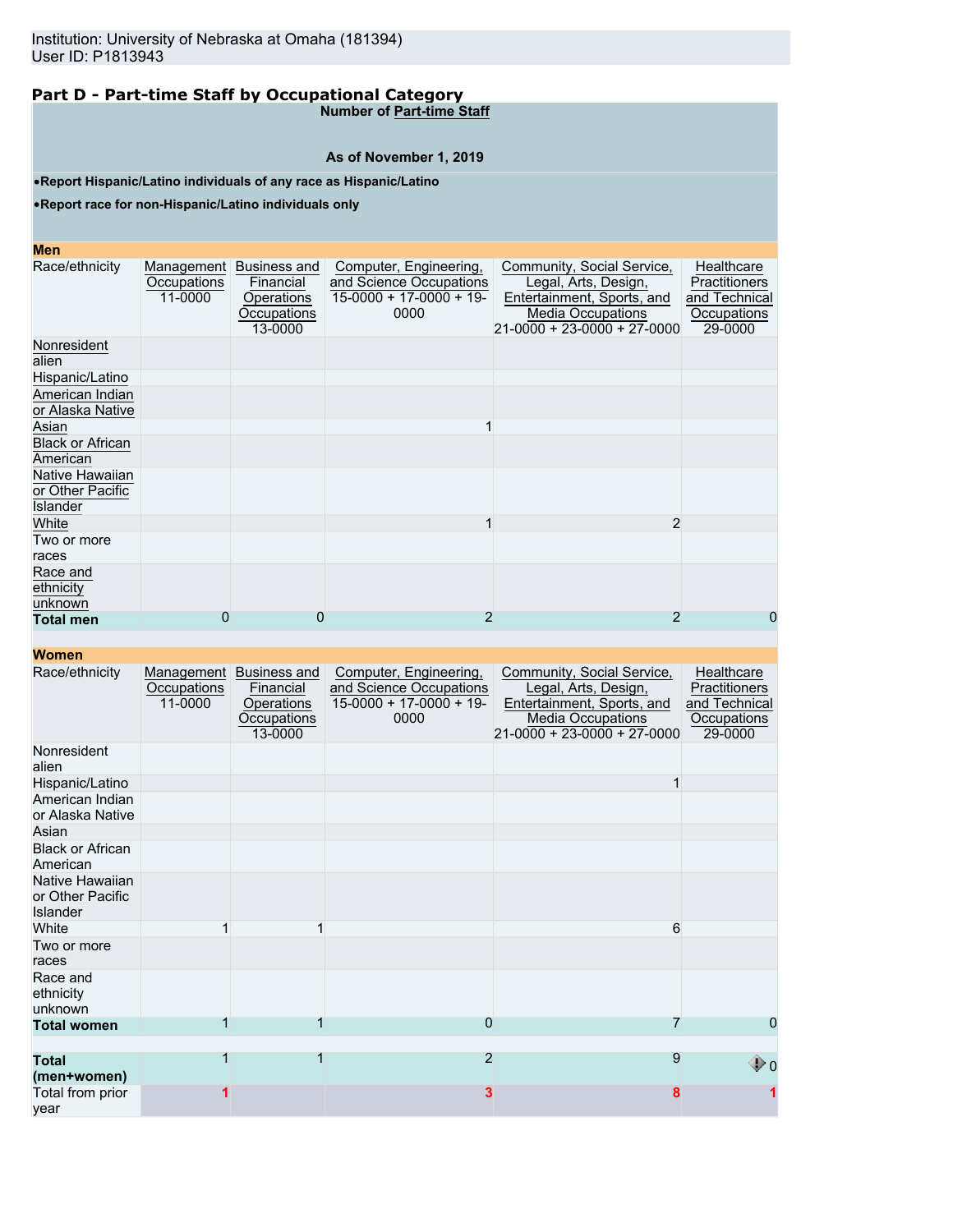**Number of Part-time Staff**

# **As of November 1, 2019**

•**Report Hispanic/Latino individuals of any race as Hispanic/Latino**

•**Report race for non-Hispanic/Latino individuals only**

| Men                                                              |                                                                                             |                                                        |                                      |                                                                                                                                              |                                                                                      |                                                |
|------------------------------------------------------------------|---------------------------------------------------------------------------------------------|--------------------------------------------------------|--------------------------------------|----------------------------------------------------------------------------------------------------------------------------------------------|--------------------------------------------------------------------------------------|------------------------------------------------|
|                                                                  | Race/ethnicity Service Occupations<br>$31-0000 + 33-0000 + 35-0000 + 37-0000$<br>$+39-0000$ | Sales and<br>Related<br>Occupations Support<br>41-0000 | Office and<br>Occupations<br>43-0000 | Natural Resources,<br>Administrative Construction, and<br>Maintenance<br><b>Occupations</b><br>$45-0000 + 47-0000 + 49$ -Occupations<br>0000 | Production,<br>Transportation,<br>and Material<br>Moving<br>$51-0000 + 53$ -<br>0000 | Grand<br>Total<br>(All part-<br>time<br>staff) |
| Nonresident<br>alien                                             |                                                                                             |                                                        |                                      |                                                                                                                                              |                                                                                      | 6                                              |
| Hispanic/Latino                                                  |                                                                                             |                                                        |                                      |                                                                                                                                              |                                                                                      | 10                                             |
| American<br>Indian or<br>Alaska Native                           |                                                                                             |                                                        |                                      |                                                                                                                                              |                                                                                      | 1                                              |
| Asian                                                            |                                                                                             |                                                        |                                      |                                                                                                                                              |                                                                                      | 12                                             |
| <b>Black or</b><br>African<br>American                           |                                                                                             |                                                        |                                      |                                                                                                                                              |                                                                                      | 6                                              |
| <b>Native</b><br>Hawaiian or<br><b>Other Pacific</b><br>Islander |                                                                                             |                                                        |                                      |                                                                                                                                              |                                                                                      | $\mathbf 0$                                    |
| White                                                            |                                                                                             |                                                        |                                      |                                                                                                                                              |                                                                                      | 229                                            |
| Two or more<br>races                                             |                                                                                             |                                                        |                                      |                                                                                                                                              |                                                                                      | $\overline{c}$                                 |
| Race and<br>ethnicity<br>unknown                                 |                                                                                             |                                                        |                                      |                                                                                                                                              |                                                                                      | 6                                              |
| <b>Total men</b>                                                 |                                                                                             | $\Omega$                                               | 0                                    | 0                                                                                                                                            | 0                                                                                    | 272                                            |

| <b>TYVIIIGH</b>                                                  |                                                                                             |                                                        |                                      |                                                                                                                                       |                                                                                    |                                                |
|------------------------------------------------------------------|---------------------------------------------------------------------------------------------|--------------------------------------------------------|--------------------------------------|---------------------------------------------------------------------------------------------------------------------------------------|------------------------------------------------------------------------------------|------------------------------------------------|
|                                                                  | Race/ethnicity Service Occupations<br>$31-0000 + 33-0000 + 35-0000 + 37-0000$<br>$+39-0000$ | Sales and<br>Related<br>Occupations Support<br>41-0000 | Office and<br>Occupations<br>43-0000 | Natural Resources,<br>Administrative Construction, and<br>Maintenance<br>Occupations<br>$45-0000 + 47-0000 + 49$ -Occupations<br>0000 | Production,<br>Transportation,<br>and Material<br>Moving<br>$51-0000 + 53$<br>0000 | Grand<br>Total<br>(All part-<br>time<br>staff) |
| Nonresident<br>alien                                             |                                                                                             |                                                        |                                      |                                                                                                                                       |                                                                                    | 4                                              |
| Hispanic/Latino                                                  |                                                                                             |                                                        |                                      |                                                                                                                                       |                                                                                    | 8                                              |
| American<br>Indian or<br>Alaska Native                           |                                                                                             |                                                        |                                      |                                                                                                                                       |                                                                                    | 4                                              |
| Asian                                                            |                                                                                             |                                                        |                                      |                                                                                                                                       |                                                                                    |                                                |
| Black or<br>African<br>American                                  |                                                                                             |                                                        |                                      |                                                                                                                                       |                                                                                    | 15                                             |
| <b>Native</b><br>Hawaiian or<br><b>Other Pacific</b><br>Islander |                                                                                             |                                                        |                                      |                                                                                                                                       |                                                                                    | $\mathbf 0$                                    |
| White                                                            |                                                                                             |                                                        | 7                                    |                                                                                                                                       |                                                                                    | 258                                            |
| Two or more<br>races                                             |                                                                                             |                                                        |                                      |                                                                                                                                       |                                                                                    |                                                |
| Race and<br>ethnicity<br>unknown                                 |                                                                                             |                                                        |                                      |                                                                                                                                       |                                                                                    | $\overline{2}$                                 |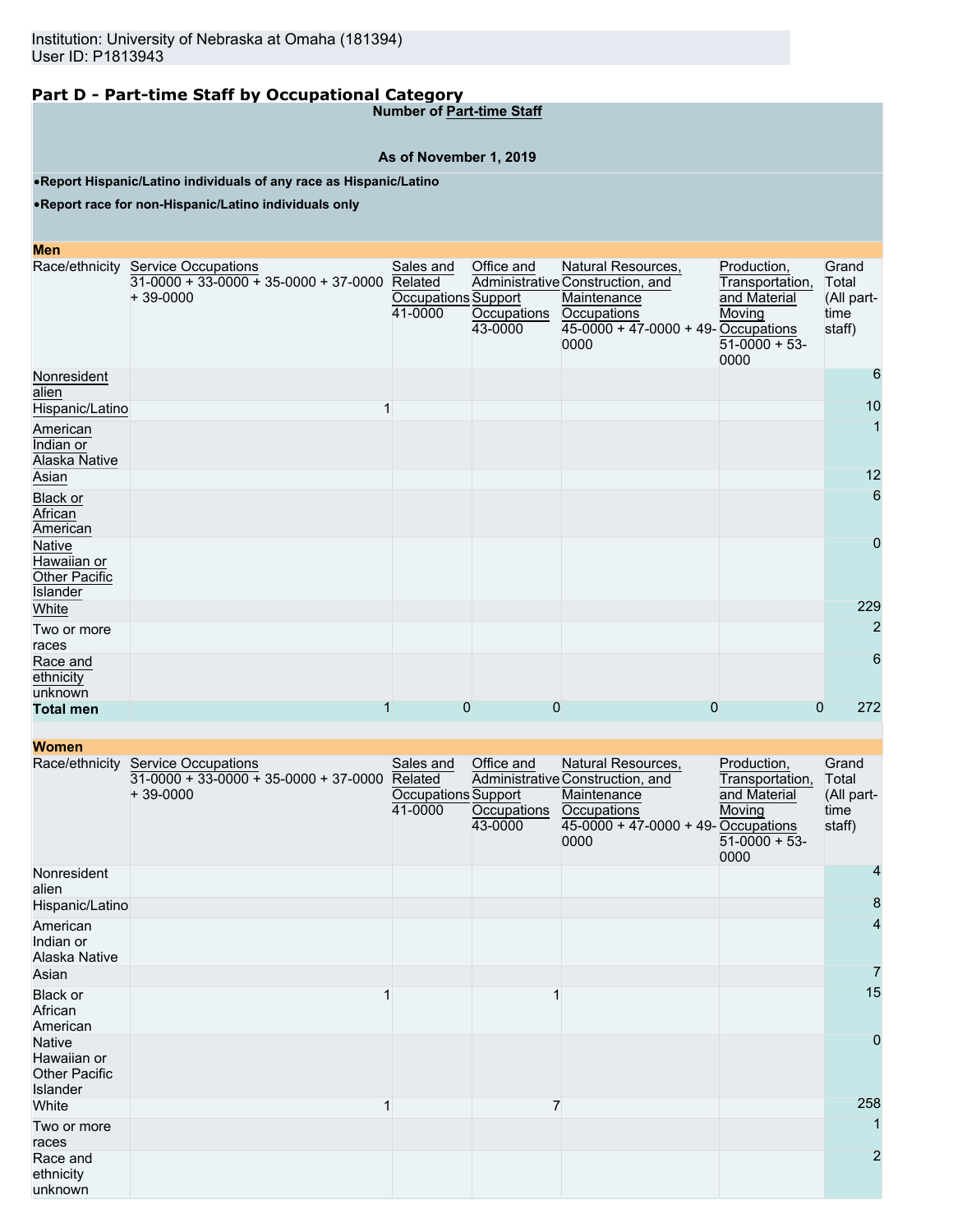| <b>Total women</b>          |  | O |  | 299 |
|-----------------------------|--|---|--|-----|
| <b>Total</b><br>(men+women) |  |   |  | 571 |
| Total from prior<br>year    |  |   |  | 582 |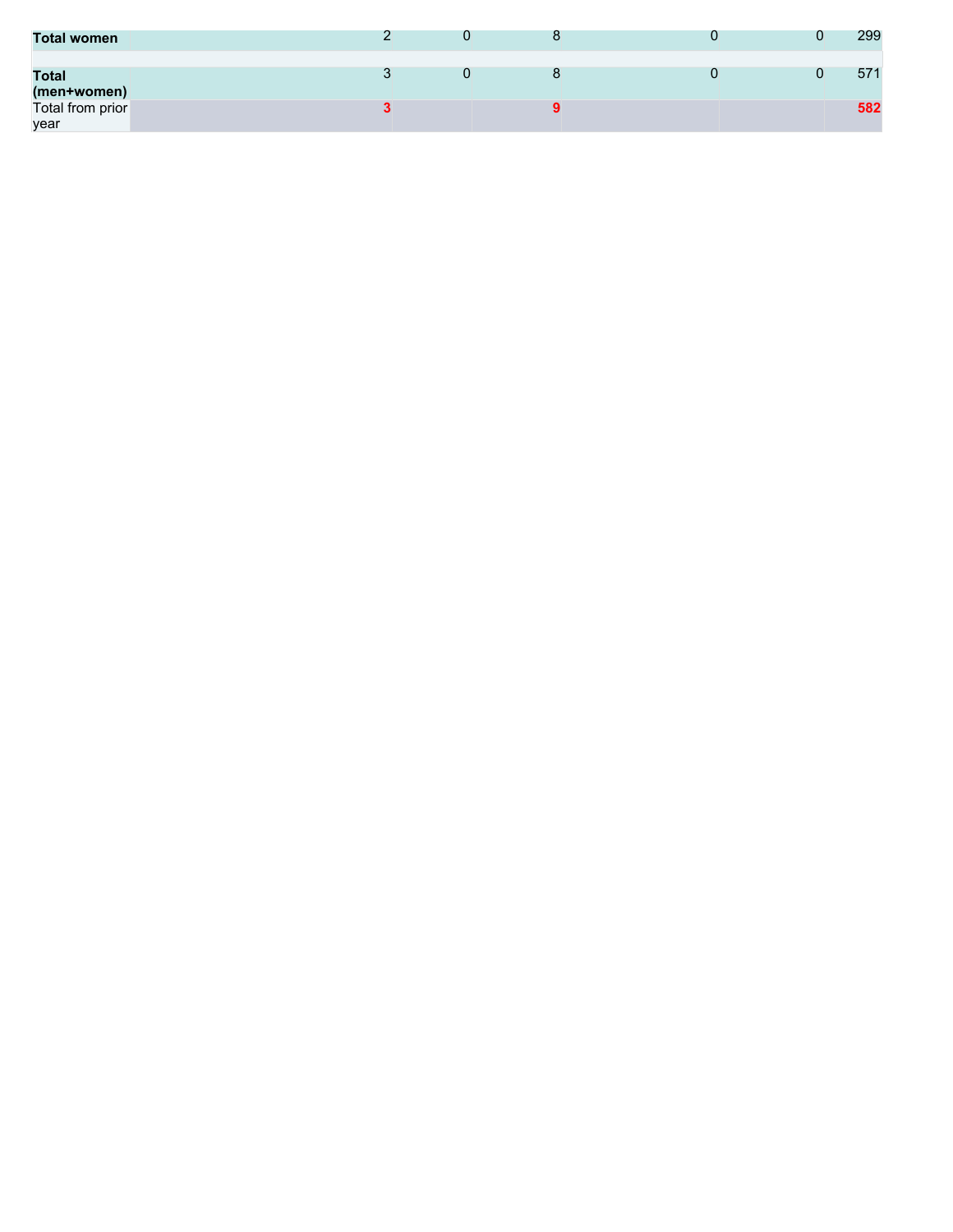## **Part D - Graduate assistants**

#### **Number of Graduate Assistants**

#### **As of November 1, 2019**

#### •**Report Hispanic/Latino individuals of any race as Hispanic/Latino**

#### •**Report race for non-Hispanic/Latino individuals only**

| <b>Men</b>                                |                     |          |                                                                                                                                                                        |                     |
|-------------------------------------------|---------------------|----------|------------------------------------------------------------------------------------------------------------------------------------------------------------------------|---------------------|
| Race/ethnicity                            | Teaching<br>25-9044 | Research | Other<br>11-0000, 13-0000, 15-0000,<br>17-0000, 19-0000, 21-0000,<br>23-0000, 27-0000, 25-4000,<br>25-4010, 25-4020, 25-4030,<br>25-2000, 25-3000, 25-9000,<br>29-0000 | Total               |
| Nonresident alien                         |                     | 22       | 24                                                                                                                                                                     | 47                  |
| Hispanic/Latino                           |                     |          |                                                                                                                                                                        | 5<br>$\overline{2}$ |
| American Indian or Alaska Native          |                     |          |                                                                                                                                                                        | $\overline{2}$      |
| Asian                                     |                     |          |                                                                                                                                                                        | $\overline{2}$      |
| <b>Black or African American</b>          |                     |          |                                                                                                                                                                        | 6                   |
| Native Hawaiian or Other Pacific Islander |                     |          |                                                                                                                                                                        | 0                   |
| White                                     | 9                   | 19       | 43                                                                                                                                                                     | 71                  |
| Two or more races                         |                     |          |                                                                                                                                                                        | 0                   |
| Race and ethnicity unknown                |                     |          |                                                                                                                                                                        | 3                   |
| <b>Total men</b>                          | 11                  | 50       | 75                                                                                                                                                                     | 136                 |

| <b>Women</b>                              |                     |                |                                                                                                                                                                        |          |
|-------------------------------------------|---------------------|----------------|------------------------------------------------------------------------------------------------------------------------------------------------------------------------|----------|
| Race/ethnicity                            | Teaching<br>25-9044 | Research       | Other<br>11-0000, 13-0000, 15-0000,<br>17-0000, 19-0000, 21-0000,<br>23-0000, 27-0000, 25-4000,<br>25-4010, 25-4020, 25-4030,<br>25-2000, 25-3000, 25-9000,<br>29-0000 | Total    |
| Nonresident alien                         | 2                   | 12             | 16                                                                                                                                                                     | 30       |
| Hispanic/Latino                           |                     |                |                                                                                                                                                                        | 8        |
| American Indian or Alaska Native          |                     |                |                                                                                                                                                                        |          |
| Asian                                     |                     | $\overline{2}$ |                                                                                                                                                                        | 10<br>8  |
| <b>Black or African American</b>          |                     |                |                                                                                                                                                                        | 5<br>4   |
| Native Hawaiian or Other Pacific Islander |                     |                |                                                                                                                                                                        | $\Omega$ |
| White                                     | 25                  | 45             | 62                                                                                                                                                                     | 132      |
| Two or more races                         |                     |                |                                                                                                                                                                        |          |
| Race and ethnicity unknown                |                     |                |                                                                                                                                                                        | 2        |
| <b>Total women</b>                        | 27                  | 63             | 99                                                                                                                                                                     | 189      |
| Total (men+women)                         | 38                  | 113            | 174                                                                                                                                                                    | 325      |
| Total from prior year                     | 42                  | 113            | 190                                                                                                                                                                    | 345      |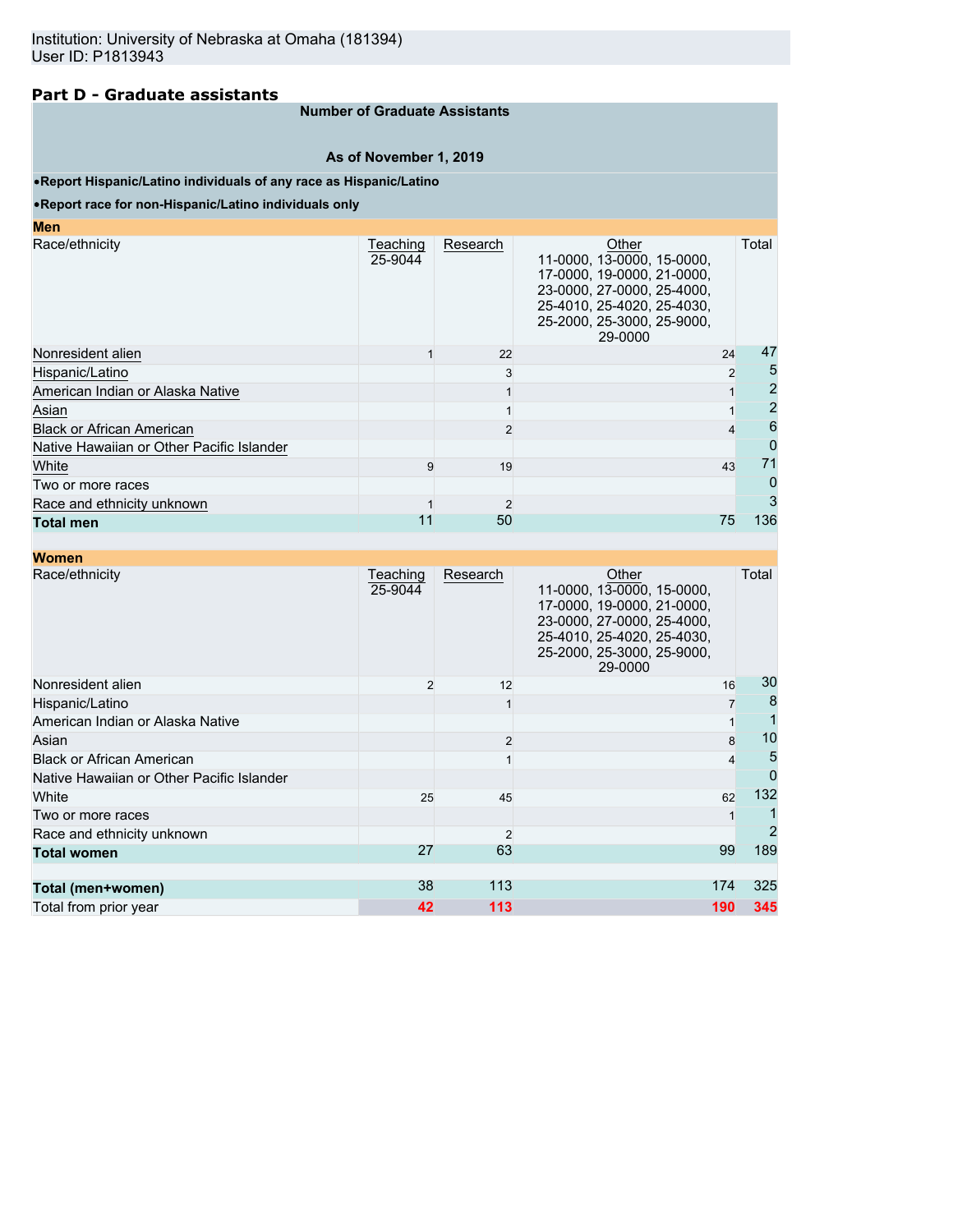# **Part E - Part-time Staff by Occupational Category and Tenure Status**

**Number of Part-time Staff**

# **As of November 1, 2019**

| Occupational category                                        | <b>With Faculty Status</b> |                |                |                |                                           |             |                | <b>Without Total</b> |
|--------------------------------------------------------------|----------------------------|----------------|----------------|----------------|-------------------------------------------|-------------|----------------|----------------------|
|                                                              | Tenured                    | On             |                |                | Not on Tenure Track                       |             | Faculty        |                      |
|                                                              |                            |                |                |                | Tenure Multi-year Annual Less-than-annual | Indefinite  | <b>Status</b>  |                      |
|                                                              |                            | Track          |                | contract       | contract                                  | duration    |                |                      |
|                                                              |                            |                |                |                |                                           | (continuing |                |                      |
|                                                              |                            |                |                |                |                                           | or at-will) |                |                      |
| <b>Primarily Instruction</b>                                 | $\overline{0}$             | $\overline{0}$ | $\overline{0}$ | $\overline{0}$ | $\overline{0}$                            | $\Omega$    | $\overline{0}$ | 0                    |
| <b>B</b> Exclusively<br>credit                               |                            |                |                |                |                                           |             |                | $\overline{0}$       |
| Exclusively not-<br>for-credit                               |                            |                |                |                |                                           |             |                | 0                    |
| Combined<br>credit/not-for-credit                            |                            |                |                |                |                                           |             |                | $\overline{0}$       |
| Instruction/research/public service staff                    | 6                          |                |                | 12             | 517                                       |             |                | 535                  |
| Research staff                                               |                            |                |                |                |                                           |             |                | $\overline{0}$       |
| Public Service staff                                         |                            |                |                | $\mathbf 1$    | 1                                         |             |                | $\overline{2}$       |
| Archivists, Curators, and Museum                             |                            |                |                |                |                                           |             |                | $\overline{0}$       |
| Technicians                                                  |                            |                |                |                |                                           |             |                |                      |
| 25-4010                                                      |                            |                |                |                |                                           |             |                |                      |
| Librarians and Media Collections                             |                            |                |                |                |                                           |             |                | $\mathbf{0}$         |
| <b>Specialists</b>                                           |                            |                |                |                |                                           |             |                |                      |
| 25-4020                                                      |                            |                |                |                |                                           |             |                |                      |
| <b>Library Technicians</b><br>$25 - 4030$                    |                            |                |                |                |                                           |             |                | 0                    |
| <b>O</b> Student and Academic Affairs and                    |                            |                |                |                |                                           |             | 10             | 10                   |
| <b>Other Education Services Occupations</b>                  |                            |                |                |                |                                           |             |                |                      |
| $25-2000 + 25-3000 + 25-9000$                                |                            |                |                |                |                                           |             |                |                      |
| <b>Management Occupations</b><br>11-0000                     |                            |                |                |                |                                           |             | 1              |                      |
| <b>Business and Financial Operations</b><br>Occupations      |                            |                |                |                |                                           |             |                | 1                    |
| 13-0000                                                      |                            |                |                |                |                                           |             |                |                      |
| Computer, Engineering, and Science<br>Occupations            |                            |                |                |                |                                           |             | $\overline{2}$ | $\overline{2}$       |
| $15-0000 + 17-0000 + 19-0000$                                |                            |                |                |                |                                           |             |                |                      |
| Community, Social Service, Legal, Arts,                      |                            |                |                |                |                                           |             | 9              | 9                    |
| Design, Entertainment, Sports, and                           |                            |                |                |                |                                           |             |                |                      |
| <b>Media Occupations</b>                                     |                            |                |                |                |                                           |             |                |                      |
| $21-0000 + 23-0000 + 27-0000$                                |                            |                |                |                |                                           |             |                | $\overline{0}$       |
| <b>Healthcare Practitioners and Technical</b><br>Occupations |                            |                |                |                |                                           |             |                |                      |
| 29-0000                                                      |                            |                |                |                |                                           |             |                |                      |
| Total                                                        | 6                          | 0              | $\overline{0}$ | 13             | 518                                       | 0           | 23             | 560                  |
| Total from prior year                                        | 9                          | $\bf{0}$       |                | $\overline{2}$ | 536                                       |             |                | 23 570               |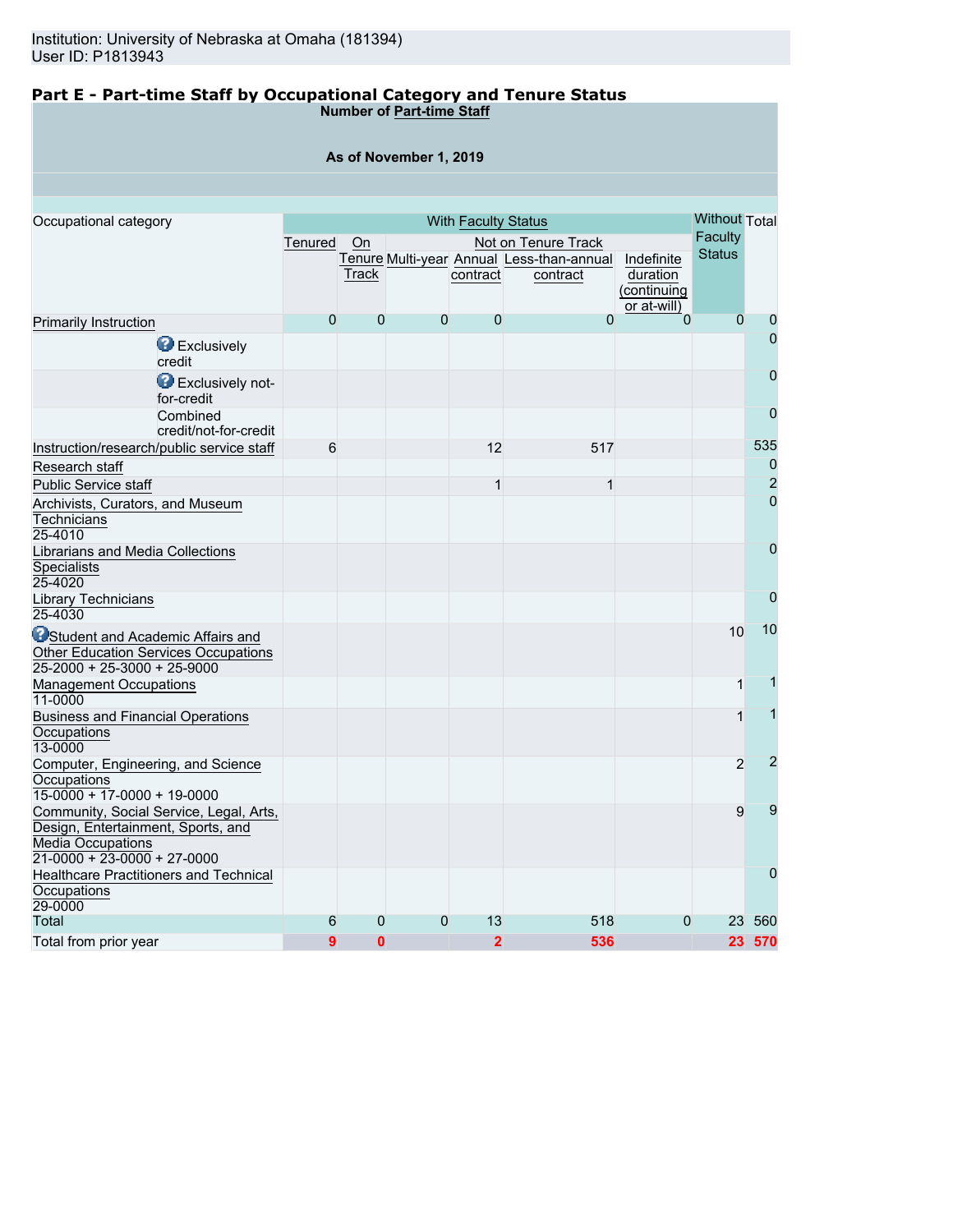# **Part F - Part-time Summary**

# **Summary of Part-time Staff**

# **As of November 1, 2019**

| Occupational category                                                                                                             |         |       |   | <b>With Faculty Status</b> |                                                       |                                          | Without Total  |                |
|-----------------------------------------------------------------------------------------------------------------------------------|---------|-------|---|----------------------------|-------------------------------------------------------|------------------------------------------|----------------|----------------|
|                                                                                                                                   | Tenured | On    |   |                            | Not on Tenure Track                                   |                                          | Faculty        |                |
|                                                                                                                                   |         | Track |   | contract                   | Tenure Multi-year Annual Less-than-annual<br>contract | Indefinite<br>duration<br>(continuing or | <b>Status</b>  |                |
|                                                                                                                                   | 0       | 0     | 0 | 0                          | $\mathbf 0$                                           | at-will)<br>$\Omega$                     | $\Omega$       | 0              |
| Primarily Instruction                                                                                                             |         |       |   |                            |                                                       |                                          |                | 0              |
| Exclusively credit                                                                                                                |         |       |   |                            |                                                       |                                          |                | 0              |
| Exclusively not-for-credit                                                                                                        |         |       |   |                            |                                                       |                                          |                | $\overline{0}$ |
| Combined credit/not-for-credit                                                                                                    | 6       |       |   | 12                         | 517                                                   |                                          |                | 535            |
| Instruction/research/public service<br>staff                                                                                      |         |       |   |                            |                                                       |                                          |                |                |
| Research staff                                                                                                                    |         |       |   |                            |                                                       |                                          |                | 0              |
| <b>Public Service staff</b>                                                                                                       |         |       |   | 1                          | 1                                                     |                                          |                | $\overline{2}$ |
| Archivists, Curators, and Museum<br>Technicians<br>25-4010                                                                        |         |       |   |                            |                                                       |                                          |                | 0              |
| Librarians and Media Collections<br><b>Specialists</b><br>25-4020                                                                 |         |       |   |                            |                                                       |                                          |                | 0              |
| <b>Library Technicians</b><br>25-4030                                                                                             |         |       |   |                            |                                                       |                                          |                | $\mathbf 0$    |
| Student and Academic Affairs and<br><b>Other Education Services</b><br>Occupations                                                |         |       |   |                            |                                                       |                                          | 10             | 10             |
| 25-2000 + 25-3000 + 25-9000<br><b>Management Occupations</b>                                                                      |         |       |   |                            |                                                       |                                          | 1              | 1              |
| 11-0000                                                                                                                           |         |       |   |                            |                                                       |                                          | 1              | 1              |
| <b>Business and Financial</b><br><b>Operations Occupations</b><br>13-0000                                                         |         |       |   |                            |                                                       |                                          |                |                |
| Computer, Engineering, and<br><b>Science Occupations</b><br>15-0000 + 17-0000 + 19-0000                                           |         |       |   |                            |                                                       |                                          | $\overline{2}$ | 2              |
| Community, Social Service, Legal,<br>Arts, Design, Entertainment,<br>Sports, and Media Occupations<br>21-0000 + 23-0000 + 27-0000 |         |       |   |                            |                                                       |                                          | 9              | 9              |
| <b>Healthcare Practitioners and</b><br><b>Technical Occupations</b><br>29-0000                                                    |         |       |   |                            |                                                       |                                          |                | 0              |
| <b>Service Occupations</b><br>$31-0000 + 33-0000 + 35-0000 +$<br>37-0000 + 39-0000                                                |         |       |   |                            |                                                       |                                          |                | 3              |
| Sales and Related Occupations<br>41-0000                                                                                          |         |       |   |                            |                                                       |                                          |                | $\mathbf 0$    |
| Office and Administrative Support<br>Occupations<br>43-0000                                                                       |         |       |   |                            |                                                       |                                          |                | 8              |
| Natural Resources, Construction,<br>and Maintenance Occupations<br>$45-0000 + 47-0000 + 49-0000$                                  |         |       |   |                            |                                                       |                                          |                | 0              |
| Production, Transportation, and<br><b>Material Moving Occupations</b><br>$51-0000 + 53-0000$                                      |         |       |   |                            |                                                       |                                          |                | 0              |
| <b>Graduate Assistants</b>                                                                                                        |         |       |   |                            |                                                       |                                          |                | 325            |
| Teaching<br>25-9044                                                                                                               |         |       |   |                            |                                                       |                                          |                | 38             |
| Research                                                                                                                          |         |       |   |                            |                                                       |                                          |                | 113            |
| Other<br>11-0000, 13-0000, 15-0000,<br>17-0000, 19-0000, 21-0000,                                                                 |         |       |   |                            |                                                       |                                          |                | 174            |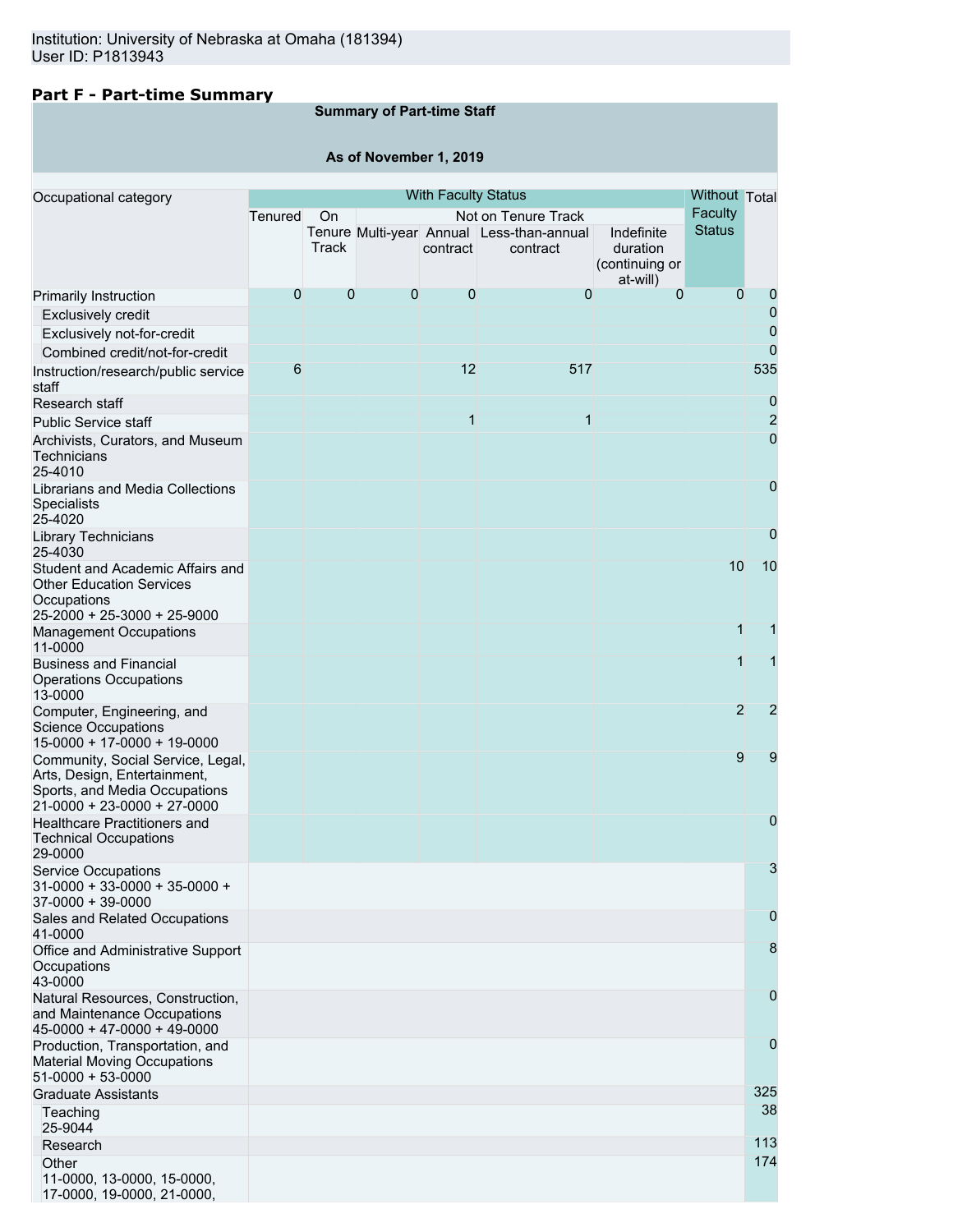| 23-0000, 27-0000, 25-4000, |     |  |
|----------------------------|-----|--|
| 25-4010, 25-4020, 25-4030, |     |  |
| 25-2000, 25-3000, 25-9000, |     |  |
| 29-0000                    |     |  |
| Total                      | 896 |  |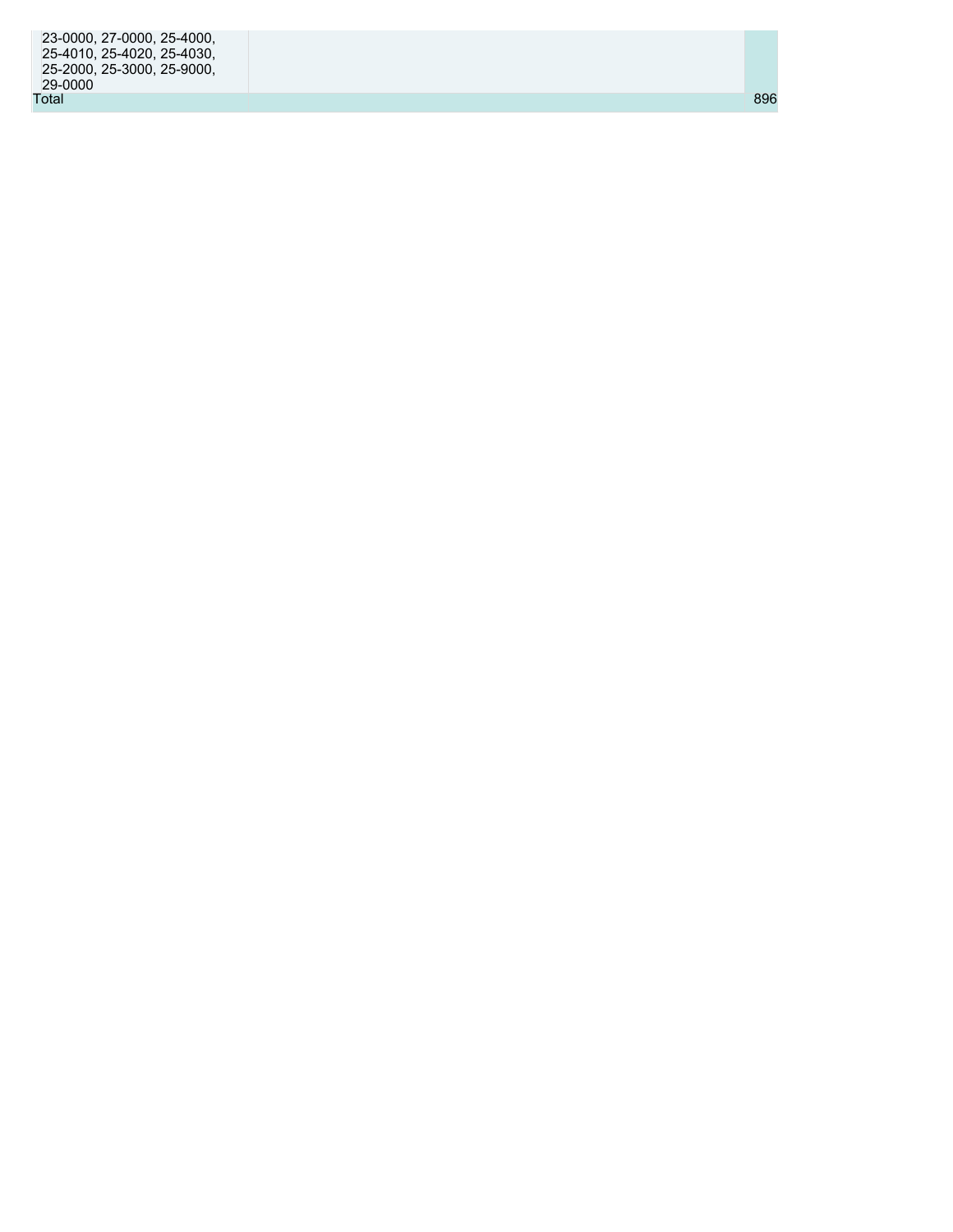#### **Part H - New Hires, Full-time Instructional Staff by Tenure Status Number of Newly Hired Full-time Permanent Instructional Staff**

**(Hired full-time between November 1, 2018 - October 31, 2019)**

•**Report Hispanic/Latino individuals of any race as Hispanic/Latino**

•**Report race for non-Hispanic/Latino individuals only**

| Men                                          |                            |        |            |                |                     |                     |               |                |
|----------------------------------------------|----------------------------|--------|------------|----------------|---------------------|---------------------|---------------|----------------|
| Race/ethnicity                               | <b>With Faculty Status</b> |        |            |                |                     |                     | Without       | Total          |
|                                              | Tenured                    | On     |            |                | Not on Tenure Track |                     | Faculty       |                |
|                                              |                            | Tenure | Multi-year | Annual         | Less-than-annual    | Indefinite duration | <b>Status</b> |                |
|                                              |                            | Track  |            | contract       | contract            | (continuing or at-  |               |                |
| Nonresident alien                            |                            |        |            |                |                     | will)               |               | 4              |
| Hispanic/Latino                              |                            |        |            |                |                     |                     |               | 0              |
| American Indian or                           |                            |        |            |                |                     |                     |               | 0              |
| Alaska Native                                |                            |        |            |                |                     |                     |               |                |
| Asian                                        |                            |        |            |                |                     |                     |               | 0              |
| <b>Black or African</b><br>American          |                            |        |            |                |                     |                     |               | 0              |
| Native Hawaiian or<br>Other Pacific Islander |                            |        |            |                |                     |                     |               | 0              |
| White                                        |                            |        |            | $\overline{2}$ |                     |                     |               | 10             |
| Two or more races                            |                            |        |            |                |                     |                     |               | 0              |
| Race and ethnicity<br>unknown                |                            |        |            |                |                     |                     |               | $\overline{0}$ |
| <b>Total men</b>                             |                            | 11     | 0          | $\overline{2}$ | 0                   | 0                   |               | 14             |

| <b>Women</b>                                 |                            |                |                |                |                     |                             |               |                |
|----------------------------------------------|----------------------------|----------------|----------------|----------------|---------------------|-----------------------------|---------------|----------------|
| Race/ethnicity                               | <b>With Faculty Status</b> |                |                |                |                     |                             | Without       | Total          |
|                                              | Tenured                    | On             |                |                | Not on Tenure Track |                             | Faculty       |                |
|                                              |                            | Tenure         | Multi-year     | Annual         | Less-than-annual    | Indefinite duration         | <b>Status</b> |                |
|                                              |                            | Track          |                | contract       | contract            | (continuing or at-<br>will) |               |                |
| Nonresident alien                            |                            | $\overline{2}$ |                |                |                     |                             |               | $\overline{2}$ |
| Hispanic/Latino                              |                            |                |                |                |                     |                             |               | $\mathbf 0$    |
| American Indian or<br>Alaska Native          |                            |                |                |                |                     |                             |               | $\overline{0}$ |
| Asian                                        |                            |                |                |                |                     |                             |               |                |
| <b>Black or African</b><br>American          |                            |                |                |                |                     |                             |               | $\mathbf 0$    |
| Native Hawaiian or<br>Other Pacific Islander |                            |                |                |                |                     |                             |               | $\overline{0}$ |
| White                                        |                            | 5              |                | 2              |                     |                             |               | 7              |
| Two or more races                            |                            |                |                |                |                     |                             |               | $\overline{0}$ |
| Race and ethnicity<br>unknown                |                            |                |                |                |                     |                             |               | 0              |
| <b>Total women</b>                           | 0                          | 8              | $\overline{0}$ | $\overline{2}$ | 0                   | 0                           | $\Omega$      | 10             |
|                                              |                            |                |                |                |                     |                             |               |                |
| Total (men+women)                            |                            | 19             | 0              | 4              | 0                   | 0                           | $\Omega$      | 24             |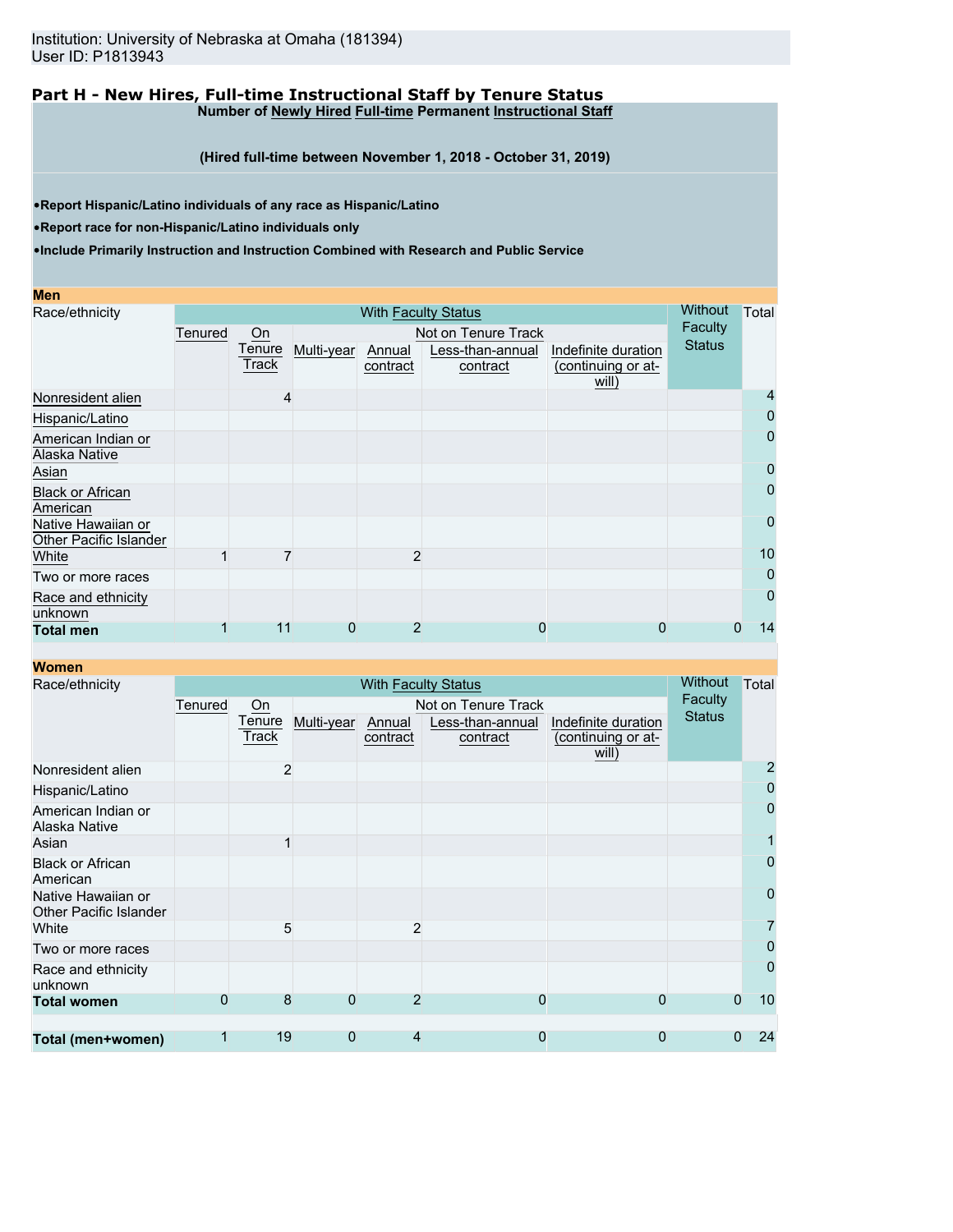#### **Part H - New Hires, Full-time Staff by Occupational Category Number of Newly Hired Full-time Staff**

**(Hired full-time between November 1, 2018 - October 31, 2019)**

•**Report Hispanic/Latino individuals of any race as Hispanic/Latino**

•**Report race for non-Hispanic/Latino individuals only**

#### **Men**

| Race/ethnicity                               | Instructional<br>Staff<br>(from Part H,<br>screen 1) | Research<br>staff | Public<br>Service<br>staff | Library and Student and Academic Affairs and Other<br><b>Education Services Occupations</b><br>25-4000 + 25-2000 + 25-3000 + 25-9000 |
|----------------------------------------------|------------------------------------------------------|-------------------|----------------------------|--------------------------------------------------------------------------------------------------------------------------------------|
| Nonresident alien                            |                                                      |                   |                            |                                                                                                                                      |
| Hispanic/Latino                              |                                                      |                   |                            |                                                                                                                                      |
| American Indian or                           |                                                      |                   |                            |                                                                                                                                      |
| Alaska Native                                |                                                      |                   |                            |                                                                                                                                      |
| Asian                                        |                                                      |                   |                            |                                                                                                                                      |
| <b>Black or African</b><br>American          |                                                      |                   |                            |                                                                                                                                      |
| Native Hawaiian or Other<br>Pacific Islander |                                                      |                   |                            |                                                                                                                                      |
| White                                        | 10                                                   |                   |                            | 2                                                                                                                                    |
| Two or more races                            |                                                      |                   |                            |                                                                                                                                      |
| Race and ethnicity<br>unknown                |                                                      |                   |                            |                                                                                                                                      |
| <b>Total men</b>                             | 14                                                   |                   |                            | 3                                                                                                                                    |

| Race/ethnicity                               | Instructional<br>Staff<br>(from Part H,<br>screen 1) | Research<br>staff | Public<br>Service<br>staff | Library and Student and Academic Affairs and Other<br><b>Education Services Occupations</b><br>25-4000 + 25-2000 + 25-3000 + 25-9000 |
|----------------------------------------------|------------------------------------------------------|-------------------|----------------------------|--------------------------------------------------------------------------------------------------------------------------------------|
| Nonresident alien                            |                                                      |                   |                            |                                                                                                                                      |
| Hispanic/Latino                              |                                                      |                   |                            |                                                                                                                                      |
| American Indian or<br>Alaska Native          |                                                      |                   |                            |                                                                                                                                      |
| Asian                                        |                                                      |                   |                            |                                                                                                                                      |
| <b>Black or African</b><br>American          |                                                      |                   |                            |                                                                                                                                      |
| Native Hawaiian or Other<br>Pacific Islander |                                                      |                   |                            |                                                                                                                                      |
| White                                        |                                                      |                   |                            | 2                                                                                                                                    |
| Two or more races                            |                                                      |                   |                            |                                                                                                                                      |
| Race and ethnicity<br>unknown                |                                                      |                   |                            |                                                                                                                                      |
| <b>Total women</b>                           | 10                                                   | 0                 |                            | 3                                                                                                                                    |
|                                              |                                                      |                   |                            |                                                                                                                                      |
| Total (men+women)                            | 24                                                   |                   |                            | 6                                                                                                                                    |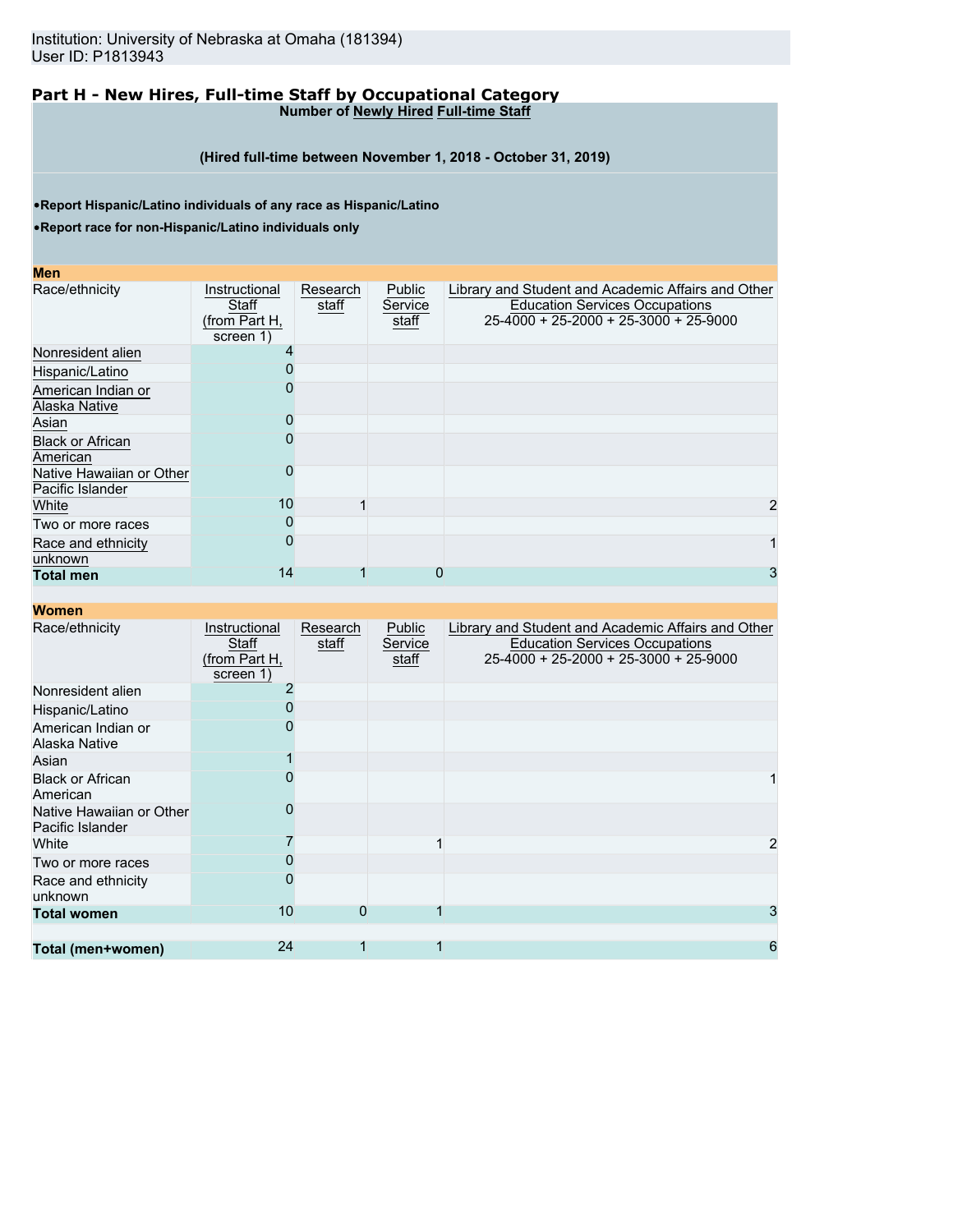#### **Part H - New Hires, Full-time Staff by Occupational Category Number of Newly Hired Full-time Staff**

#### **(Hired full-time between November 1, 2018 - October 31, 2019)**

•**Report Hispanic/Latino individuals of any race as Hispanic/Latino**

•**Report race for non-Hispanic/Latino individuals only**

#### **Men**

| Men                                             |                                      |                                                                   |                                                                                       |                                                                                                                                               |                                                                        |
|-------------------------------------------------|--------------------------------------|-------------------------------------------------------------------|---------------------------------------------------------------------------------------|-----------------------------------------------------------------------------------------------------------------------------------------------|------------------------------------------------------------------------|
| Race/ethnicity                                  | Management<br>Occupations<br>11-0000 | Business and<br>Financial<br>Operations<br>Occupations<br>13-0000 | Computer, Engineering,<br>and Science Occupations<br>$15-0000 + 17-0000 + 19$<br>0000 | Community, Social Service,<br>Legal, Arts, Design,<br>Entertainment, Sports, and<br><b>Media Occupations</b><br>$21-0000 + 23-0000 + 27-0000$ | Healthcare<br>Practitioners<br>and Technical<br>Occupations<br>29-0000 |
| Nonresident<br>alien                            |                                      |                                                                   |                                                                                       |                                                                                                                                               |                                                                        |
| Hispanic/Latino                                 |                                      |                                                                   |                                                                                       | $\overline{2}$                                                                                                                                |                                                                        |
| American Indian<br>or Alaska Native             |                                      |                                                                   |                                                                                       |                                                                                                                                               |                                                                        |
| Asian                                           |                                      |                                                                   |                                                                                       |                                                                                                                                               |                                                                        |
| <b>Black or African</b><br>American             |                                      |                                                                   |                                                                                       | $\overline{2}$                                                                                                                                |                                                                        |
| Native Hawaiian<br>or Other Pacific<br>Islander |                                      |                                                                   |                                                                                       |                                                                                                                                               |                                                                        |
| White                                           |                                      |                                                                   | $\overline{2}$                                                                        | 2                                                                                                                                             |                                                                        |
| Two or more<br>races                            |                                      |                                                                   |                                                                                       |                                                                                                                                               |                                                                        |
| Race and<br>ethnicity<br>unknown                |                                      |                                                                   |                                                                                       |                                                                                                                                               |                                                                        |
| <b>Total men</b>                                |                                      |                                                                   | 3                                                                                     | 6                                                                                                                                             | 0                                                                      |

| Race/ethnicity                                         | Management<br>Occupations<br>11-0000 | Business and<br>Financial<br>Operations<br>Occupations<br>13-0000 | Computer, Engineering,<br>and Science Occupations<br>$15-0000 + 17-0000 + 19$<br>0000 | Community, Social Service,<br>Legal, Arts, Design,<br>Entertainment, Sports, and<br><b>Media Occupations</b><br>$21 - 0000 + 23 - 0000 + 27 - 0000$ | Healthcare<br>Practitioners<br>and Technical<br>Occupations<br>29-0000 |
|--------------------------------------------------------|--------------------------------------|-------------------------------------------------------------------|---------------------------------------------------------------------------------------|-----------------------------------------------------------------------------------------------------------------------------------------------------|------------------------------------------------------------------------|
| Nonresident<br>alien                                   |                                      |                                                                   |                                                                                       |                                                                                                                                                     |                                                                        |
| Hispanic/Latino                                        |                                      |                                                                   |                                                                                       |                                                                                                                                                     |                                                                        |
| American Indian<br>or Alaska Native                    |                                      |                                                                   |                                                                                       |                                                                                                                                                     |                                                                        |
| Asian                                                  |                                      |                                                                   |                                                                                       |                                                                                                                                                     |                                                                        |
| <b>Black or African</b><br>American                    |                                      |                                                                   |                                                                                       |                                                                                                                                                     |                                                                        |
| Native Hawaiian<br>or Other Pacific<br><b>Islander</b> |                                      |                                                                   |                                                                                       |                                                                                                                                                     |                                                                        |
| White                                                  | 5                                    | 4                                                                 |                                                                                       | 6                                                                                                                                                   |                                                                        |
| Two or more<br>races                                   |                                      |                                                                   |                                                                                       |                                                                                                                                                     |                                                                        |
| Race and<br>ethnicity<br>unknown                       |                                      |                                                                   |                                                                                       |                                                                                                                                                     |                                                                        |
| <b>Total women</b>                                     | 6                                    | 6                                                                 |                                                                                       | 8                                                                                                                                                   | 0                                                                      |
|                                                        |                                      |                                                                   |                                                                                       |                                                                                                                                                     |                                                                        |
| <b>Total</b><br>(men+women)                            | $\overline{7}$                       | 6                                                                 | 4                                                                                     | 14                                                                                                                                                  | 0                                                                      |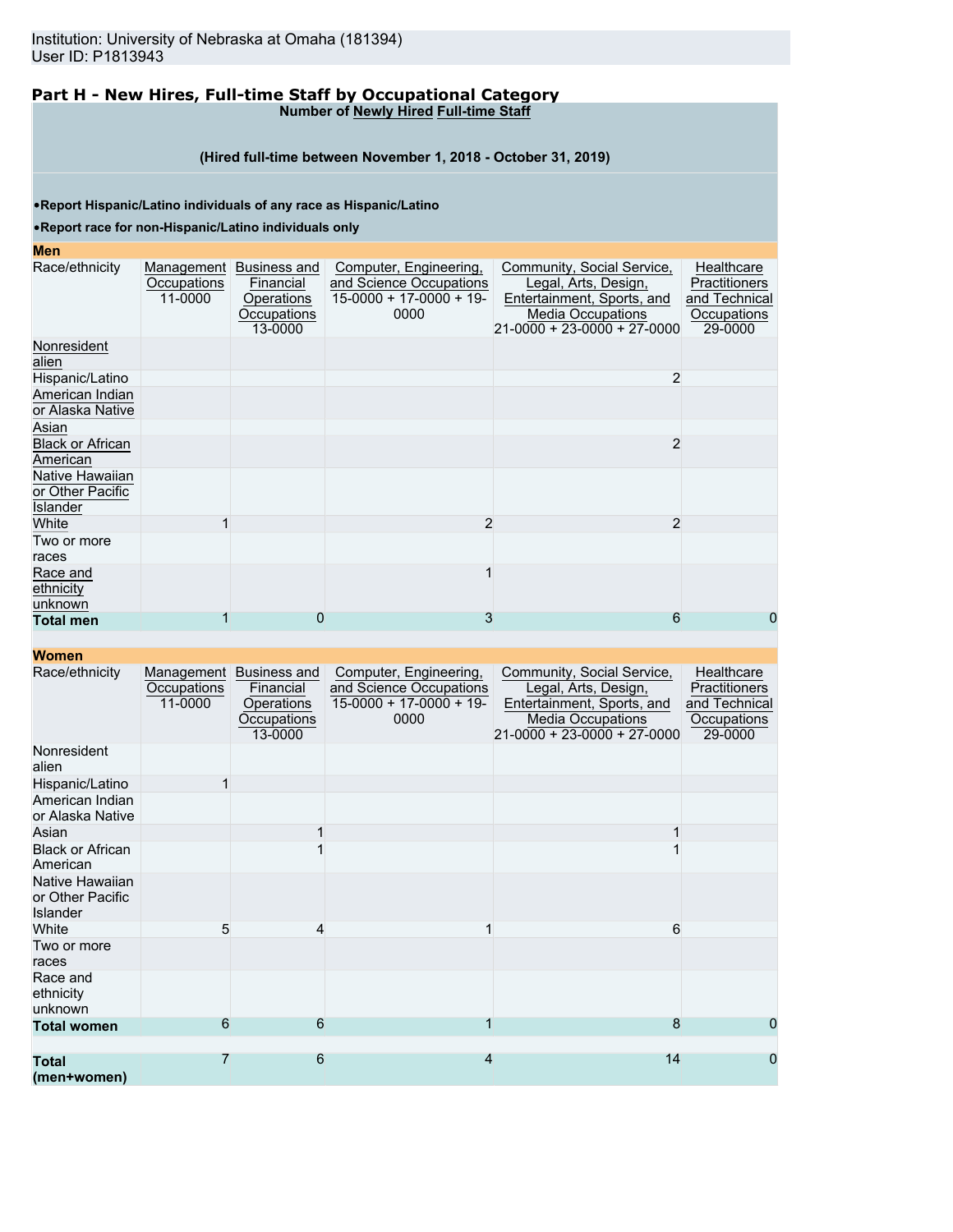#### **Part H - New Hires, Full-time Staff by Occupational Category Number of Newly Hired Full-time Staff**

# **(Hired full-time between November 1, 2018 - October 31, 2019)**

•**Report Hispanic/Latino individuals of any race as Hispanic/Latino**

•**Report race for non-Hispanic/Latino individuals only**

#### **Men**

|                                                                  | Race/ethnicity Service Occupations<br>$31-0000 + 33-0000 + 35-0000 + 37-0000$<br>$+39-0000$ | Sales and<br>Related<br>Occupations Support<br>41-0000 | Office and<br>Occupations<br>43-0000 | Natural Resources,<br>Administrative Construction, and<br>Maintenance<br>Occupations<br>$45-0000 + 47-0000 + 49$ -Occupations<br>0000 | Production,<br>Transportation,<br>and Material<br>Moving<br>$51-0000 + 53$ -<br>0000 | Grand<br><b>Total</b><br>(All full-<br>time<br>new<br>hires) |
|------------------------------------------------------------------|---------------------------------------------------------------------------------------------|--------------------------------------------------------|--------------------------------------|---------------------------------------------------------------------------------------------------------------------------------------|--------------------------------------------------------------------------------------|--------------------------------------------------------------|
| Nonresident<br>alien                                             |                                                                                             |                                                        |                                      |                                                                                                                                       |                                                                                      | 4                                                            |
| Hispanic/Latino                                                  |                                                                                             |                                                        |                                      |                                                                                                                                       |                                                                                      | $\overline{2}$                                               |
| American<br>Indian or<br>Alaska Native                           |                                                                                             |                                                        |                                      |                                                                                                                                       |                                                                                      | 0                                                            |
| Asian                                                            |                                                                                             |                                                        |                                      |                                                                                                                                       |                                                                                      | 0                                                            |
| <b>Black or</b><br>African<br>American                           |                                                                                             |                                                        |                                      |                                                                                                                                       |                                                                                      | 2                                                            |
| Native<br>Hawaiian or<br><b>Other Pacific</b><br><b>Islander</b> |                                                                                             |                                                        |                                      |                                                                                                                                       |                                                                                      | 0                                                            |
| White                                                            | 6                                                                                           |                                                        |                                      | 1                                                                                                                                     |                                                                                      | 26                                                           |
| Two or more<br>races                                             |                                                                                             |                                                        |                                      |                                                                                                                                       |                                                                                      | $\mathbf 0$                                                  |
| Race and<br>ethnicity<br>unknown                                 |                                                                                             |                                                        |                                      |                                                                                                                                       |                                                                                      | $\overline{2}$                                               |
| <b>Total men</b>                                                 | 6                                                                                           | 0                                                      |                                      |                                                                                                                                       | 0                                                                                    | 36                                                           |

| <u>WUITCH</u>                                                    |                                                                                             |                                                        |                                      |                                                                                                                                       |                                                                                    |                                                              |
|------------------------------------------------------------------|---------------------------------------------------------------------------------------------|--------------------------------------------------------|--------------------------------------|---------------------------------------------------------------------------------------------------------------------------------------|------------------------------------------------------------------------------------|--------------------------------------------------------------|
|                                                                  | Race/ethnicity Service Occupations<br>$31-0000 + 33-0000 + 35-0000 + 37-0000$<br>$+39-0000$ | Sales and<br>Related<br>Occupations Support<br>41-0000 | Office and<br>Occupations<br>43-0000 | Natural Resources,<br>Administrative Construction, and<br>Maintenance<br>Occupations<br>$45-0000 + 47-0000 + 49$ -Occupations<br>0000 | Production,<br>Transportation,<br>and Material<br>Moving<br>$51-0000 + 53$<br>0000 | Grand<br><b>Total</b><br>(All full-<br>time<br>new<br>hires) |
| Nonresident<br>alien                                             |                                                                                             |                                                        |                                      |                                                                                                                                       |                                                                                    | 2                                                            |
| Hispanic/Latino                                                  |                                                                                             |                                                        |                                      |                                                                                                                                       |                                                                                    |                                                              |
| American<br>Indian or<br>Alaska Native                           |                                                                                             |                                                        |                                      |                                                                                                                                       |                                                                                    |                                                              |
| Asian                                                            |                                                                                             |                                                        |                                      |                                                                                                                                       |                                                                                    | 3                                                            |
| Black or<br>African<br>American                                  |                                                                                             |                                                        |                                      |                                                                                                                                       |                                                                                    | 4                                                            |
| <b>Native</b><br>Hawaiian or<br><b>Other Pacific</b><br>Islander |                                                                                             |                                                        |                                      |                                                                                                                                       |                                                                                    | 0                                                            |
| White                                                            |                                                                                             |                                                        |                                      | 6                                                                                                                                     |                                                                                    | 38                                                           |
| Two or more<br>races                                             |                                                                                             |                                                        |                                      |                                                                                                                                       |                                                                                    |                                                              |
|                                                                  |                                                                                             |                                                        |                                      |                                                                                                                                       |                                                                                    | 0                                                            |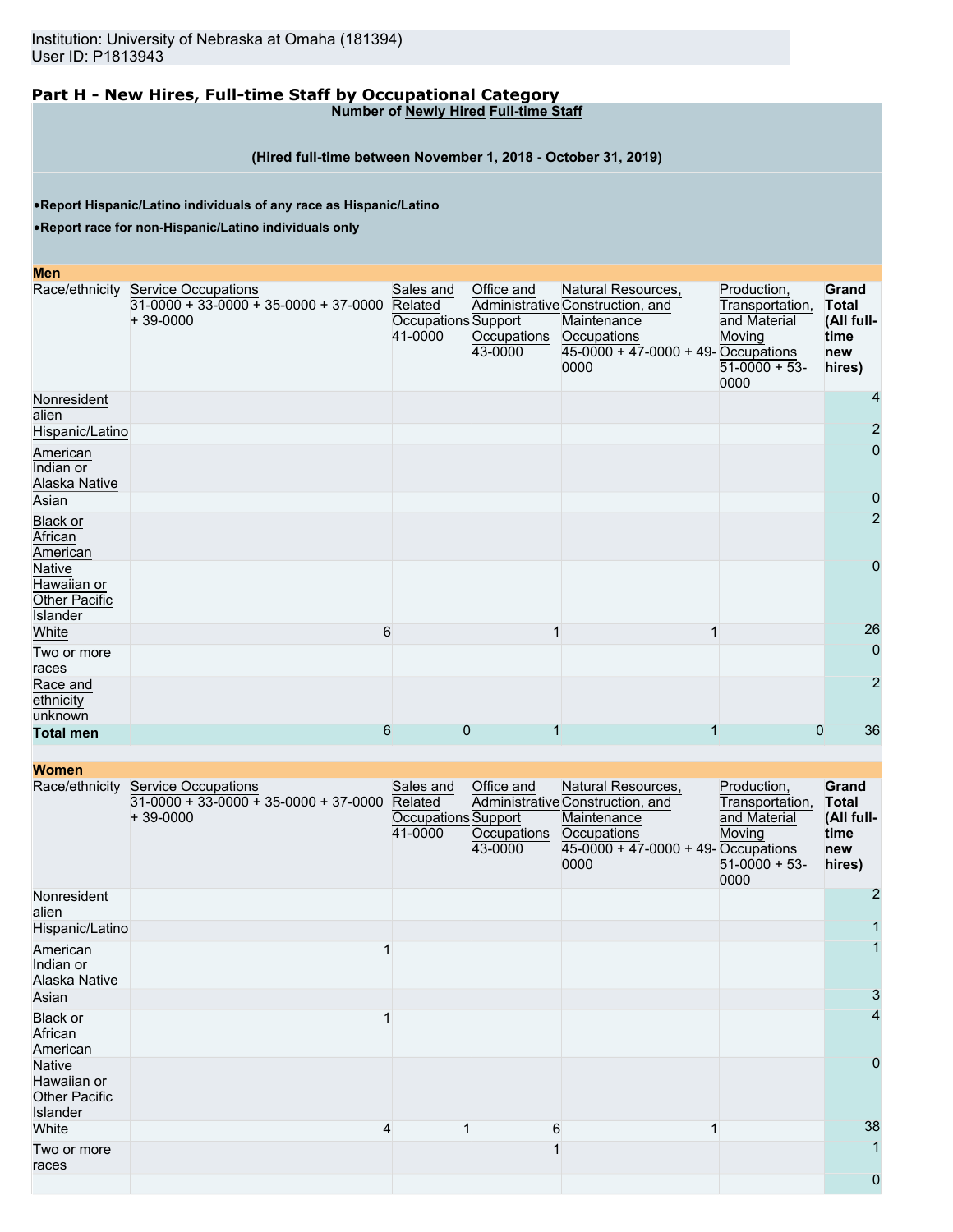| Race and<br>ethnicity<br>unknown |           |   |  |    |
|----------------------------------|-----------|---|--|----|
| <b>Total women</b>               |           |   |  | 50 |
|                                  |           |   |  |    |
| <b>Total</b><br>(men+women)      | م م<br>╶╹ | О |  | 86 |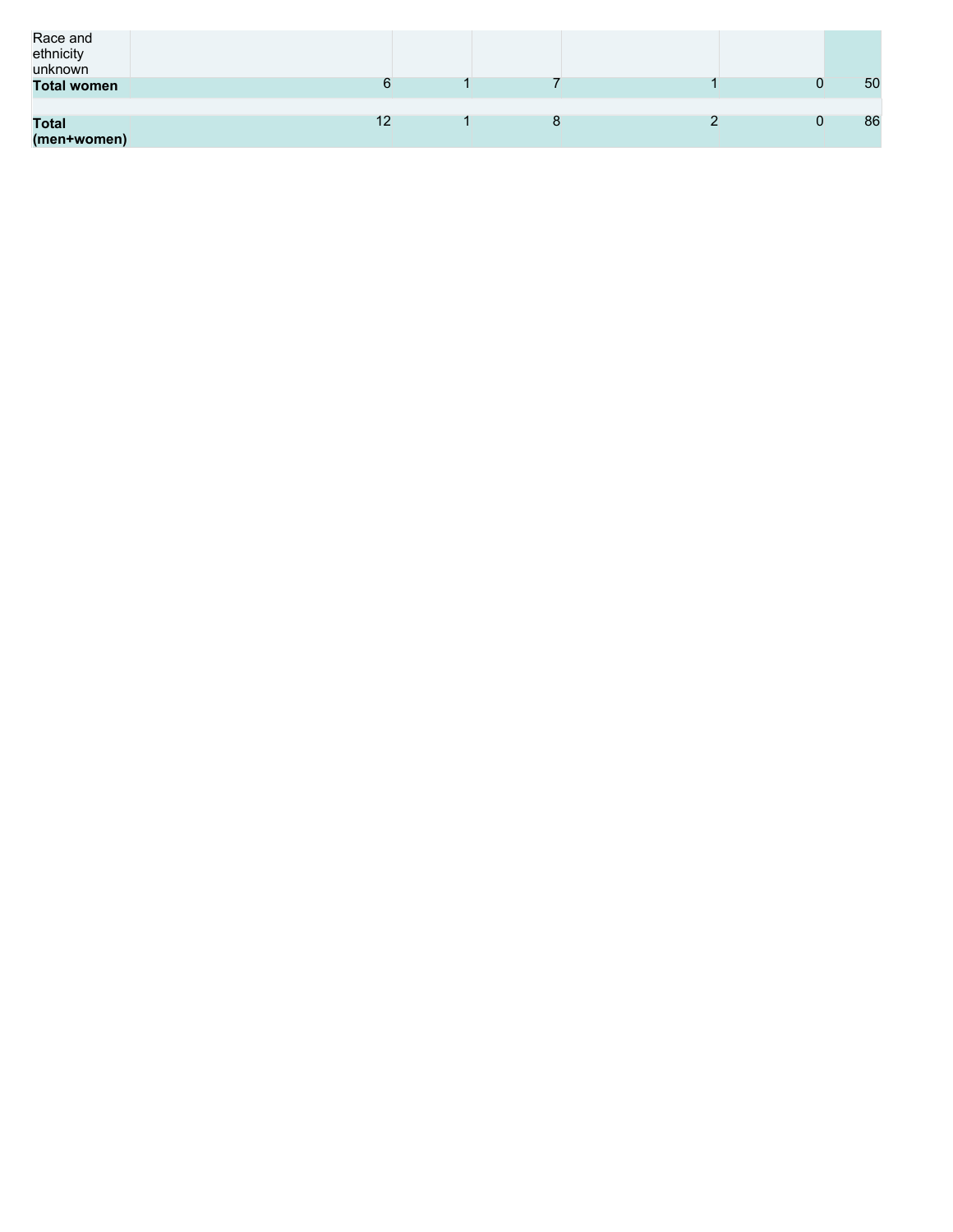# **Human Resources Survey Evaluation**

**Were any staff members difficult to categorize? If so, please explain in the box below.**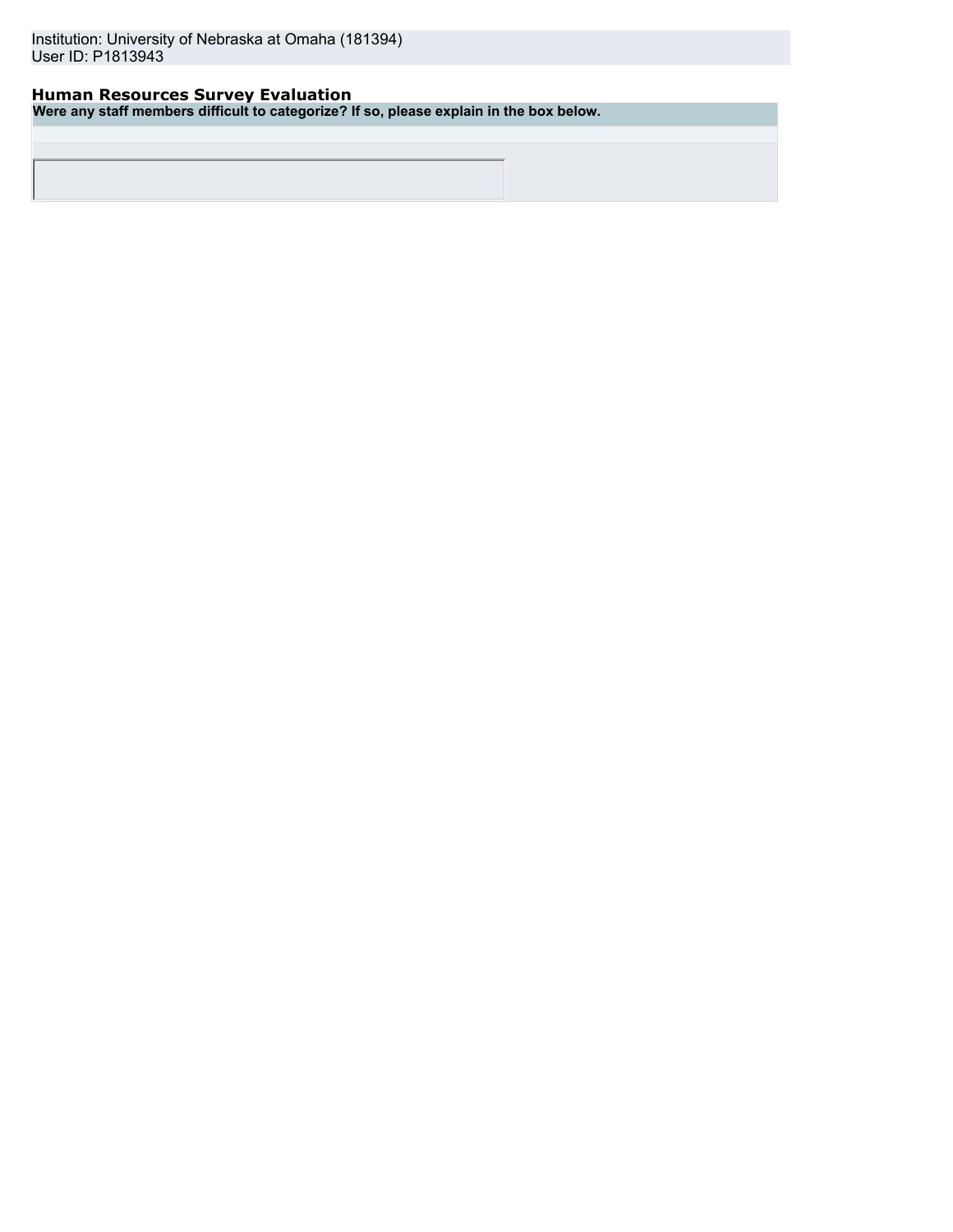# **Prepared by**

The name of the preparer is being collected so that we can follow up with the appropriate person in the event that there are questions concerning the data. The Keyholder will be copied on all email correspondence to other preparers. The time it took to prepare this component is being collected so that we can continue to improve our estimate of the reporting burden associated with IPEDS. Please include in your estimate the time it took for you to review instructions, query and search data sources, complete and review the component, and submit the data through the Data Collection System. Thank you for your assistance. **This survey component was prepared by:**

|                                                                                                                                            | <b>D</b> Keyholder                                                                                           |  | SFA Contact                   |                      |  | HR Contact          |  |
|--------------------------------------------------------------------------------------------------------------------------------------------|--------------------------------------------------------------------------------------------------------------|--|-------------------------------|----------------------|--|---------------------|--|
|                                                                                                                                            | Finance Contact                                                                                              |  | Academic Library Contact      |                      |  | O Other             |  |
|                                                                                                                                            | Name: Jeanie Gutheil-Bykerk                                                                                  |  |                               |                      |  |                     |  |
|                                                                                                                                            | Email: jgutheilbykerk@unomaha.edu                                                                            |  |                               |                      |  |                     |  |
|                                                                                                                                            |                                                                                                              |  |                               |                      |  |                     |  |
| survey component?                                                                                                                          | How many staff from your institution only were involved in the data collection and reporting process of this |  |                               |                      |  |                     |  |
|                                                                                                                                            | 1.00 Number of Staff (including yourself)                                                                    |  |                               |                      |  |                     |  |
|                                                                                                                                            |                                                                                                              |  |                               |                      |  |                     |  |
| How many hours did you and others from your institution only spend on each of the steps below when<br>responding to this survey component? |                                                                                                              |  |                               |                      |  |                     |  |
|                                                                                                                                            | Exclude the hours spent collecting data for state and other reporting purposes.                              |  |                               |                      |  |                     |  |
| <b>Staff member</b>                                                                                                                        | <b>Collecting Data</b>                                                                                       |  | <b>Revising Data to Match</b> | <b>Entering Data</b> |  | <b>Revising and</b> |  |

| Staff member  | <b>Collecting Data</b><br><b>Needed</b> | Revising Data to Match<br><b>IPEDS Requirements</b> | <b>Entering Data</b> | Revising and<br><b>Locking Data</b> |  |
|---------------|-----------------------------------------|-----------------------------------------------------|----------------------|-------------------------------------|--|
| Your office   | 10.00 hours                             | hours                                               | 2.00 hours           | 1.00 hours                          |  |
| Other offices | hours                                   | hours                                               | hours                | hours                               |  |
|               |                                         |                                                     |                      |                                     |  |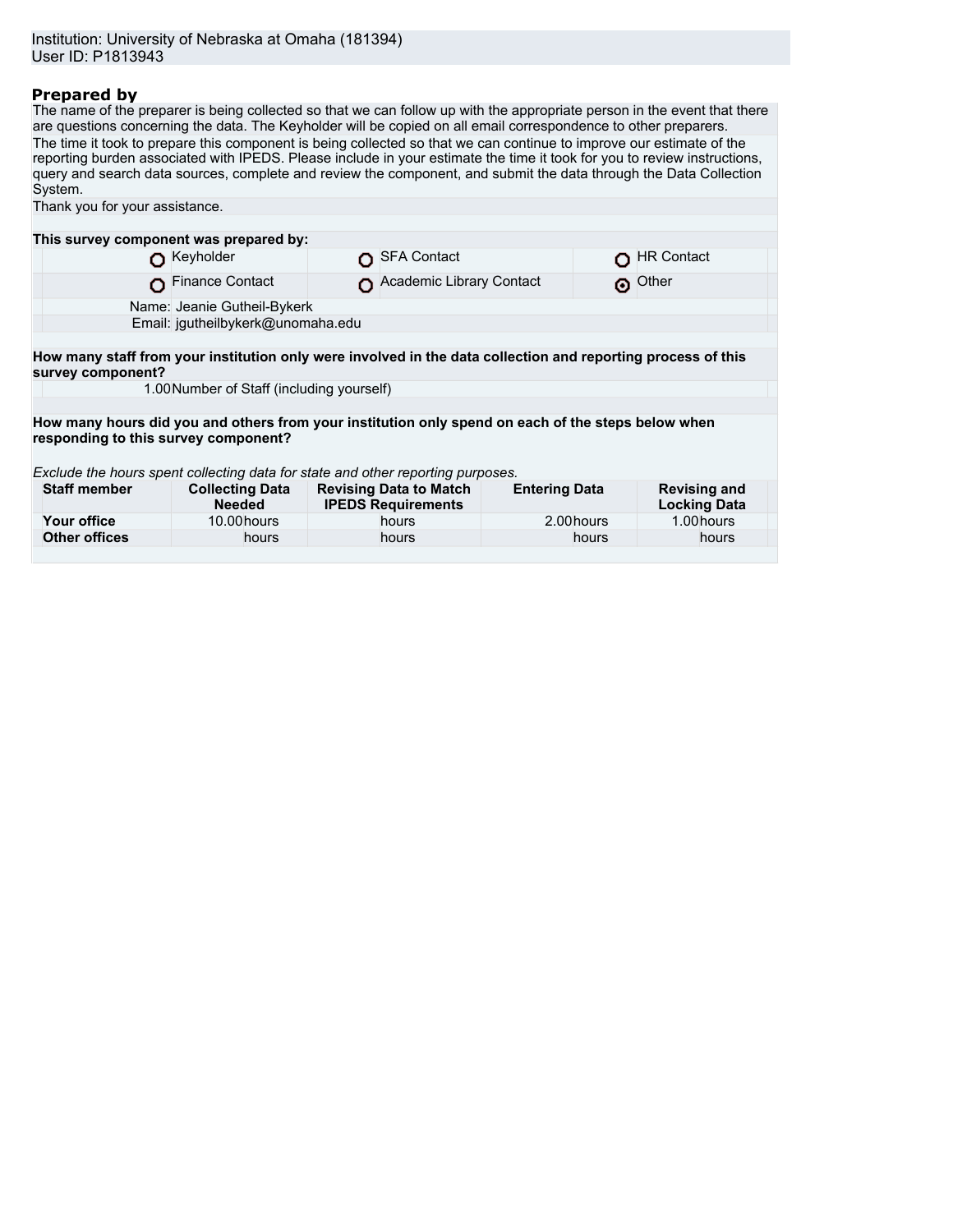## **Summary**

#### **Human Resources Component Summary**

IPEDS collects important information regarding your institution. All data reported in IPEDS survey components become available in the IPEDS Data Center and appear as aggregated data in various Department of Education reports. Additionally, some of the reported data appears specifically for your institution through the College Navigator website and is included in your institution's Data Feedback Report (DFR). The purpose of this summary is to provide you an opportunity to view some of the data that, when accepted through the IPEDS quality control process, will appear on the College Navigator website and/or your DFR. College Navigator is updated approximately three months after the data collection period closes and Data Feedback Reports will be available through the [Data Center](https://nces.ed.gov/ipeds/use-the-data) and sent to your institution's CEO in November 2019.

Please review your data for accuracy. If you have questions about the data displayed below after reviewing the data reported on the survey screens, please contact the IPEDS Help Desk at: 1-877-225-2568 or ipedshelp@rti.org.

| Number of staff by employment status and occupational category:<br><b>Fall 2019</b>                                               |                                     |                                     |                |  |  |  |
|-----------------------------------------------------------------------------------------------------------------------------------|-------------------------------------|-------------------------------------|----------------|--|--|--|
| <b>Occupational category</b>                                                                                                      | <b>Reported values</b>              | <b>FTE</b><br>staff                 |                |  |  |  |
|                                                                                                                                   | <b>Number of</b><br>full-time staff | <b>Number of</b><br>part-time staff |                |  |  |  |
| <b>Total number of staff</b>                                                                                                      | 1,465                               | 571                                 | 1,655          |  |  |  |
| <b>Instructional Staff</b>                                                                                                        | 532                                 | 535                                 | 710            |  |  |  |
| Primary Instruction                                                                                                               | 0                                   | 0                                   | 0              |  |  |  |
| Exclusively credit                                                                                                                | 0                                   | 0                                   | 0              |  |  |  |
| Exclusively not-for-credit                                                                                                        | 0                                   | 0                                   | 0              |  |  |  |
| Combined credit/not-for-credit                                                                                                    | 0                                   | 0                                   | $\mathbf{0}$   |  |  |  |
| Instruction/research/public service                                                                                               | 532                                 | 535                                 | 710            |  |  |  |
| Research Staff                                                                                                                    | 13                                  | 0                                   | 13             |  |  |  |
| <b>Public Service Staff</b>                                                                                                       | 6                                   | 2                                   | $\overline{7}$ |  |  |  |
| Library and Student and Academic Affairs and Other Education<br>Services Occupations SOC                                          | 48                                  | 10                                  | 51             |  |  |  |
| Librarians, Curators, and Archivists<br>SOC 25-4000                                                                               | 19                                  | 0                                   | 19             |  |  |  |
| Archivists, Curators, and Museum Technicians<br>SOC 25-4010                                                                       | 2                                   | 0                                   | $\overline{2}$ |  |  |  |
| Librarians<br>SOC 25-4020                                                                                                         | 8                                   | 0                                   | 8              |  |  |  |
| Library Technicians<br>SOC 25-4030                                                                                                | 9                                   | 0                                   | 9              |  |  |  |
| Student and Academic Affairs and Other Education Services<br>Occupations<br>SOC 25-2000 + 25-3000 + 25-9000                       | 29                                  | 10                                  | 32             |  |  |  |
| <b>Management Occupations</b><br>SOC 11-0000                                                                                      | 195                                 | 1                                   | 195            |  |  |  |
| Business and Financial Operations Occupations<br>SOC 13-0000                                                                      | 90                                  | $\mathbf{1}$                        | 90             |  |  |  |
| Computer, Engineering, and Science Occupations<br>SOC 15-0000 + 17-0000 + 19-0000                                                 | 50                                  | 2                                   | 51             |  |  |  |
| Community, Social Service, Legal, Arts, Design, Entertainment,<br>Sports and Media Occupations<br>SOC 21-0000 + 23-0000 + 27-0000 | 145                                 | 9                                   | 148            |  |  |  |
| Healthcare Practitioners and Technical Occupations<br>SOC 29-0000                                                                 | 7                                   | 0                                   | 7              |  |  |  |
| Service Occupations<br>$SOC$ 31-0000 + 33-0000 + 35-0000 + 37-0000 + 39-0000                                                      | 142                                 | 3                                   | 143            |  |  |  |
| Sales and Related Occupations<br>SOC 41-0000                                                                                      | 8                                   | 0                                   | 8              |  |  |  |
| Office and Administrative Support Occupations<br>SOC 43-0000                                                                      | 192                                 | 8                                   | 195            |  |  |  |
| Natural Resources, Construction, and Maintenance Occupations<br>$SOC$ 45-0000 + 47-0000 + 49-0000                                 | 18                                  | 0                                   | 18             |  |  |  |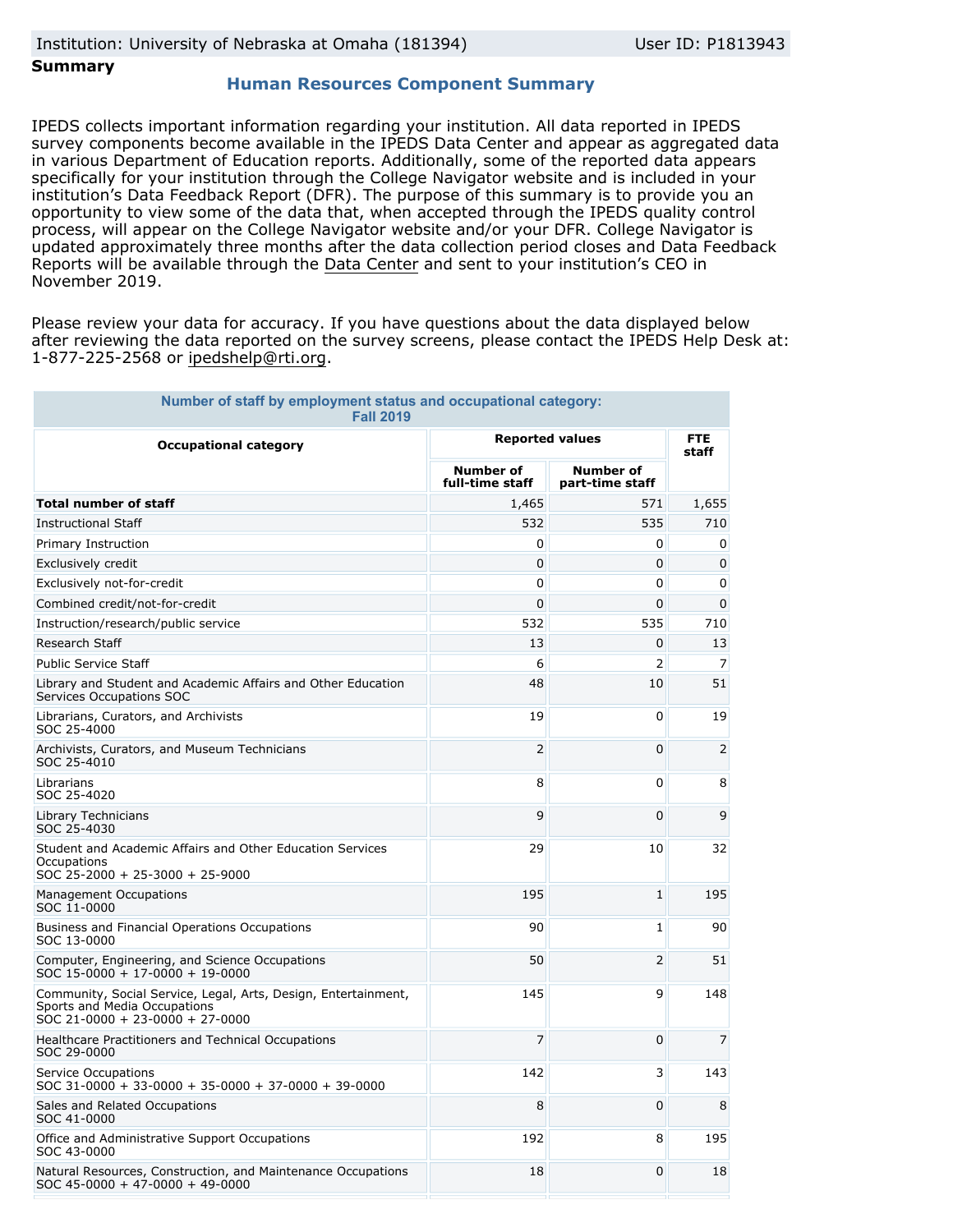| Number of staff by employment status and occupational category:<br><b>Fall 2019</b>  |    |          |    |  |  |  |
|--------------------------------------------------------------------------------------|----|----------|----|--|--|--|
| Production, Transportation, and Material Moving Occupations<br>SOC 51-0000 + 53-0000 | 19 | $\Omega$ | 19 |  |  |  |

NOTE: Full-time-equivalent (FTE) staff is calculated by summing the total number of full-time staff and adding onethird of the total number of part-time staff. Graduate assistants are not included in the above figures. Many of the FTE figures may be included in the DFR.

| Salaries of full-time instructional staff by contract length and academic rank:<br><b>Academic year 2019-20</b> |                                        |              |              |                    |                         |                            |                          |                                       |
|-----------------------------------------------------------------------------------------------------------------|----------------------------------------|--------------|--------------|--------------------|-------------------------|----------------------------|--------------------------|---------------------------------------|
| Academic<br>rank                                                                                                | <b>Months Covered by Annual Salary</b> |              |              | <b>Total Staff</b> | Total                   |                            | Weighted                 |                                       |
|                                                                                                                 | 12<br>months                           | 11<br>months | 10<br>months | 9 months           | for Salary<br>reporting | <b>Number</b><br>of Months | <b>Salarv</b><br>Outlays | Average<br>Monthly<br><b>Salaries</b> |
| <b>All Ranks</b>                                                                                                | 15                                     |              |              | 517                | 532                     | 4,833                      | \$40,310,892             | \$8,341                               |
| Professor                                                                                                       | 2                                      |              |              | 117                | 119                     | 1,077                      | \$11,507,223             | \$10,685                              |
| Associate<br>professor                                                                                          | 4                                      |              |              | 146                | 150                     | 1,362                      | \$12,108,728             | \$8,890                               |
| Assistant<br>professor                                                                                          | 6                                      |              |              | 122                | 128                     | 1,170                      | \$9,807,741              | \$8,383                               |
| Instructor                                                                                                      | 1                                      |              |              | 96                 | 97                      | 876                        | \$4,835,813              | \$5,520                               |
| Lecturer                                                                                                        | 2                                      |              |              | 34                 | 36                      | 330                        | \$1,943,521              | \$5,889                               |
| No academic<br>rank                                                                                             |                                        |              |              | 2                  | $\overline{2}$          | 18                         | \$107,866                | \$5,993                               |

NOTE: The above data are based on the Salary Outlays part of the IPEDS HR component. The Weighted average monthly salaries of full-time instructional staff by academic rank are calculated by adding the salary outlays reported for Men plus Women by academic rank, then dividing the sum by the "Total Number of Months" for Men plus Women by academic rank. Salaries of full-time instructional staff paid less than 9 months per year are not collected. Also, salaries of medical school staff are not collected. The weighted average monthly salaries may be included in the DFR.